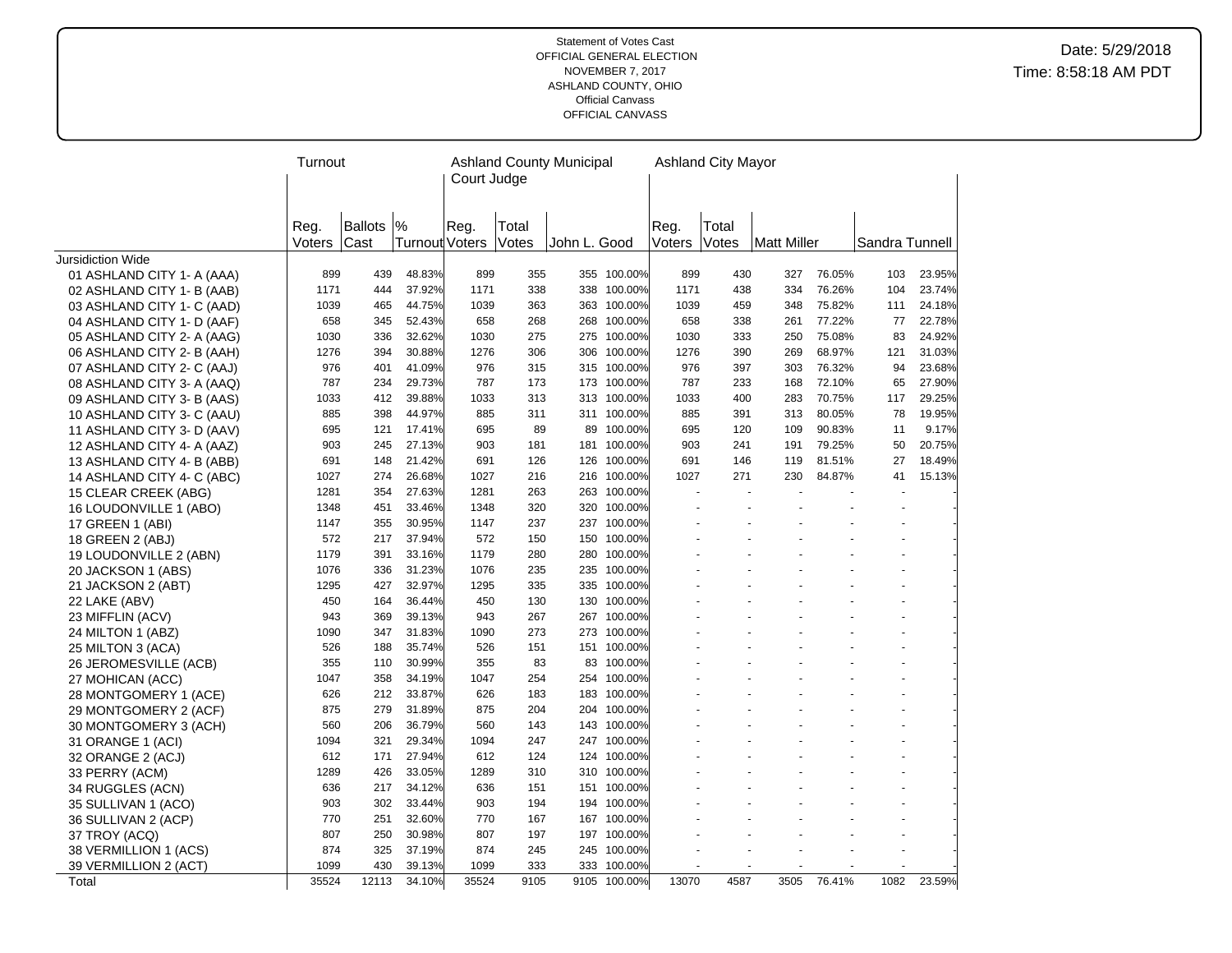|                            |                |                | Ashland City Council Ward 2 |        |                        |        |                |                | For Member of Council - Ward 3 |        |               |        |
|----------------------------|----------------|----------------|-----------------------------|--------|------------------------|--------|----------------|----------------|--------------------------------|--------|---------------|--------|
|                            |                |                |                             |        |                        |        |                |                |                                |        |               |        |
|                            | Reg.<br>Voters | Total<br>Votes | Paul K.<br>Stevenson        |        | Robert M.<br>Valentine |        | Reg.<br>Voters | Total<br>Votes | Ruth G. Detrow                 |        | Dennis Miller |        |
| <b>Jursidiction Wide</b>   |                |                |                             |        |                        |        |                |                |                                |        |               |        |
| 01 ASHLAND CITY 1- A (AAA) |                |                |                             |        |                        |        |                |                |                                |        |               |        |
| 02 ASHLAND CITY 1- B (AAB) |                |                |                             |        |                        |        |                |                |                                |        |               |        |
| 03 ASHLAND CITY 1- C (AAD) |                |                |                             |        |                        |        |                |                |                                |        |               |        |
| 04 ASHLAND CITY 1- D (AAF) |                |                |                             |        |                        |        |                |                |                                |        |               |        |
| 05 ASHLAND CITY 2- A (AAG) | 1030           | 297            | 165                         | 55.56% | 132                    | 44.44% |                |                |                                |        |               |        |
| 06 ASHLAND CITY 2- B (AAH) | 1276           | 353            | 146                         | 41.36% | 207                    | 58.64% |                |                |                                |        |               |        |
| 07 ASHLAND CITY 2- C (AAJ) | 976            | 356            | 179                         | 50.28% | 177                    | 49.72% |                |                |                                |        |               |        |
| 08 ASHLAND CITY 3- A (AAQ) |                |                |                             |        |                        |        | 787            | 215            | 97                             | 45.12% | 118           | 54.88% |
| 09 ASHLAND CITY 3- B (AAS) |                |                |                             |        |                        |        | 1033           | 382            | 166                            | 43.46% | 216           | 56.54% |
| 10 ASHLAND CITY 3- C (AAU) |                |                |                             |        |                        |        | 885            | 371            | 144                            | 38.81% | 227           | 61.19% |
| 11 ASHLAND CITY 3- D (AAV) |                |                |                             |        |                        |        | 695            | 109            | 44                             | 40.37% | 65            | 59.63% |
| 12 ASHLAND CITY 4- A (AAZ) |                |                |                             |        |                        |        |                |                |                                |        |               |        |
| 13 ASHLAND CITY 4- B (ABB) |                |                |                             |        |                        |        |                |                |                                |        |               |        |
| 14 ASHLAND CITY 4- C (ABC) |                |                |                             |        |                        |        |                |                |                                |        |               |        |
| 15 CLEAR CREEK (ABG)       |                |                |                             |        |                        |        |                |                |                                |        |               |        |
| 16 LOUDONVILLE 1 (ABO)     |                |                |                             |        |                        |        |                |                |                                |        |               |        |
| 17 GREEN 1 (ABI)           |                |                |                             |        |                        |        |                |                |                                |        |               |        |
| 18 GREEN 2 (ABJ)           |                |                |                             |        |                        |        |                |                |                                |        |               |        |
| 19 LOUDONVILLE 2 (ABN)     |                |                |                             |        |                        |        |                |                |                                |        |               |        |
| 20 JACKSON 1 (ABS)         |                |                |                             |        |                        |        |                |                |                                |        |               |        |
| 21 JACKSON 2 (ABT)         |                |                |                             |        |                        |        |                |                |                                |        |               |        |
| 22 LAKE (ABV)              |                |                |                             |        |                        |        |                |                |                                |        |               |        |
| 23 MIFFLIN (ACV)           |                |                |                             |        |                        |        |                |                |                                |        |               |        |
| 24 MILTON 1 (ABZ)          |                |                |                             |        |                        |        |                |                |                                |        |               |        |
| 25 MILTON 3 (ACA)          |                |                |                             |        |                        |        |                |                |                                |        |               |        |
| 26 JEROMESVILLE (ACB)      |                |                |                             |        |                        |        |                |                |                                |        |               |        |
| 27 MOHICAN (ACC)           |                |                |                             |        |                        |        |                |                |                                |        |               |        |
| 28 MONTGOMERY 1 (ACE)      |                |                |                             |        |                        |        |                |                |                                |        |               |        |
| 29 MONTGOMERY 2 (ACF)      |                |                |                             |        |                        |        |                |                |                                |        |               |        |
| 30 MONTGOMERY 3 (ACH)      |                |                |                             |        |                        |        |                |                |                                |        |               |        |
| 31 ORANGE 1 (ACI)          |                |                |                             |        |                        |        |                |                |                                |        |               |        |
| 32 ORANGE 2 (ACJ)          |                |                |                             |        |                        |        |                |                |                                |        |               |        |
| 33 PERRY (ACM)             |                |                |                             |        |                        |        |                |                |                                |        |               |        |
| 34 RUGGLES (ACN)           |                |                |                             |        |                        |        |                |                |                                |        |               |        |
| 35 SULLIVAN 1 (ACO)        |                |                |                             |        |                        |        |                |                |                                |        |               |        |
| 36 SULLIVAN 2 (ACP)        |                |                |                             |        |                        |        |                |                |                                |        |               |        |
| 37 TROY (ACQ)              |                |                |                             |        |                        |        |                |                |                                |        |               |        |
| 38 VERMILLION 1 (ACS)      |                |                |                             |        |                        |        |                |                |                                |        |               |        |
| 39 VERMILLION 2 (ACT)      |                |                |                             |        |                        |        |                |                |                                |        |               |        |
| Total                      | 3282           | 1006           | 490                         | 48.71% | 516                    | 51.29% | 3400           | 1077           | 451                            | 41.88% | 626           | 58.12% |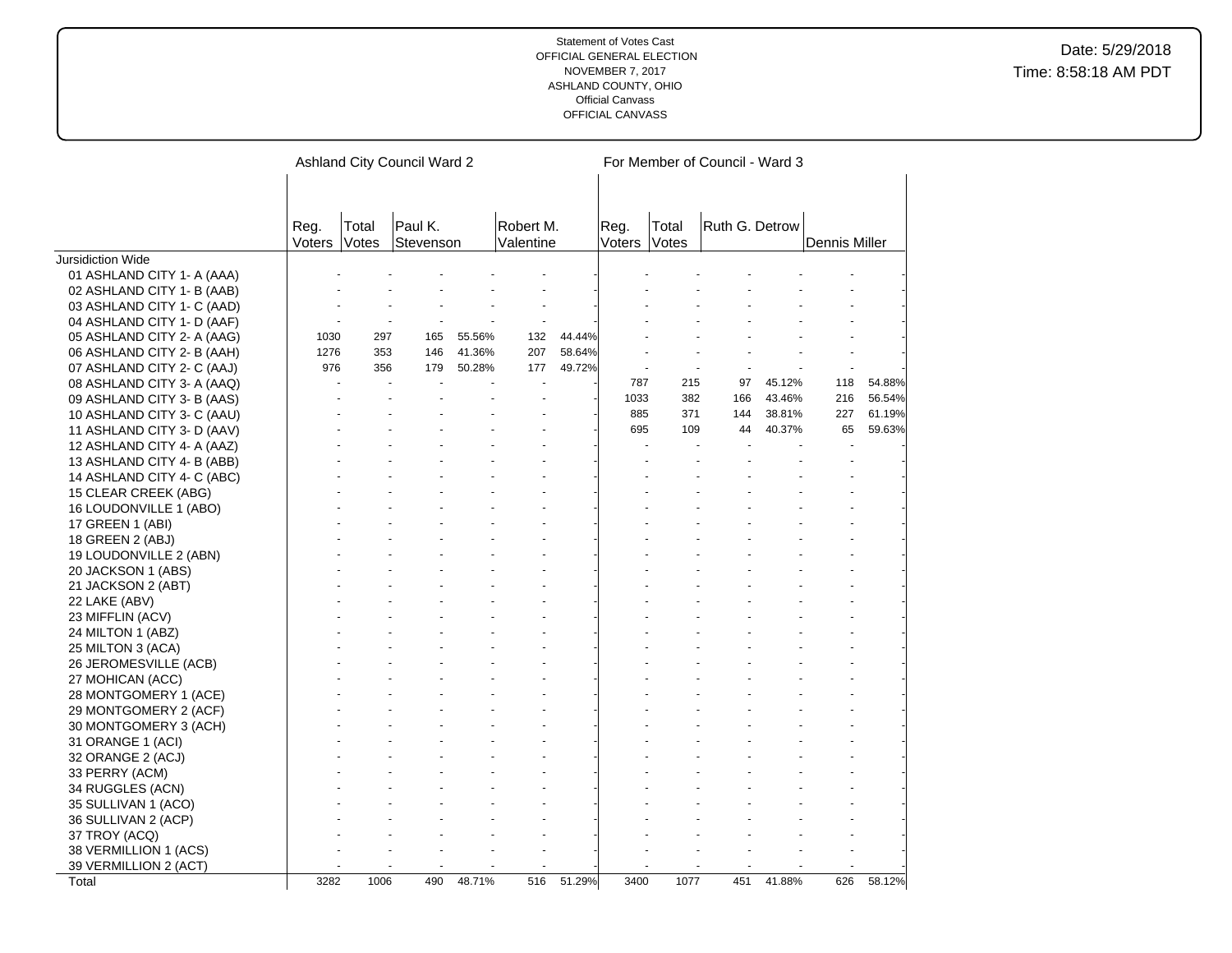|                            |                |                | For Member of Council - Ward 4 |        |          |        |                |                | <b>Bailey Lakes Village Council</b> |        |             |        |                    |        |               |        |
|----------------------------|----------------|----------------|--------------------------------|--------|----------|--------|----------------|----------------|-------------------------------------|--------|-------------|--------|--------------------|--------|---------------|--------|
|                            | Reg.<br>Voters | Total<br>Votes | Sandra L. Bally Farnam         |        | Allen W. |        | Reg.<br>Voters | Total<br>Votes | Mary Webb<br>Dilgard                |        | Tom Metzger |        | Anne<br>Ramsthaler |        | Dorothy Scott |        |
| Jursidiction Wide          |                |                |                                |        |          |        |                |                |                                     |        |             |        |                    |        |               |        |
| 01 ASHLAND CITY 1- A (AAA) |                |                |                                |        |          |        |                |                |                                     |        |             |        |                    |        |               |        |
| 02 ASHLAND CITY 1- B (AAB) |                |                |                                |        |          |        |                |                |                                     |        |             |        |                    |        |               |        |
| 03 ASHLAND CITY 1- C (AAD) |                |                |                                |        |          |        |                |                |                                     |        |             |        |                    |        |               |        |
| 04 ASHLAND CITY 1- D (AAF) |                |                |                                |        |          |        |                |                |                                     |        |             |        |                    |        |               |        |
| 05 ASHLAND CITY 2- A (AAG) |                |                |                                |        |          |        |                |                |                                     |        |             |        |                    |        |               |        |
| 06 ASHLAND CITY 2- B (AAH) |                |                |                                |        |          |        |                |                |                                     |        |             |        |                    |        |               |        |
| 07 ASHLAND CITY 2- C (AAJ) |                |                |                                |        |          |        |                |                |                                     |        |             |        |                    |        |               |        |
| 08 ASHLAND CITY 3- A (AAQ) |                |                |                                |        |          |        |                |                |                                     |        |             |        |                    |        |               |        |
| 09 ASHLAND CITY 3- B (AAS) |                |                |                                |        |          |        |                |                |                                     |        |             |        |                    |        |               |        |
| 10 ASHLAND CITY 3- C (AAU) |                |                |                                |        |          |        |                |                |                                     |        |             |        |                    |        |               |        |
| 11 ASHLAND CITY 3- D (AAV) |                |                |                                |        |          |        |                |                |                                     |        |             |        |                    |        |               |        |
| 12 ASHLAND CITY 4- A (AAZ) | 903            | 226            | 83                             | 36.73% | 143      | 63.27% |                |                |                                     |        |             |        |                    |        |               |        |
| 13 ASHLAND CITY 4- B (ABB) | 691            | 144            | 55                             | 38.19% | 89       | 61.81% |                |                |                                     |        |             |        |                    |        |               |        |
| 14 ASHLAND CITY 4- C (ABC) | 1027           | 258            | 76                             | 29.46% | 182      | 70.54% |                |                |                                     |        |             |        |                    |        |               |        |
| 15 CLEAR CREEK (ABG)       |                |                |                                |        |          |        | 254            | 200            | 56                                  | 28.00% | 43          | 21.50% | 44                 | 22.00% | 57            | 28.50% |
| 16 LOUDONVILLE 1 (ABO)     |                |                |                                |        |          |        |                |                |                                     |        |             |        |                    |        |               |        |
| 17 GREEN 1 (ABI)           |                |                |                                |        |          |        |                |                |                                     |        |             |        |                    |        |               |        |
| 18 GREEN 2 (ABJ)           |                |                |                                |        |          |        |                |                |                                     |        |             |        |                    |        |               |        |
| 19 LOUDONVILLE 2 (ABN)     |                |                |                                |        |          |        |                |                |                                     |        |             |        |                    |        |               |        |
| 20 JACKSON 1 (ABS)         |                |                |                                |        |          |        |                |                |                                     |        |             |        |                    |        |               |        |
| 21 JACKSON 2 (ABT)         |                |                |                                |        |          |        |                |                |                                     |        |             |        |                    |        |               |        |
| 22 LAKE (ABV)              |                |                |                                |        |          |        |                |                |                                     |        |             |        |                    |        |               |        |
| 23 MIFFLIN (ACV)           |                |                |                                |        |          |        |                |                |                                     |        |             |        |                    |        |               |        |
|                            |                |                |                                |        |          |        |                |                |                                     |        |             |        |                    |        |               |        |
| 24 MILTON 1 (ABZ)          |                |                |                                |        |          |        |                |                |                                     |        |             |        |                    |        |               |        |
| 25 MILTON 3 (ACA)          |                |                |                                |        |          |        |                |                |                                     |        |             |        |                    |        |               |        |
| 26 JEROMESVILLE (ACB)      |                |                |                                |        |          |        |                |                |                                     |        |             |        |                    |        |               |        |
| 27 MOHICAN (ACC)           |                |                |                                |        |          |        |                |                |                                     |        |             |        |                    |        |               |        |
| 28 MONTGOMERY 1 (ACE)      |                |                |                                |        |          |        |                |                |                                     |        |             |        |                    |        |               |        |
| 29 MONTGOMERY 2 (ACF)      |                |                |                                |        |          |        |                |                |                                     |        |             |        |                    |        |               |        |
| 30 MONTGOMERY 3 (ACH)      |                |                |                                |        |          |        |                |                |                                     |        |             |        |                    |        |               |        |
| 31 ORANGE 1 (ACI)          |                |                |                                |        |          |        |                |                |                                     |        |             |        |                    |        |               |        |
| 32 ORANGE 2 (ACJ)          |                |                |                                |        |          |        |                |                |                                     |        |             |        |                    |        |               |        |
| 33 PERRY (ACM)             |                |                |                                |        |          |        |                |                |                                     |        |             |        |                    |        |               |        |
| 34 RUGGLES (ACN)           |                |                |                                |        |          |        |                |                |                                     |        |             |        |                    |        |               |        |
| 35 SULLIVAN 1 (ACO)        |                |                |                                |        |          |        |                |                |                                     |        |             |        |                    |        |               |        |
| 36 SULLIVAN 2 (ACP)        |                |                |                                |        |          |        |                |                |                                     |        |             |        |                    |        |               |        |
| 37 TROY (ACQ)              |                |                |                                |        |          |        |                |                |                                     |        |             |        |                    |        |               |        |
| 38 VERMILLION 1 (ACS)      |                |                |                                |        |          |        |                |                |                                     |        |             |        |                    |        |               |        |
| 39 VERMILLION 2 (ACT)      |                |                |                                |        |          |        |                |                |                                     |        |             |        |                    |        |               |        |
| Total                      | 2621           | 628            | 214                            | 34.08% | 414      | 65.92% | 254            | 200            | 56                                  | 28.00% | 43          | 21.50% | 44                 | 22.00% | 57            | 28.50% |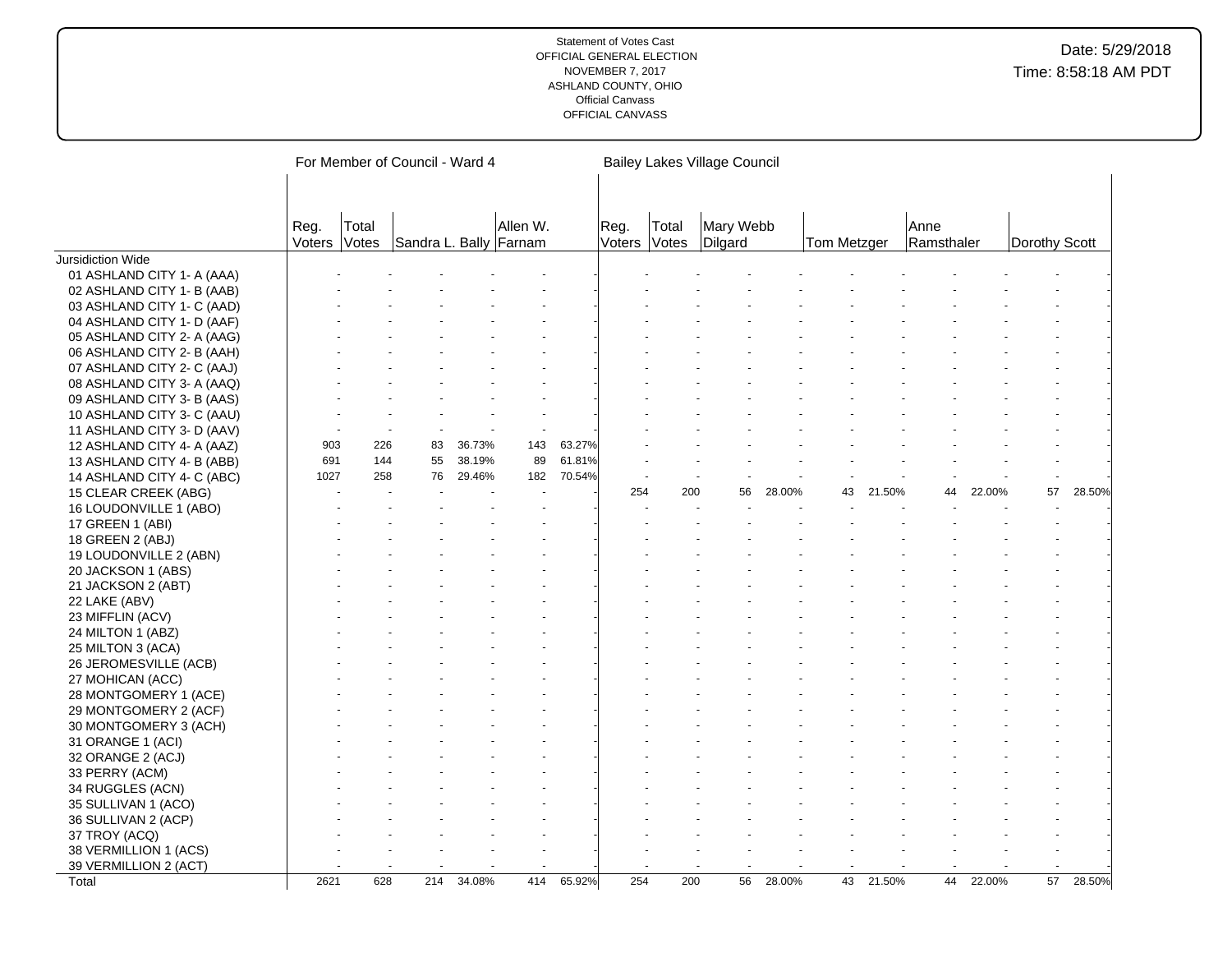|                            |                |                | Hayesville Village Mayor |             |      |                | Hayesville Village Council        |  |
|----------------------------|----------------|----------------|--------------------------|-------------|------|----------------|-----------------------------------|--|
|                            |                |                |                          |             |      |                |                                   |  |
|                            |                |                |                          |             |      |                |                                   |  |
|                            |                |                |                          |             |      |                |                                   |  |
|                            | Reg.<br>Voters | Total<br>Votes | Robert Vinsack Voters    |             | Reg. | Total<br>Votes | No Valid<br><b>Petition Filed</b> |  |
| Jursidiction Wide          |                |                |                          |             |      |                |                                   |  |
| 01 ASHLAND CITY 1- A (AAA) |                |                |                          |             |      |                |                                   |  |
| 02 ASHLAND CITY 1- B (AAB) |                |                |                          |             |      |                |                                   |  |
| 03 ASHLAND CITY 1- C (AAD) |                |                |                          |             |      |                |                                   |  |
| 04 ASHLAND CITY 1- D (AAF) |                |                |                          |             |      |                |                                   |  |
| 05 ASHLAND CITY 2- A (AAG) |                |                |                          |             |      |                |                                   |  |
| 06 ASHLAND CITY 2- B (AAH) |                |                |                          |             |      |                |                                   |  |
| 07 ASHLAND CITY 2- C (AAJ) |                |                |                          |             |      |                |                                   |  |
| 08 ASHLAND CITY 3- A (AAQ) |                |                |                          |             |      |                |                                   |  |
| 09 ASHLAND CITY 3- B (AAS) |                |                |                          |             |      |                |                                   |  |
| 10 ASHLAND CITY 3- C (AAU) |                |                |                          |             |      |                |                                   |  |
| 11 ASHLAND CITY 3- D (AAV) |                |                |                          |             |      |                |                                   |  |
| 12 ASHLAND CITY 4- A (AAZ) |                |                |                          |             |      |                |                                   |  |
| 13 ASHLAND CITY 4- B (ABB) |                |                |                          |             |      |                |                                   |  |
| 14 ASHLAND CITY 4- C (ABC) |                |                |                          |             |      |                |                                   |  |
| 15 CLEAR CREEK (ABG)       |                |                |                          |             |      |                |                                   |  |
| 16 LOUDONVILLE 1 (ABO)     |                |                |                          |             |      |                |                                   |  |
| 17 GREEN 1 (ABI)           |                |                |                          |             |      |                |                                   |  |
| 18 GREEN 2 (ABJ)           |                |                |                          |             |      |                |                                   |  |
| 19 LOUDONVILLE 2 (ABN)     |                |                |                          |             |      |                |                                   |  |
| 20 JACKSON 1 (ABS)         |                |                |                          |             |      |                |                                   |  |
| 21 JACKSON 2 (ABT)         |                |                |                          |             |      |                |                                   |  |
| 22 LAKE (ABV)              |                |                |                          |             |      |                |                                   |  |
| 23 MIFFLIN (ACV)           |                |                |                          |             |      |                |                                   |  |
| 24 MILTON 1 (ABZ)          |                |                |                          |             |      |                |                                   |  |
| 25 MILTON 3 (ACA)          |                |                |                          |             |      |                |                                   |  |
| 26 JEROMESVILLE (ACB)      |                |                |                          |             |      |                |                                   |  |
| 27 MOHICAN (ACC)           |                |                |                          |             |      |                |                                   |  |
| 28 MONTGOMERY 1 (ACE)      |                |                |                          |             |      |                |                                   |  |
| 29 MONTGOMERY 2 (ACF)      |                |                |                          |             |      |                |                                   |  |
| 30 MONTGOMERY 3 (ACH)      |                |                |                          |             |      |                |                                   |  |
| 31 ORANGE 1 (ACI)          |                |                |                          |             |      |                |                                   |  |
| 32 ORANGE 2 (ACJ)          |                |                |                          |             |      |                |                                   |  |
| 33 PERRY (ACM)             |                |                |                          |             |      |                |                                   |  |
| 34 RUGGLES (ACN)           |                |                |                          |             |      |                |                                   |  |
| 35 SULLIVAN 1 (ACO)        |                |                |                          |             |      |                |                                   |  |
| 36 SULLIVAN 2 (ACP)        |                |                |                          |             |      |                |                                   |  |
| 37 TROY (ACQ)              |                |                |                          |             |      |                |                                   |  |
| 38 VERMILLION 1 (ACS)      | 329            | 115            |                          | 115 100.00% | 329  |                | $\Omega$<br>0                     |  |
| 39 VERMILLION 2 (ACT)      |                |                |                          |             |      |                |                                   |  |
| Total                      | 329            | 115            |                          | 115 100.00% | 329  |                | $\Omega$<br>$\Omega$              |  |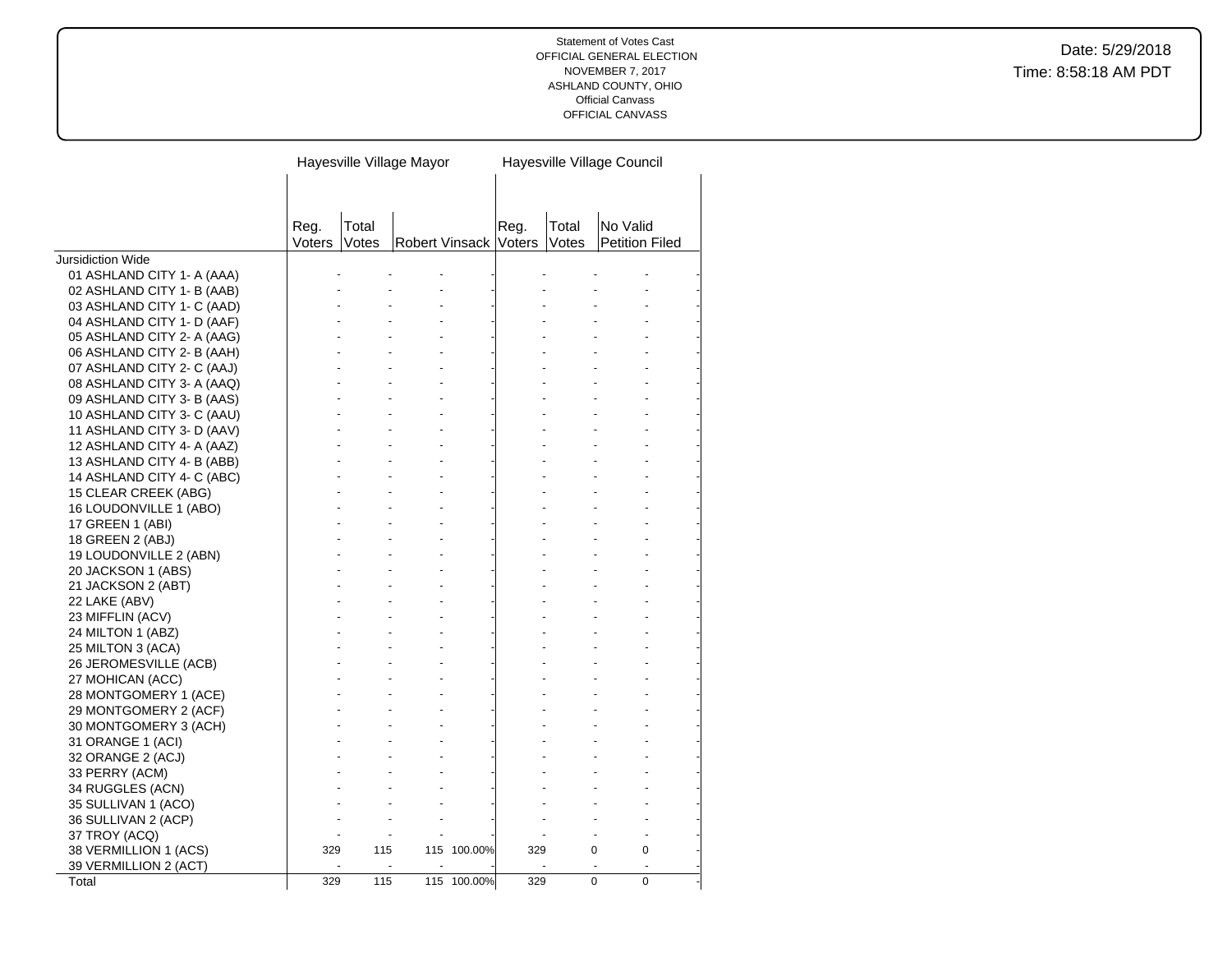|                            | Jeromesville Village Council |       |              |        |             |        |                    |        |         |        |
|----------------------------|------------------------------|-------|--------------|--------|-------------|--------|--------------------|--------|---------|--------|
|                            |                              |       |              |        |             |        |                    |        |         |        |
|                            | Reg.                         | Total | Reganne      |        |             |        |                    |        | Rodney  |        |
|                            | <b>Voters</b>                | Votes | Heffelfinger |        | Chad Hickey |        | <b>Emily Soles</b> |        | Summers |        |
| Jursidiction Wide          |                              |       |              |        |             |        |                    |        |         |        |
| 01 ASHLAND CITY 1- A (AAA) |                              |       |              |        |             |        |                    |        |         |        |
| 02 ASHLAND CITY 1- B (AAB) |                              |       |              |        |             |        |                    |        |         |        |
| 03 ASHLAND CITY 1- C (AAD) |                              |       |              |        |             |        |                    |        |         |        |
| 04 ASHLAND CITY 1- D (AAF) |                              |       |              |        |             |        |                    |        |         |        |
| 05 ASHLAND CITY 2- A (AAG) |                              |       |              |        |             |        |                    |        |         |        |
| 06 ASHLAND CITY 2- B (AAH) |                              |       |              |        |             |        |                    |        |         |        |
| 07 ASHLAND CITY 2- C (AAJ) |                              |       |              |        |             |        |                    |        |         |        |
| 08 ASHLAND CITY 3- A (AAQ) |                              |       |              |        |             |        |                    |        |         |        |
| 09 ASHLAND CITY 3- B (AAS) |                              |       |              |        |             |        |                    |        |         |        |
| 10 ASHLAND CITY 3- C (AAU) |                              |       |              |        |             |        |                    |        |         |        |
| 11 ASHLAND CITY 3- D (AAV) |                              |       |              |        |             |        |                    |        |         |        |
| 12 ASHLAND CITY 4- A (AAZ) |                              |       |              |        |             |        |                    |        |         |        |
| 13 ASHLAND CITY 4- B (ABB) |                              |       |              |        |             |        |                    |        |         |        |
| 14 ASHLAND CITY 4- C (ABC) |                              |       |              |        |             |        |                    |        |         |        |
| 15 CLEAR CREEK (ABG)       |                              |       |              |        |             |        |                    |        |         |        |
| 16 LOUDONVILLE 1 (ABO)     |                              |       |              |        |             |        |                    |        |         |        |
| 17 GREEN 1 (ABI)           |                              |       |              |        |             |        |                    |        |         |        |
| 18 GREEN 2 (ABJ)           |                              |       |              |        |             |        |                    |        |         |        |
| 19 LOUDONVILLE 2 (ABN)     |                              |       |              |        |             |        |                    |        |         |        |
| 20 JACKSON 1 (ABS)         |                              |       |              |        |             |        |                    |        |         |        |
| 21 JACKSON 2 (ABT)         |                              |       |              |        |             |        |                    |        |         |        |
| 22 LAKE (ABV)              |                              |       |              |        |             |        |                    |        |         |        |
| 23 MIFFLIN (ACV)           |                              |       |              |        |             |        |                    |        |         |        |
| 24 MILTON 1 (ABZ)          |                              |       |              |        |             |        |                    |        |         |        |
| 25 MILTON 3 (ACA)          |                              |       |              |        |             |        |                    |        |         |        |
| 26 JEROMESVILLE (ACB)      | 355                          | 238   | 66           | 27.73% | 51          | 21.43% | 65                 | 27.31% | 56      | 23.53% |
| 27 MOHICAN (ACC)           |                              |       |              |        |             |        |                    |        |         |        |
| 28 MONTGOMERY 1 (ACE)      |                              |       |              |        |             |        |                    |        |         |        |
| 29 MONTGOMERY 2 (ACF)      |                              |       |              |        |             |        |                    |        |         |        |
| 30 MONTGOMERY 3 (ACH)      |                              |       |              |        |             |        |                    |        |         |        |
| 31 ORANGE 1 (ACI)          |                              |       |              |        |             |        |                    |        |         |        |
| 32 ORANGE 2 (ACJ)          |                              |       |              |        |             |        |                    |        |         |        |
| 33 PERRY (ACM)             |                              |       |              |        |             |        |                    |        |         |        |
| 34 RUGGLES (ACN)           |                              |       |              |        |             |        |                    |        |         |        |
| 35 SULLIVAN 1 (ACO)        |                              |       |              |        |             |        |                    |        |         |        |
| 36 SULLIVAN 2 (ACP)        |                              |       |              |        |             |        |                    |        |         |        |
| 37 TROY (ACQ)              |                              |       |              |        |             |        |                    |        |         |        |
| 38 VERMILLION 1 (ACS)      |                              |       |              |        |             |        |                    |        |         |        |
| 39 VERMILLION 2 (ACT)      |                              |       |              |        |             |        |                    |        |         |        |
| Total                      | 355                          | 238   | 66           | 27.73% | 51          | 21.43% | 65                 | 27.31% | 56      | 23.53% |
|                            |                              |       |              |        |             |        |                    |        |         |        |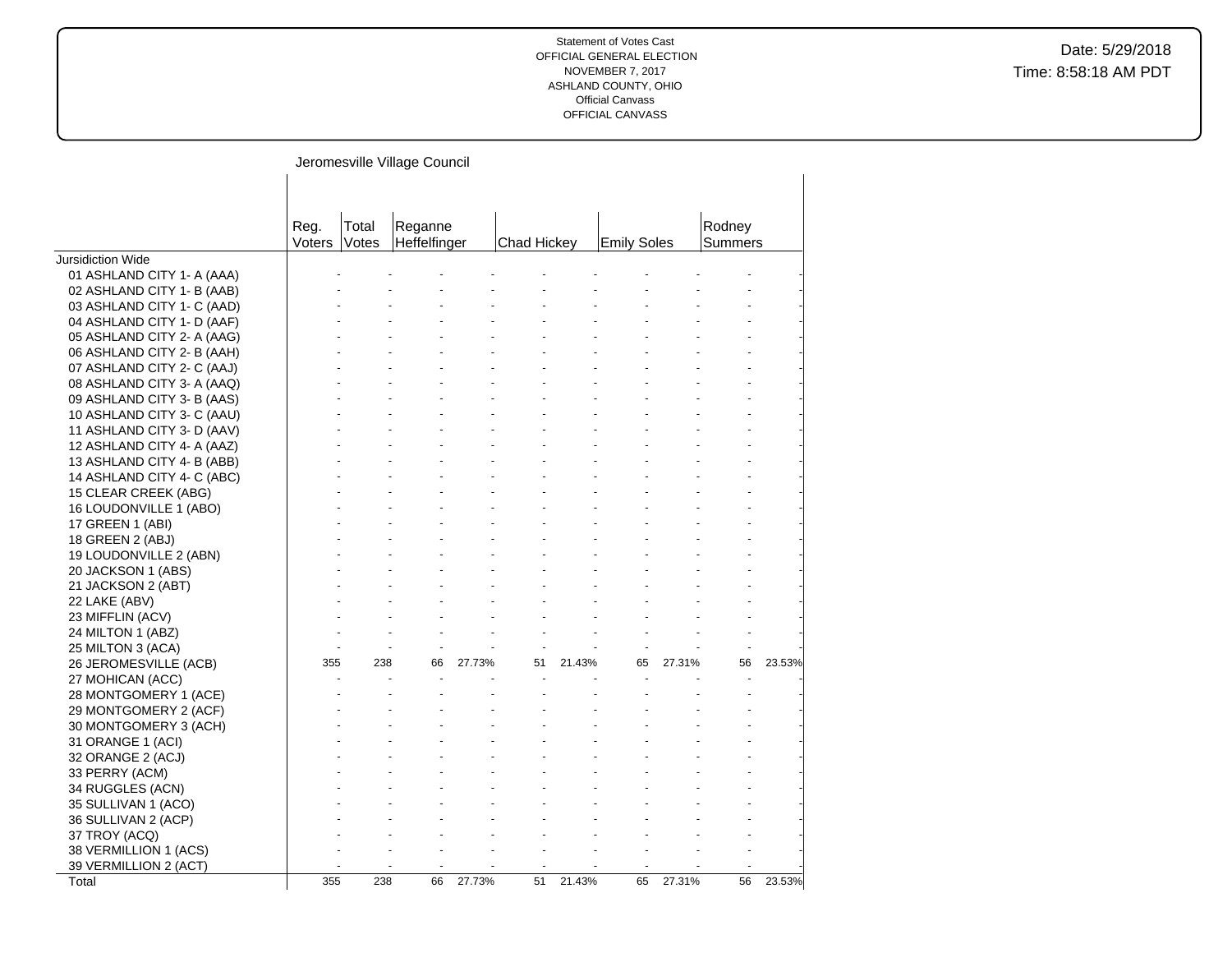|                            |                      |        | Loudonville Village Council |        |               |        |                        |        |                        |        |                    |        |
|----------------------------|----------------------|--------|-----------------------------|--------|---------------|--------|------------------------|--------|------------------------|--------|--------------------|--------|
|                            | Reg.<br>Voters Votes | Total  | Traci L. Cooper             |        | Ted L. Fraser |        | Thomas A.<br>Gallagher |        | Jason A. Van<br>Sickle |        | Thomas A.<br>Young |        |
| Jursidiction Wide          |                      |        |                             |        |               |        |                        |        |                        |        |                    |        |
| 01 ASHLAND CITY 1- A (AAA) |                      |        |                             |        |               |        |                        |        |                        |        |                    |        |
| 02 ASHLAND CITY 1- B (AAB) |                      |        |                             |        |               |        |                        |        |                        |        |                    |        |
| 03 ASHLAND CITY 1- C (AAD) |                      |        |                             |        |               |        |                        |        |                        |        |                    |        |
| 04 ASHLAND CITY 1- D (AAF) |                      |        |                             |        |               |        |                        |        |                        |        |                    |        |
| 05 ASHLAND CITY 2- A (AAG) |                      |        |                             |        |               |        |                        |        |                        |        |                    |        |
| 06 ASHLAND CITY 2- B (AAH) |                      |        |                             |        |               |        |                        |        |                        |        |                    |        |
| 07 ASHLAND CITY 2- C (AAJ) |                      |        |                             |        |               |        |                        |        |                        |        |                    |        |
| 08 ASHLAND CITY 3- A (AAQ) |                      |        |                             |        |               |        |                        |        |                        |        |                    |        |
| 09 ASHLAND CITY 3- B (AAS) |                      |        |                             |        |               |        |                        |        |                        |        |                    |        |
| 10 ASHLAND CITY 3- C (AAU) |                      |        |                             |        |               |        |                        |        |                        |        |                    |        |
| 11 ASHLAND CITY 3- D (AAV) |                      |        |                             |        |               |        |                        |        |                        |        |                    |        |
| 12 ASHLAND CITY 4- A (AAZ) |                      |        |                             |        |               |        |                        |        |                        |        |                    |        |
| 13 ASHLAND CITY 4- B (ABB) |                      |        |                             |        |               |        |                        |        |                        |        |                    |        |
| 14 ASHLAND CITY 4- C (ABC) |                      |        |                             |        |               |        |                        |        |                        |        |                    |        |
| 15 CLEAR CREEK (ABG)       |                      |        |                             |        |               |        |                        |        |                        |        |                    |        |
| 16 LOUDONVILLE 1 (ABO)     | 1348                 | 1421   | 331                         | 23.29% | 174           | 12.24% | 277                    | 19.49% | 327                    | 23.01% | 312                | 21.96% |
| 17 GREEN 1 (ABI)           |                      |        |                             |        |               |        |                        |        |                        |        |                    |        |
| 18 GREEN 2 (ABJ)           |                      | $\sim$ |                             |        |               |        |                        |        |                        |        |                    |        |
| 19 LOUDONVILLE 2 (ABN)     | 553                  | 468    | 109                         | 23.29% | 61            | 13.03% | 92                     | 19.66% | 104                    | 22.22% | 102                | 21.79% |
| 20 JACKSON 1 (ABS)         |                      |        |                             |        |               |        |                        |        |                        |        |                    |        |
| 21 JACKSON 2 (ABT)         |                      |        |                             |        |               |        |                        |        |                        |        |                    |        |
| 22 LAKE (ABV)              |                      |        |                             |        |               |        |                        |        |                        |        |                    |        |
| 23 MIFFLIN (ACV)           |                      |        |                             |        |               |        |                        |        |                        |        |                    |        |
| 24 MILTON 1 (ABZ)          |                      |        |                             |        |               |        |                        |        |                        |        |                    |        |
| 25 MILTON 3 (ACA)          |                      |        |                             |        |               |        |                        |        |                        |        |                    |        |
| 26 JEROMESVILLE (ACB)      |                      |        |                             |        |               |        |                        |        |                        |        |                    |        |
| 27 MOHICAN (ACC)           |                      |        |                             |        |               |        |                        |        |                        |        |                    |        |
| 28 MONTGOMERY 1 (ACE)      |                      |        |                             |        |               |        |                        |        |                        |        |                    |        |
| 29 MONTGOMERY 2 (ACF)      |                      |        |                             |        |               |        |                        |        |                        |        |                    |        |
| 30 MONTGOMERY 3 (ACH)      |                      |        |                             |        |               |        |                        |        |                        |        |                    |        |
| 31 ORANGE 1 (ACI)          |                      |        |                             |        |               |        |                        |        |                        |        |                    |        |
| 32 ORANGE 2 (ACJ)          |                      |        |                             |        |               |        |                        |        |                        |        |                    |        |
| 33 PERRY (ACM)             |                      |        |                             |        |               |        |                        |        |                        |        |                    |        |
| 34 RUGGLES (ACN)           |                      |        |                             |        |               |        |                        |        |                        |        |                    |        |
| 35 SULLIVAN 1 (ACO)        |                      |        |                             |        |               |        |                        |        |                        |        |                    |        |
| 36 SULLIVAN 2 (ACP)        |                      |        |                             |        |               |        |                        |        |                        |        |                    |        |
| 37 TROY (ACQ)              |                      |        |                             |        |               |        |                        |        |                        |        |                    |        |
| 38 VERMILLION 1 (ACS)      |                      |        |                             |        |               |        |                        |        |                        |        |                    |        |
| 39 VERMILLION 2 (ACT)      |                      |        |                             |        |               |        |                        |        |                        |        |                    |        |
| Total                      | 1901                 | 1889   | 440                         | 23.29% | 235           | 12.44% | 369                    | 19.53% | 431                    | 22.82% | 414                | 21.92% |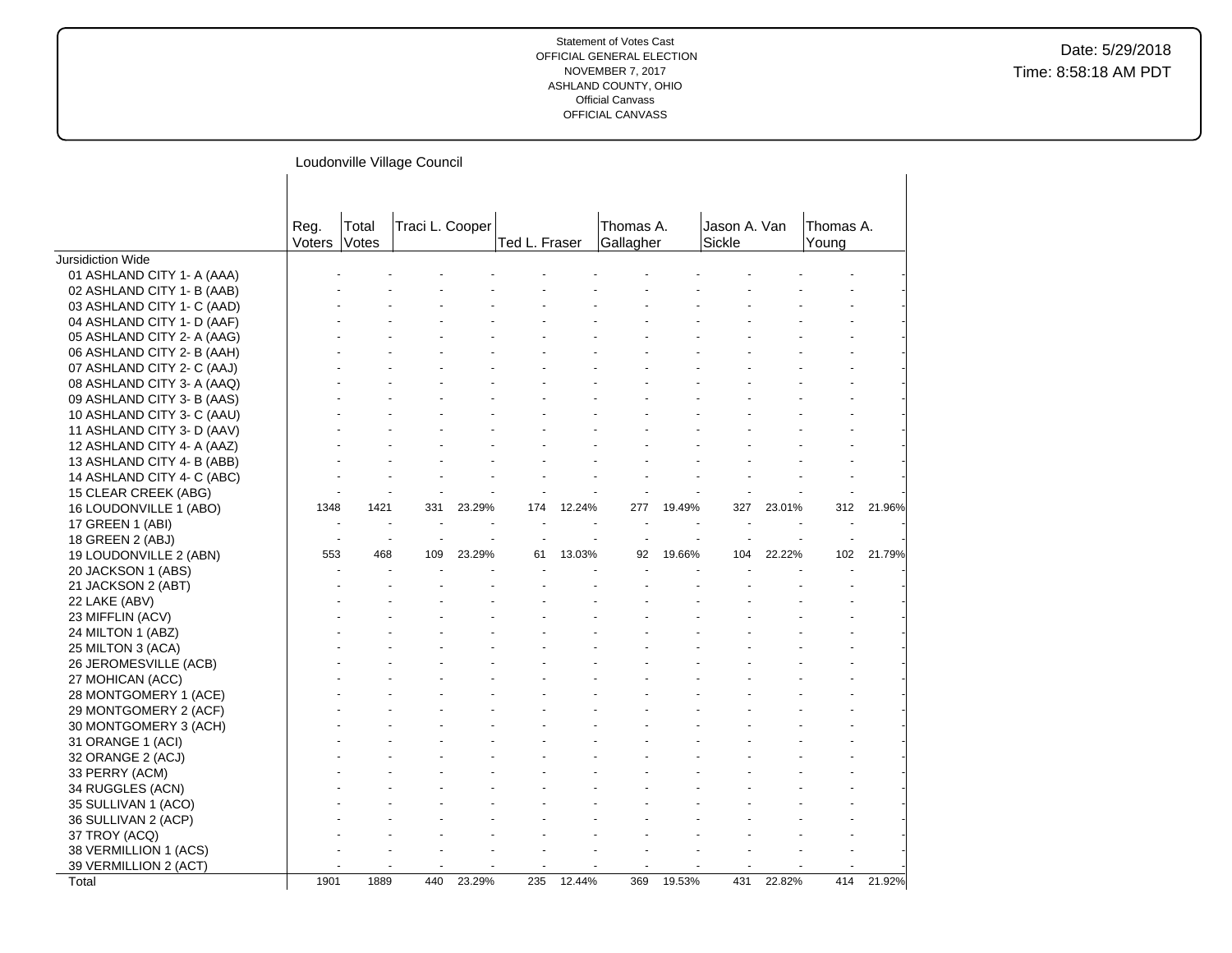|                            |                      | Mifflin Village Council |                                     |       |                         |       |                     |       |                         |        |                    |        |                      |       |          |        |
|----------------------------|----------------------|-------------------------|-------------------------------------|-------|-------------------------|-------|---------------------|-------|-------------------------|--------|--------------------|--------|----------------------|-------|----------|--------|
|                            | Reg.<br>Voters Votes | Total                   | <b>Brandy Bright</b><br>$\vert$ (W) |       | Dustin G.<br>Bright (W) |       | Pamela Crain<br>(W) |       | Gilbert<br>Goodwill (W) |        | Dawn Vesper<br>(W) |        | Invalid Votes<br>(W) |       | Write-in |        |
| Jursidiction Wide          |                      |                         |                                     |       |                         |       |                     |       |                         |        |                    |        |                      |       |          |        |
| 01 ASHLAND CITY 1- A (AAA) |                      |                         |                                     |       |                         |       |                     |       |                         |        |                    |        |                      |       |          |        |
| 02 ASHLAND CITY 1- B (AAB) |                      |                         |                                     |       |                         |       |                     |       |                         |        |                    |        |                      |       |          |        |
| 03 ASHLAND CITY 1- C (AAD) |                      |                         |                                     |       |                         |       |                     |       |                         |        |                    |        |                      |       |          |        |
| 04 ASHLAND CITY 1- D (AAF) |                      |                         |                                     |       |                         |       |                     |       |                         |        |                    |        |                      |       |          |        |
| 05 ASHLAND CITY 2- A (AAG) |                      |                         |                                     |       |                         |       |                     |       |                         |        |                    |        |                      |       |          |        |
| 06 ASHLAND CITY 2- B (AAH) |                      |                         |                                     |       |                         |       |                     |       |                         |        |                    |        |                      |       |          |        |
| 07 ASHLAND CITY 2- C (AAJ) |                      |                         |                                     |       |                         |       |                     |       |                         |        |                    |        |                      |       |          |        |
| 08 ASHLAND CITY 3- A (AAQ) |                      |                         |                                     |       |                         |       |                     |       |                         |        |                    |        |                      |       |          |        |
| 09 ASHLAND CITY 3- B (AAS) |                      |                         |                                     |       |                         |       |                     |       |                         |        |                    |        |                      |       |          |        |
| 10 ASHLAND CITY 3- C (AAU) |                      |                         |                                     |       |                         |       |                     |       |                         |        |                    |        |                      |       |          |        |
| 11 ASHLAND CITY 3- D (AAV) |                      |                         |                                     |       |                         |       |                     |       |                         |        |                    |        |                      |       |          |        |
| 12 ASHLAND CITY 4- A (AAZ) |                      |                         |                                     |       |                         |       |                     |       |                         |        |                    |        |                      |       |          |        |
| 13 ASHLAND CITY 4- B (ABB) |                      |                         |                                     |       |                         |       |                     |       |                         |        |                    |        |                      |       |          |        |
| 14 ASHLAND CITY 4- C (ABC) |                      |                         |                                     |       |                         |       |                     |       |                         |        |                    |        |                      |       |          |        |
| 15 CLEAR CREEK (ABG)       |                      |                         |                                     |       |                         |       |                     |       |                         |        |                    |        |                      |       |          |        |
| 16 LOUDONVILLE 1 (ABO)     |                      |                         |                                     |       |                         |       |                     |       |                         |        |                    |        |                      |       |          |        |
| 17 GREEN 1 (ABI)           |                      |                         |                                     |       |                         |       |                     |       |                         |        |                    |        |                      |       |          |        |
| 18 GREEN 2 (ABJ)           |                      |                         |                                     |       |                         |       |                     |       |                         |        |                    |        |                      |       |          |        |
| 19 LOUDONVILLE 2 (ABN)     |                      |                         |                                     |       |                         |       |                     |       |                         |        |                    |        |                      |       |          |        |
| 20 JACKSON 1 (ABS)         |                      |                         |                                     |       |                         |       |                     |       |                         |        |                    |        |                      |       |          |        |
| 21 JACKSON 2 (ABT)         |                      |                         |                                     |       |                         |       |                     |       |                         |        |                    |        |                      |       |          |        |
| 22 LAKE (ABV)              |                      |                         |                                     |       |                         |       |                     |       |                         |        |                    |        |                      |       |          |        |
| 23 MIFFLIN (ACV)           | 97                   | 166                     |                                     | 5.42% |                         | 5.42% | 16                  | 9.64% | 24                      | 14.46% | 24                 | 14.46% |                      | 0.60% | 83       | 50.00% |
| 24 MILTON 1 (ABZ)          |                      |                         |                                     |       |                         |       |                     |       |                         |        |                    |        |                      |       |          |        |
| 25 MILTON 3 (ACA)          |                      |                         |                                     |       |                         |       |                     |       |                         |        |                    |        |                      |       |          |        |
| 26 JEROMESVILLE (ACB)      |                      |                         |                                     |       |                         |       |                     |       |                         |        |                    |        |                      |       |          |        |
|                            |                      |                         |                                     |       |                         |       |                     |       |                         |        |                    |        |                      |       |          |        |
| 27 MOHICAN (ACC)           |                      |                         |                                     |       |                         |       |                     |       |                         |        |                    |        |                      |       |          |        |
| 28 MONTGOMERY 1 (ACE)      |                      |                         |                                     |       |                         |       |                     |       |                         |        |                    |        |                      |       |          |        |
| 29 MONTGOMERY 2 (ACF)      |                      |                         |                                     |       |                         |       |                     |       |                         |        |                    |        |                      |       |          |        |
| 30 MONTGOMERY 3 (ACH)      |                      |                         |                                     |       |                         |       |                     |       |                         |        |                    |        |                      |       |          |        |
| 31 ORANGE 1 (ACI)          |                      |                         |                                     |       |                         |       |                     |       |                         |        |                    |        |                      |       |          |        |
| 32 ORANGE 2 (ACJ)          |                      |                         |                                     |       |                         |       |                     |       |                         |        |                    |        |                      |       |          |        |
| 33 PERRY (ACM)             |                      |                         |                                     |       |                         |       |                     |       |                         |        |                    |        |                      |       |          |        |
| 34 RUGGLES (ACN)           |                      |                         |                                     |       |                         |       |                     |       |                         |        |                    |        |                      |       |          |        |
| 35 SULLIVAN 1 (ACO)        |                      |                         |                                     |       |                         |       |                     |       |                         |        |                    |        |                      |       |          |        |
| 36 SULLIVAN 2 (ACP)        |                      |                         |                                     |       |                         |       |                     |       |                         |        |                    |        |                      |       |          |        |
| 37 TROY (ACQ)              |                      |                         |                                     |       |                         |       |                     |       |                         |        |                    |        |                      |       |          |        |
| 38 VERMILLION 1 (ACS)      |                      |                         |                                     |       |                         |       |                     |       |                         |        |                    |        |                      |       |          |        |
| 39 VERMILLION 2 (ACT)      |                      |                         |                                     |       |                         |       |                     |       |                         |        |                    |        |                      |       |          |        |
| Total                      | $\overline{97}$      | 166                     | 9                                   | 5.42% | 9                       | 5.42% | 16                  | 9.64% | 24                      | 14.46% | $\overline{24}$    | 14.46% | $\mathbf{1}$         | 0.60% | 83       | 50.00% |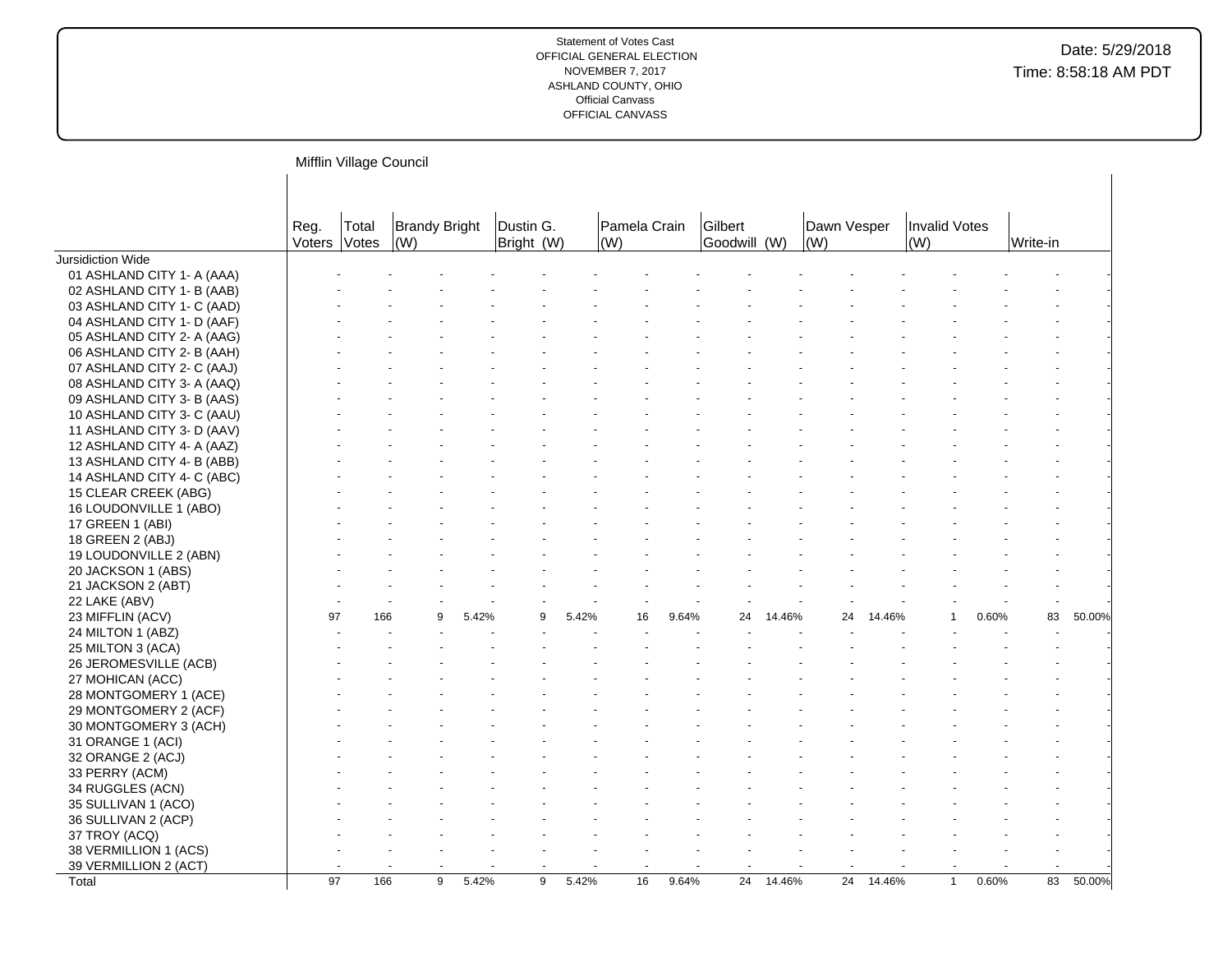|                                           |                |                | Mifflin Village Board of Public Affairs |        |                         |        |                      |       |          |        |                |                       | Mifflin Village Board of Public<br>Affairs (UTE 12/31/2019) |             |
|-------------------------------------------|----------------|----------------|-----------------------------------------|--------|-------------------------|--------|----------------------|-------|----------|--------|----------------|-----------------------|-------------------------------------------------------------|-------------|
|                                           | Reg.<br>Voters | Total<br>Votes | Freddie L.<br>Craig (W)                 |        | Philene L.<br>Craig (W) |        | Invalid Votes<br>(W) |       | Write-in |        | Reg.<br>Voters | Total<br><b>Votes</b> | No Valid<br>Petition Filed                                  |             |
| Jursidiction Wide                         |                |                |                                         |        |                         |        |                      |       |          |        |                |                       |                                                             |             |
| 01 ASHLAND CITY 1- A (AAA)                |                |                |                                         |        |                         |        |                      |       |          |        |                |                       |                                                             |             |
| 02 ASHLAND CITY 1- B (AAB)                |                |                |                                         |        |                         |        |                      |       |          |        |                |                       |                                                             |             |
| 03 ASHLAND CITY 1- C (AAD)                |                |                |                                         |        |                         |        |                      |       |          |        |                |                       |                                                             |             |
| 04 ASHLAND CITY 1- D (AAF)                |                |                |                                         |        |                         |        |                      |       |          |        |                |                       |                                                             |             |
| 05 ASHLAND CITY 2- A (AAG)                |                |                |                                         |        |                         |        |                      |       |          |        |                |                       |                                                             |             |
| 06 ASHLAND CITY 2- B (AAH)                |                |                |                                         |        |                         |        |                      |       |          |        |                |                       |                                                             |             |
| 07 ASHLAND CITY 2- C (AAJ)                |                |                |                                         |        |                         |        |                      |       |          |        |                |                       |                                                             |             |
| 08 ASHLAND CITY 3- A (AAQ)                |                |                |                                         |        |                         |        |                      |       |          |        |                |                       |                                                             |             |
| 09 ASHLAND CITY 3- B (AAS)                |                |                |                                         |        |                         |        |                      |       |          |        |                |                       |                                                             |             |
| 10 ASHLAND CITY 3- C (AAU)                |                |                |                                         |        |                         |        |                      |       |          |        |                |                       |                                                             |             |
| 11 ASHLAND CITY 3- D (AAV)                |                |                |                                         |        |                         |        |                      |       |          |        |                |                       |                                                             |             |
| 12 ASHLAND CITY 4- A (AAZ)                |                |                |                                         |        |                         |        |                      |       |          |        |                |                       |                                                             |             |
| 13 ASHLAND CITY 4- B (ABB)                |                |                |                                         |        |                         |        |                      |       |          |        |                |                       |                                                             |             |
| 14 ASHLAND CITY 4- C (ABC)                |                |                |                                         |        |                         |        |                      |       |          |        |                |                       |                                                             |             |
| 15 CLEAR CREEK (ABG)                      |                |                |                                         |        |                         |        |                      |       |          |        |                |                       |                                                             |             |
| 16 LOUDONVILLE 1 (ABO)                    |                |                |                                         |        |                         |        |                      |       |          |        |                |                       |                                                             |             |
| 17 GREEN 1 (ABI)                          |                |                |                                         |        |                         |        |                      |       |          |        |                |                       |                                                             |             |
| 18 GREEN 2 (ABJ)                          |                |                |                                         |        |                         |        |                      |       |          |        |                |                       |                                                             |             |
| 19 LOUDONVILLE 2 (ABN)                    |                |                |                                         |        |                         |        |                      |       |          |        |                |                       |                                                             |             |
| 20 JACKSON 1 (ABS)                        |                |                |                                         |        |                         |        |                      |       |          |        |                |                       |                                                             |             |
| 21 JACKSON 2 (ABT)                        |                |                |                                         |        |                         |        |                      |       |          |        |                |                       |                                                             |             |
| 22 LAKE (ABV)                             | 97             |                | 38<br>8                                 | 21.05% | 9                       | 23.68% | $\overline{2}$       | 5.26% | 19       | 50.00% | 97             |                       | $\Omega$                                                    | $\Omega$    |
| 23 MIFFLIN (ACV)                          |                |                |                                         |        |                         |        |                      |       |          |        |                |                       |                                                             |             |
| 24 MILTON 1 (ABZ)                         |                |                |                                         |        |                         |        |                      |       |          |        |                |                       |                                                             |             |
| 25 MILTON 3 (ACA)                         |                |                |                                         |        |                         |        |                      |       |          |        |                |                       |                                                             |             |
| 26 JEROMESVILLE (ACB)                     |                |                |                                         |        |                         |        |                      |       |          |        |                |                       |                                                             |             |
| 27 MOHICAN (ACC)<br>28 MONTGOMERY 1 (ACE) |                |                |                                         |        |                         |        |                      |       |          |        |                |                       |                                                             |             |
| 29 MONTGOMERY 2 (ACF)                     |                |                |                                         |        |                         |        |                      |       |          |        |                |                       |                                                             |             |
| 30 MONTGOMERY 3 (ACH)                     |                |                |                                         |        |                         |        |                      |       |          |        |                |                       |                                                             |             |
| 31 ORANGE 1 (ACI)                         |                |                |                                         |        |                         |        |                      |       |          |        |                |                       |                                                             |             |
| 32 ORANGE 2 (ACJ)                         |                |                |                                         |        |                         |        |                      |       |          |        |                |                       |                                                             |             |
| 33 PERRY (ACM)                            |                |                |                                         |        |                         |        |                      |       |          |        |                |                       |                                                             |             |
| 34 RUGGLES (ACN)                          |                |                |                                         |        |                         |        |                      |       |          |        |                |                       |                                                             |             |
| 35 SULLIVAN 1 (ACO)                       |                |                |                                         |        |                         |        |                      |       |          |        |                |                       |                                                             |             |
| 36 SULLIVAN 2 (ACP)                       |                |                |                                         |        |                         |        |                      |       |          |        |                |                       |                                                             |             |
| 37 TROY (ACQ)                             |                |                |                                         |        |                         |        |                      |       |          |        |                |                       |                                                             |             |
| 38 VERMILLION 1 (ACS)                     |                |                |                                         |        |                         |        |                      |       |          |        |                |                       |                                                             |             |
| 39 VERMILLION 2 (ACT)                     |                |                |                                         |        |                         |        |                      |       |          |        |                |                       |                                                             |             |
| Total                                     | 97             |                | 38<br>8                                 | 21.05% | 9                       | 23.68% | $\overline{2}$       | 5.26% | 19       | 50.00% | 97             |                       | 0                                                           | $\mathbf 0$ |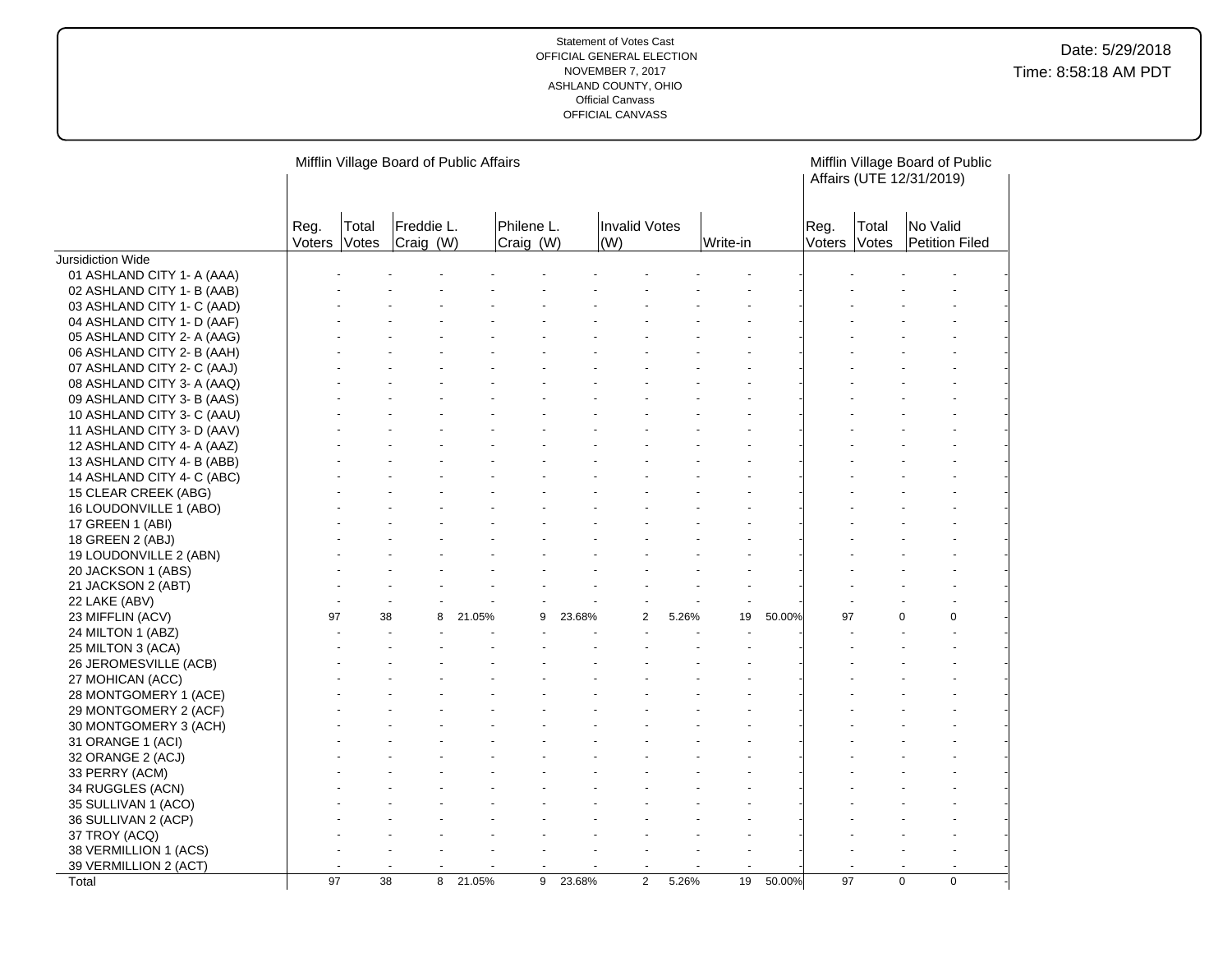|                            |                |                | Perrysville Village Council |        |                 |        |                     |        |                         |        |            |        | <b>Public Affairs</b> |                              | Perrysville Village Board of |  |
|----------------------------|----------------|----------------|-----------------------------|--------|-----------------|--------|---------------------|--------|-------------------------|--------|------------|--------|-----------------------|------------------------------|------------------------------|--|
|                            | Reg.<br>Voters | Total<br>Votes | David Artrip, Jr. Eggerton- |        | Cheryl<br>Bowen |        | Duane E.<br>Holland |        | Heather A.<br>Mullinnex |        | Kerry Rich |        | Reg.<br>Voters        | Total<br><i><b>Votes</b></i> | No Valid<br>Petition Filed   |  |
| Jursidiction Wide          |                |                |                             |        |                 |        |                     |        |                         |        |            |        |                       |                              |                              |  |
| 01 ASHLAND CITY 1- A (AAA) |                |                |                             |        |                 |        |                     |        |                         |        |            |        |                       |                              |                              |  |
| 02 ASHLAND CITY 1- B (AAB) |                |                |                             |        |                 |        |                     |        |                         |        |            |        |                       |                              |                              |  |
| 03 ASHLAND CITY 1- C (AAD) |                |                |                             |        |                 |        |                     |        |                         |        |            |        |                       |                              |                              |  |
| 04 ASHLAND CITY 1- D (AAF) |                |                |                             |        |                 |        |                     |        |                         |        |            |        |                       |                              |                              |  |
| 05 ASHLAND CITY 2- A (AAG) |                |                |                             |        |                 |        |                     |        |                         |        |            |        |                       |                              |                              |  |
| 06 ASHLAND CITY 2- B (AAH) |                |                |                             |        |                 |        |                     |        |                         |        |            |        |                       |                              |                              |  |
| 07 ASHLAND CITY 2- C (AAJ) |                |                |                             |        |                 |        |                     |        |                         |        |            |        |                       |                              |                              |  |
| 08 ASHLAND CITY 3- A (AAQ) |                |                |                             |        |                 |        |                     |        |                         |        |            |        |                       |                              |                              |  |
| 09 ASHLAND CITY 3- B (AAS) |                |                |                             |        |                 |        |                     |        |                         |        |            |        |                       |                              |                              |  |
| 10 ASHLAND CITY 3- C (AAU) |                |                |                             |        |                 |        |                     |        |                         |        |            |        |                       |                              |                              |  |
| 11 ASHLAND CITY 3- D (AAV) |                |                |                             |        |                 |        |                     |        |                         |        |            |        |                       |                              |                              |  |
| 12 ASHLAND CITY 4- A (AAZ) |                |                |                             |        |                 |        |                     |        |                         |        |            |        |                       |                              |                              |  |
| 13 ASHLAND CITY 4- B (ABB) |                |                |                             |        |                 |        |                     |        |                         |        |            |        |                       |                              |                              |  |
| 14 ASHLAND CITY 4- C (ABC) |                |                |                             |        |                 |        |                     |        |                         |        |            |        |                       |                              |                              |  |
| 15 CLEAR CREEK (ABG)       |                |                |                             |        |                 |        |                     |        |                         |        |            |        |                       |                              |                              |  |
| 16 LOUDONVILLE 1 (ABO)     |                |                |                             |        |                 |        |                     |        |                         |        |            |        |                       |                              |                              |  |
| 17 GREEN 1 (ABI)           | 478            | 333            | 65                          | 19.52% | 72              | 21.62% | 56                  | 16.82% | 58                      | 17.42% | 82         | 24.62% | 478                   |                              | $\Omega$<br>0                |  |
| 18 GREEN 2 (ABJ)           |                |                |                             |        |                 |        |                     |        |                         |        |            |        |                       |                              |                              |  |
| 19 LOUDONVILLE 2 (ABN)     |                |                |                             |        |                 |        |                     |        |                         |        |            |        |                       |                              |                              |  |
| 20 JACKSON 1 (ABS)         |                |                |                             |        |                 |        |                     |        |                         |        |            |        |                       |                              |                              |  |
| 21 JACKSON 2 (ABT)         |                |                |                             |        |                 |        |                     |        |                         |        |            |        |                       |                              |                              |  |
| 22 LAKE (ABV)              |                |                |                             |        |                 |        |                     |        |                         |        |            |        |                       |                              |                              |  |
| 23 MIFFLIN (ACV)           |                |                |                             |        |                 |        |                     |        |                         |        |            |        |                       |                              |                              |  |
| 24 MILTON 1 (ABZ)          |                |                |                             |        |                 |        |                     |        |                         |        |            |        |                       |                              |                              |  |
| 25 MILTON 3 (ACA)          |                |                |                             |        |                 |        |                     |        |                         |        |            |        |                       |                              |                              |  |
| 26 JEROMESVILLE (ACB)      |                |                |                             |        |                 |        |                     |        |                         |        |            |        |                       |                              |                              |  |
| 27 MOHICAN (ACC)           |                |                |                             |        |                 |        |                     |        |                         |        |            |        |                       |                              |                              |  |
| 28 MONTGOMERY 1 (ACE)      |                |                |                             |        |                 |        |                     |        |                         |        |            |        |                       |                              |                              |  |
| 29 MONTGOMERY 2 (ACF)      |                |                |                             |        |                 |        |                     |        |                         |        |            |        |                       |                              |                              |  |
| 30 MONTGOMERY 3 (ACH)      |                |                |                             |        |                 |        |                     |        |                         |        |            |        |                       |                              |                              |  |
|                            |                |                |                             |        |                 |        |                     |        |                         |        |            |        |                       |                              |                              |  |
| 31 ORANGE 1 (ACI)          |                |                |                             |        |                 |        |                     |        |                         |        |            |        |                       |                              |                              |  |
| 32 ORANGE 2 (ACJ)          |                |                |                             |        |                 |        |                     |        |                         |        |            |        |                       |                              |                              |  |
| 33 PERRY (ACM)             |                |                |                             |        |                 |        |                     |        |                         |        |            |        |                       |                              |                              |  |
| 34 RUGGLES (ACN)           |                |                |                             |        |                 |        |                     |        |                         |        |            |        |                       |                              |                              |  |
| 35 SULLIVAN 1 (ACO)        |                |                |                             |        |                 |        |                     |        |                         |        |            |        |                       |                              |                              |  |
| 36 SULLIVAN 2 (ACP)        |                |                |                             |        |                 |        |                     |        |                         |        |            |        |                       |                              |                              |  |
| 37 TROY (ACQ)              |                |                |                             |        |                 |        |                     |        |                         |        |            |        |                       |                              |                              |  |
| 38 VERMILLION 1 (ACS)      |                |                |                             |        |                 |        |                     |        |                         |        |            |        |                       |                              |                              |  |
| 39 VERMILLION 2 (ACT)      |                |                |                             |        |                 |        |                     |        |                         |        |            |        |                       |                              |                              |  |
| Total                      | 478            | 333            | 65                          | 19.52% | 72              | 21.62% | 56                  | 16.82% | 58                      | 17.42% | 82         | 24.62% | 478                   |                              | $\mathbf 0$<br>$\mathbf 0$   |  |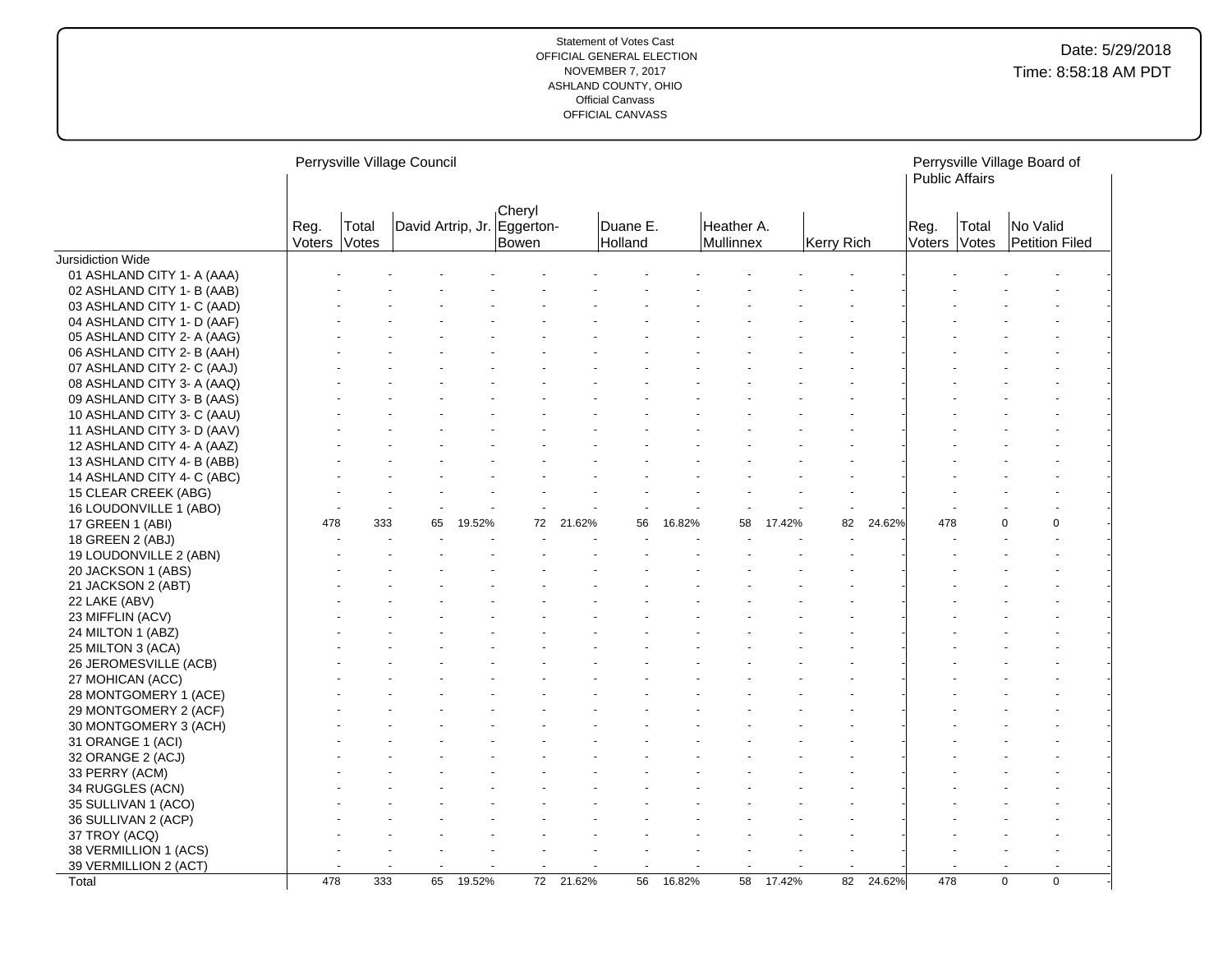|                            |                | Polk Village Mayor |                          |            |                | Polk Village Council |               |            | Affairs        |                | Polk Village Board of Public |  |
|----------------------------|----------------|--------------------|--------------------------|------------|----------------|----------------------|---------------|------------|----------------|----------------|------------------------------|--|
|                            | Reg.<br>Voters | Total<br>Votes     | Donald E.<br>Foster, III |            | Reg.<br>Voters | Total<br>Votes       | Judy Karoglan |            | Reg.<br>Voters | Total<br>Votes | No Valid<br>Petition Filed   |  |
| Jursidiction Wide          |                |                    |                          |            |                |                      |               |            |                |                |                              |  |
| 01 ASHLAND CITY 1- A (AAA) |                |                    |                          |            |                |                      |               |            |                |                |                              |  |
| 02 ASHLAND CITY 1- B (AAB) |                |                    |                          |            |                |                      |               |            |                |                |                              |  |
| 03 ASHLAND CITY 1- C (AAD) |                |                    |                          |            |                |                      |               |            |                |                |                              |  |
| 04 ASHLAND CITY 1- D (AAF) |                |                    |                          |            |                |                      |               |            |                |                |                              |  |
| 05 ASHLAND CITY 2- A (AAG) |                |                    |                          |            |                |                      |               |            |                |                |                              |  |
| 06 ASHLAND CITY 2- B (AAH) |                |                    |                          |            |                |                      |               |            |                |                |                              |  |
| 07 ASHLAND CITY 2- C (AAJ) |                |                    |                          |            |                |                      |               |            |                |                |                              |  |
| 08 ASHLAND CITY 3- A (AAQ) |                |                    |                          |            |                |                      |               |            |                |                |                              |  |
| 09 ASHLAND CITY 3- B (AAS) |                |                    |                          |            |                |                      |               |            |                |                |                              |  |
| 10 ASHLAND CITY 3- C (AAU) |                |                    |                          |            |                |                      |               |            |                |                |                              |  |
| 11 ASHLAND CITY 3- D (AAV) |                |                    |                          |            |                |                      |               |            |                |                |                              |  |
| 12 ASHLAND CITY 4- A (AAZ) |                |                    |                          |            |                |                      |               |            |                |                |                              |  |
| 13 ASHLAND CITY 4- B (ABB) |                |                    |                          |            |                |                      |               |            |                |                |                              |  |
| 14 ASHLAND CITY 4- C (ABC) |                |                    |                          |            |                |                      |               |            |                |                |                              |  |
| 15 CLEAR CREEK (ABG)       |                |                    |                          |            |                |                      |               |            |                |                |                              |  |
| 16 LOUDONVILLE 1 (ABO)     |                |                    |                          |            |                |                      |               |            |                |                |                              |  |
| 17 GREEN 1 (ABI)           |                |                    |                          |            |                |                      |               |            |                |                |                              |  |
| 18 GREEN 2 (ABJ)           |                |                    |                          |            |                |                      |               |            |                |                |                              |  |
| 19 LOUDONVILLE 2 (ABN)     |                |                    |                          |            |                |                      |               |            |                |                |                              |  |
| 20 JACKSON 1 (ABS)         |                |                    |                          |            |                |                      |               |            |                |                |                              |  |
| 21 JACKSON 2 (ABT)         | 225            | 75                 | 75                       | 100.00%    | 225            | 68                   |               | 68 100.00% | 225            |                | 0<br>0                       |  |
| 22 LAKE (ABV)              |                |                    |                          |            |                |                      |               |            |                |                |                              |  |
| 23 MIFFLIN (ACV)           |                |                    |                          |            |                |                      |               |            |                |                |                              |  |
| 24 MILTON 1 (ABZ)          |                |                    |                          |            |                |                      |               |            |                |                |                              |  |
| 25 MILTON 3 (ACA)          |                |                    |                          |            |                |                      |               |            |                |                |                              |  |
| 26 JEROMESVILLE (ACB)      |                |                    |                          |            |                |                      |               |            |                |                |                              |  |
| 27 MOHICAN (ACC)           |                |                    |                          |            |                |                      |               |            |                |                |                              |  |
| 28 MONTGOMERY 1 (ACE)      |                |                    |                          |            |                |                      |               |            |                |                |                              |  |
| 29 MONTGOMERY 2 (ACF)      |                |                    |                          |            |                |                      |               |            |                |                |                              |  |
| 30 MONTGOMERY 3 (ACH)      |                |                    |                          |            |                |                      |               |            |                |                |                              |  |
| 31 ORANGE 1 (ACI)          |                |                    |                          |            |                |                      |               |            |                |                |                              |  |
| 32 ORANGE 2 (ACJ)          |                |                    |                          |            |                |                      |               |            |                |                |                              |  |
| 33 PERRY (ACM)             |                |                    |                          |            |                |                      |               |            |                |                |                              |  |
| 34 RUGGLES (ACN)           |                |                    |                          |            |                |                      |               |            |                |                |                              |  |
| 35 SULLIVAN 1 (ACO)        |                |                    |                          |            |                |                      |               |            |                |                |                              |  |
| 36 SULLIVAN 2 (ACP)        |                |                    |                          |            |                |                      |               |            |                |                |                              |  |
| 37 TROY (ACQ)              |                |                    |                          |            |                |                      |               |            |                |                |                              |  |
| 38 VERMILLION 1 (ACS)      |                |                    |                          |            |                |                      |               |            |                |                |                              |  |
| 39 VERMILLION 2 (ACT)      |                |                    |                          |            |                |                      |               |            |                |                |                              |  |
| Total                      | 225            | 75                 |                          | 75 100.00% | 225            | 68                   |               | 68 100.00% | 225            |                | $\mathbf 0$<br>$\mathbf 0$   |  |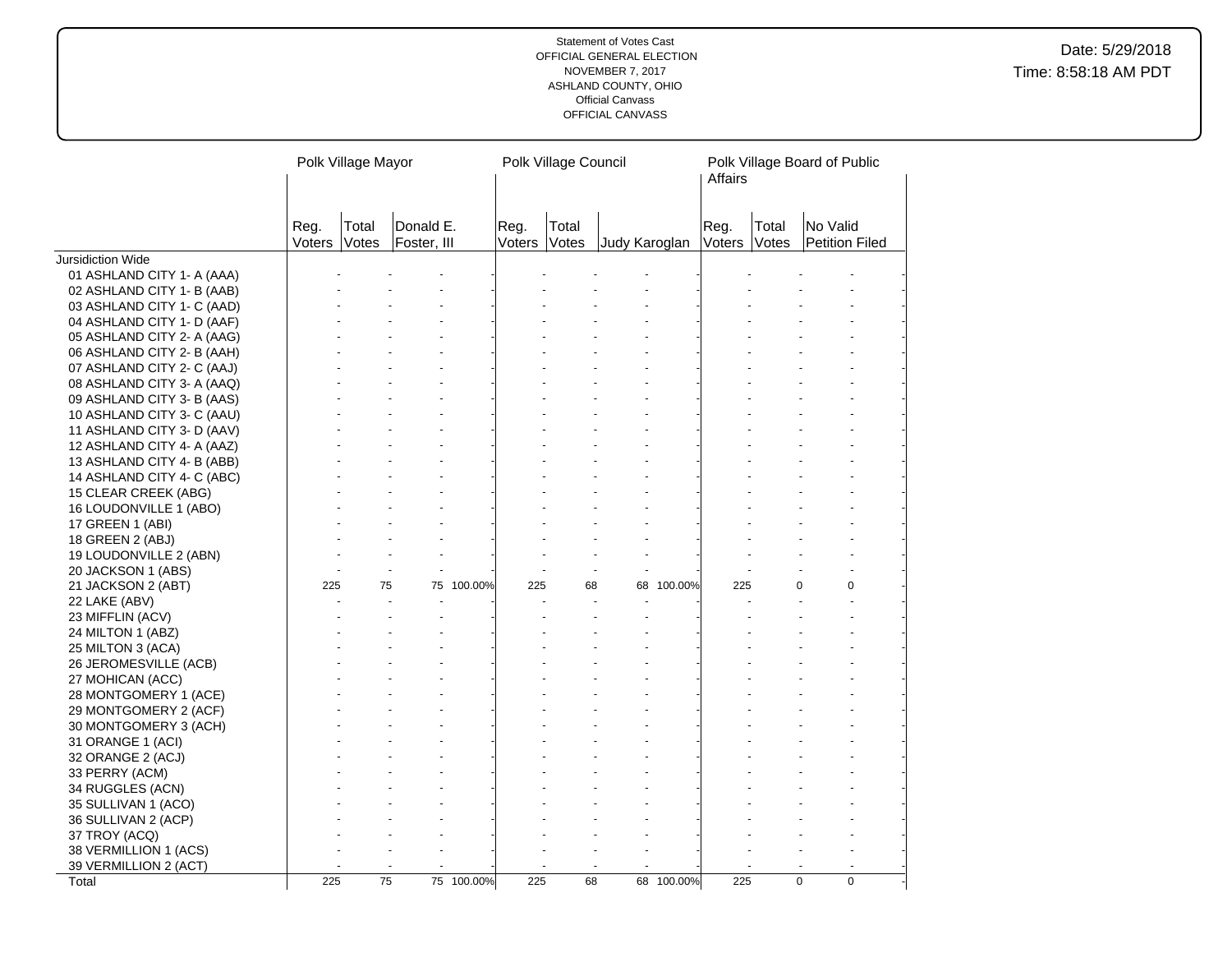|                                          |                |                | Savannah Village Council |        |            |        |    |        |                                             |        |                 |        | <b>Public Affairs</b> |                | Savannah Village Board of  |  |
|------------------------------------------|----------------|----------------|--------------------------|--------|------------|--------|----|--------|---------------------------------------------|--------|-----------------|--------|-----------------------|----------------|----------------------------|--|
|                                          | Reg.<br>Voters | Total<br>Votes | Stephen D.<br>Brown      |        | Ben Kunkel |        |    |        | Kris M. Hickey   Bruce Richards   Doug Yoho |        |                 |        | Reg.<br>Voters        | Total<br>Votes | No Valid<br>Petition Filed |  |
| Jursidiction Wide                        |                |                |                          |        |            |        |    |        |                                             |        |                 |        |                       |                |                            |  |
| 01 ASHLAND CITY 1- A (AAA)               |                |                |                          |        |            |        |    |        |                                             |        |                 |        |                       |                |                            |  |
| 02 ASHLAND CITY 1- B (AAB)               |                |                |                          |        |            |        |    |        |                                             |        |                 |        |                       |                |                            |  |
| 03 ASHLAND CITY 1- C (AAD)               |                |                |                          |        |            |        |    |        |                                             |        |                 |        |                       |                |                            |  |
| 04 ASHLAND CITY 1- D (AAF)               |                |                |                          |        |            |        |    |        |                                             |        |                 |        |                       |                |                            |  |
| 05 ASHLAND CITY 2- A (AAG)               |                |                |                          |        |            |        |    |        |                                             |        |                 |        |                       |                |                            |  |
| 06 ASHLAND CITY 2- B (AAH)               |                |                |                          |        |            |        |    |        |                                             |        |                 |        |                       |                |                            |  |
| 07 ASHLAND CITY 2- C (AAJ)               |                |                |                          |        |            |        |    |        |                                             |        |                 |        |                       |                |                            |  |
| 08 ASHLAND CITY 3- A (AAQ)               |                |                |                          |        |            |        |    |        |                                             |        |                 |        |                       |                |                            |  |
| 09 ASHLAND CITY 3- B (AAS)               |                |                |                          |        |            |        |    |        |                                             |        |                 |        |                       |                |                            |  |
| 10 ASHLAND CITY 3- C (AAU)               |                |                |                          |        |            |        |    |        |                                             |        |                 |        |                       |                |                            |  |
| 11 ASHLAND CITY 3- D (AAV)               |                |                |                          |        |            |        |    |        |                                             |        |                 |        |                       |                |                            |  |
| 12 ASHLAND CITY 4- A (AAZ)               |                |                |                          |        |            |        |    |        |                                             |        |                 |        |                       |                |                            |  |
| 13 ASHLAND CITY 4- B (ABB)               |                |                |                          |        |            |        |    |        |                                             |        |                 |        |                       |                |                            |  |
| 14 ASHLAND CITY 4- C (ABC)               |                |                |                          |        |            |        |    |        |                                             |        |                 |        |                       |                |                            |  |
| 15 CLEAR CREEK (ABG)                     | 251            | 255            | 45                       | 17.65% | 45         | 17.65% | 61 | 23.92% | 51                                          | 20.00% | 53              | 20.78% | 251                   |                | $\Omega$<br>$\Omega$       |  |
| 16 LOUDONVILLE 1 (ABO)                   |                |                |                          |        |            |        |    |        |                                             |        |                 |        |                       |                |                            |  |
| 17 GREEN 1 (ABI)                         |                |                |                          |        |            |        |    |        |                                             |        |                 |        |                       |                |                            |  |
| 18 GREEN 2 (ABJ)                         |                |                |                          |        |            |        |    |        |                                             |        |                 |        |                       |                |                            |  |
| 19 LOUDONVILLE 2 (ABN)                   |                |                |                          |        |            |        |    |        |                                             |        |                 |        |                       |                |                            |  |
| 20 JACKSON 1 (ABS)<br>21 JACKSON 2 (ABT) |                |                |                          |        |            |        |    |        |                                             |        |                 |        |                       |                |                            |  |
| 22 LAKE (ABV)                            |                |                |                          |        |            |        |    |        |                                             |        |                 |        |                       |                |                            |  |
| 23 MIFFLIN (ACV)                         |                |                |                          |        |            |        |    |        |                                             |        |                 |        |                       |                |                            |  |
| 24 MILTON 1 (ABZ)                        |                |                |                          |        |            |        |    |        |                                             |        |                 |        |                       |                |                            |  |
| 25 MILTON 3 (ACA)                        |                |                |                          |        |            |        |    |        |                                             |        |                 |        |                       |                |                            |  |
| 26 JEROMESVILLE (ACB)                    |                |                |                          |        |            |        |    |        |                                             |        |                 |        |                       |                |                            |  |
| 27 MOHICAN (ACC)                         |                |                |                          |        |            |        |    |        |                                             |        |                 |        |                       |                |                            |  |
| 28 MONTGOMERY 1 (ACE)                    |                |                |                          |        |            |        |    |        |                                             |        |                 |        |                       |                |                            |  |
| 29 MONTGOMERY 2 (ACF)                    |                |                |                          |        |            |        |    |        |                                             |        |                 |        |                       |                |                            |  |
| 30 MONTGOMERY 3 (ACH)                    |                |                |                          |        |            |        |    |        |                                             |        |                 |        |                       |                |                            |  |
| 31 ORANGE 1 (ACI)                        |                |                |                          |        |            |        |    |        |                                             |        |                 |        |                       |                |                            |  |
| 32 ORANGE 2 (ACJ)                        |                |                |                          |        |            |        |    |        |                                             |        |                 |        |                       |                |                            |  |
| 33 PERRY (ACM)                           |                |                |                          |        |            |        |    |        |                                             |        |                 |        |                       |                |                            |  |
| 34 RUGGLES (ACN)                         |                |                |                          |        |            |        |    |        |                                             |        |                 |        |                       |                |                            |  |
| 35 SULLIVAN 1 (ACO)                      |                |                |                          |        |            |        |    |        |                                             |        |                 |        |                       |                |                            |  |
| 36 SULLIVAN 2 (ACP)                      |                |                |                          |        |            |        |    |        |                                             |        |                 |        |                       |                |                            |  |
| 37 TROY (ACQ)                            |                |                |                          |        |            |        |    |        |                                             |        |                 |        |                       |                |                            |  |
| 38 VERMILLION 1 (ACS)                    |                |                |                          |        |            |        |    |        |                                             |        |                 |        |                       |                |                            |  |
| 39 VERMILLION 2 (ACT)                    |                |                |                          |        |            |        |    |        |                                             |        |                 |        |                       |                |                            |  |
| Total                                    | 251            | 255            | 45                       | 17.65% | 45         | 17.65% | 61 | 23.92% | 51                                          | 20.00% | $\overline{53}$ | 20.78% | 251                   |                | $\mathbf 0$<br>$\mathbf 0$ |  |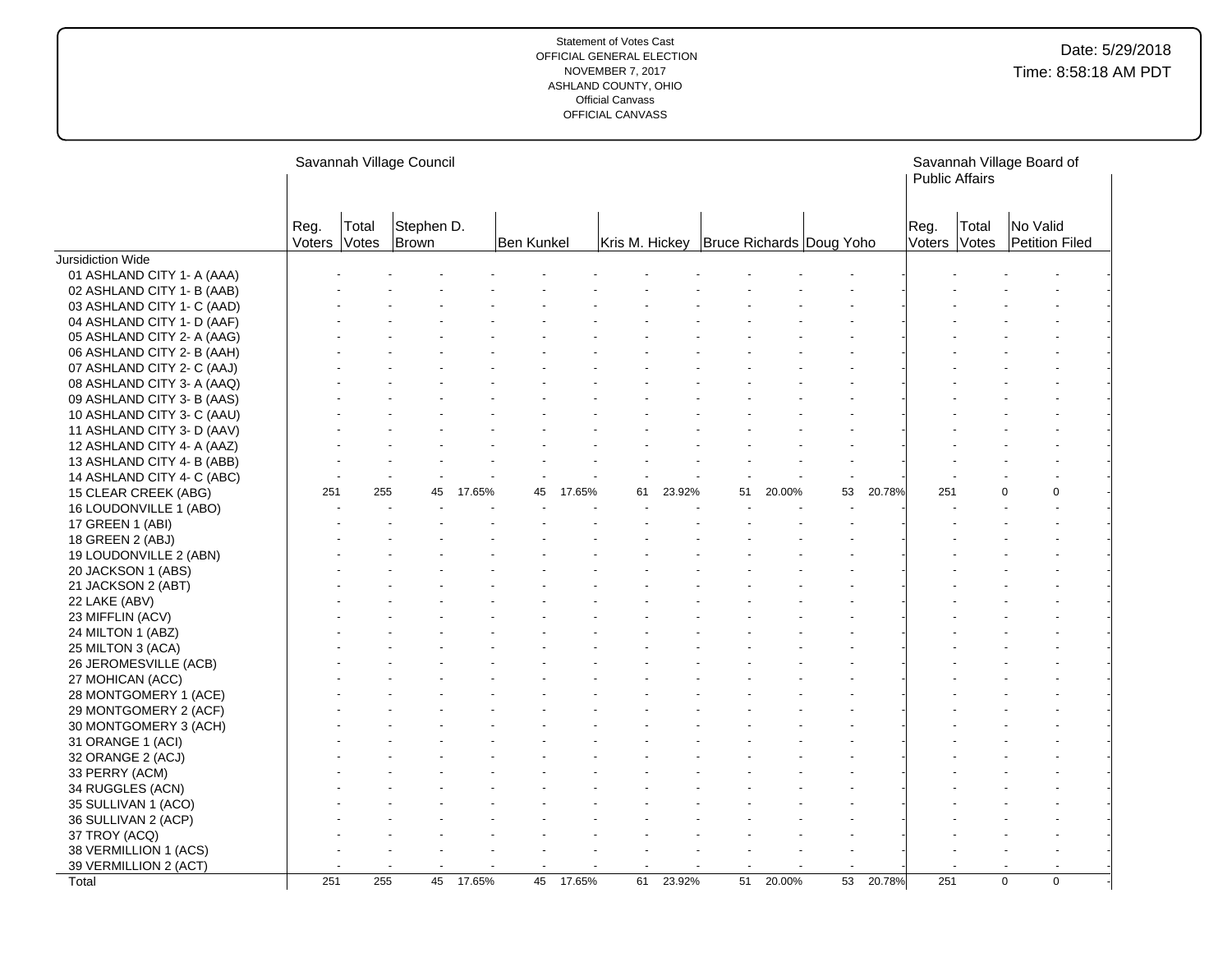|                            |                |                | <b>Clear Creek Twp Trustee</b> |        |                       |        |                | <b>Green Twp Trustee</b> |                    |        |                       |        |
|----------------------------|----------------|----------------|--------------------------------|--------|-----------------------|--------|----------------|--------------------------|--------------------|--------|-----------------------|--------|
|                            |                |                |                                |        |                       |        |                |                          |                    |        |                       |        |
|                            | Reg.<br>Voters | Total<br>Votes | Tim Calame                     |        | <b>Standley Crist</b> |        | Reg.<br>Voters | Total<br>Votes           | Marianne<br>Cowell |        | Dwain E.<br>Stitzlein |        |
| Jursidiction Wide          |                |                |                                |        |                       |        |                |                          |                    |        |                       |        |
| 01 ASHLAND CITY 1- A (AAA) |                |                |                                |        |                       |        |                |                          |                    |        |                       |        |
| 02 ASHLAND CITY 1- B (AAB) |                |                |                                |        |                       |        |                |                          |                    |        |                       |        |
| 03 ASHLAND CITY 1- C (AAD) |                |                |                                |        |                       |        |                |                          |                    |        |                       |        |
| 04 ASHLAND CITY 1- D (AAF) |                |                |                                |        |                       |        |                |                          |                    |        |                       |        |
| 05 ASHLAND CITY 2- A (AAG) |                |                |                                |        |                       |        |                |                          |                    |        |                       |        |
| 06 ASHLAND CITY 2- B (AAH) |                |                |                                |        |                       |        |                |                          |                    |        |                       |        |
| 07 ASHLAND CITY 2- C (AAJ) |                |                |                                |        |                       |        |                |                          |                    |        |                       |        |
| 08 ASHLAND CITY 3- A (AAQ) |                |                |                                |        |                       |        |                |                          |                    |        |                       |        |
| 09 ASHLAND CITY 3- B (AAS) |                |                |                                |        |                       |        |                |                          |                    |        |                       |        |
| 10 ASHLAND CITY 3- C (AAU) |                |                |                                |        |                       |        |                |                          |                    |        |                       |        |
| 11 ASHLAND CITY 3- D (AAV) |                |                |                                |        |                       |        |                |                          |                    |        |                       |        |
| 12 ASHLAND CITY 4- A (AAZ) |                |                |                                |        |                       |        |                |                          |                    |        |                       |        |
| 13 ASHLAND CITY 4- B (ABB) |                |                |                                |        |                       |        |                |                          |                    |        |                       |        |
| 14 ASHLAND CITY 4- C (ABC) |                |                |                                |        |                       |        |                |                          |                    |        |                       |        |
| 15 CLEAR CREEK (ABG)       | 1281           | 471            | 238                            | 50.53% | 233                   | 49.47% |                |                          |                    |        |                       |        |
| 16 LOUDONVILLE 1 (ABO)     |                |                |                                |        |                       |        | 766            | 356                      | 164                | 46.07% | 192                   | 53.93% |
| 17 GREEN 1 (ABI)           |                |                |                                |        |                       |        | 1147           | 445                      | 237                | 53.26% | 208                   | 46.74% |
| 18 GREEN 2 (ABJ)           |                |                |                                |        |                       |        | 572            | 281                      | 124                | 44.13% | 157                   | 55.87% |
| 19 LOUDONVILLE 2 (ABN)     |                |                |                                |        |                       |        |                |                          |                    |        |                       |        |
| 20 JACKSON 1 (ABS)         |                |                |                                |        |                       |        |                |                          |                    |        |                       |        |
| 21 JACKSON 2 (ABT)         |                |                |                                |        |                       |        |                |                          |                    |        |                       |        |
| 22 LAKE (ABV)              |                |                |                                |        |                       |        |                |                          |                    |        |                       |        |
| 23 MIFFLIN (ACV)           |                |                |                                |        |                       |        |                |                          |                    |        |                       |        |
| 24 MILTON 1 (ABZ)          |                |                |                                |        |                       |        |                |                          |                    |        |                       |        |
| 25 MILTON 3 (ACA)          |                |                |                                |        |                       |        |                |                          |                    |        |                       |        |
| 26 JEROMESVILLE (ACB)      |                |                |                                |        |                       |        |                |                          |                    |        |                       |        |
| 27 MOHICAN (ACC)           |                |                |                                |        |                       |        |                |                          |                    |        |                       |        |
| 28 MONTGOMERY 1 (ACE)      |                |                |                                |        |                       |        |                |                          |                    |        |                       |        |
| 29 MONTGOMERY 2 (ACF)      |                |                |                                |        |                       |        |                |                          |                    |        |                       |        |
| 30 MONTGOMERY 3 (ACH)      |                |                |                                |        |                       |        |                |                          |                    |        |                       |        |
| 31 ORANGE 1 (ACI)          |                |                |                                |        |                       |        |                |                          |                    |        |                       |        |
| 32 ORANGE 2 (ACJ)          |                |                |                                |        |                       |        |                |                          |                    |        |                       |        |
| 33 PERRY (ACM)             |                |                |                                |        |                       |        |                |                          |                    |        |                       |        |
| 34 RUGGLES (ACN)           |                |                |                                |        |                       |        |                |                          |                    |        |                       |        |
| 35 SULLIVAN 1 (ACO)        |                |                |                                |        |                       |        |                |                          |                    |        |                       |        |
| 36 SULLIVAN 2 (ACP)        |                |                |                                |        |                       |        |                |                          |                    |        |                       |        |
| 37 TROY (ACQ)              |                |                |                                |        |                       |        |                |                          |                    |        |                       |        |
| 38 VERMILLION 1 (ACS)      |                |                |                                |        |                       |        |                |                          |                    |        |                       |        |
| 39 VERMILLION 2 (ACT)      |                |                |                                |        |                       |        |                |                          |                    |        |                       |        |
| Total                      | 1281           | 471            | 238                            | 50.53% | 233                   | 49.47% | 2485           | 1082                     | 525                | 48.52% | 557                   | 51.48% |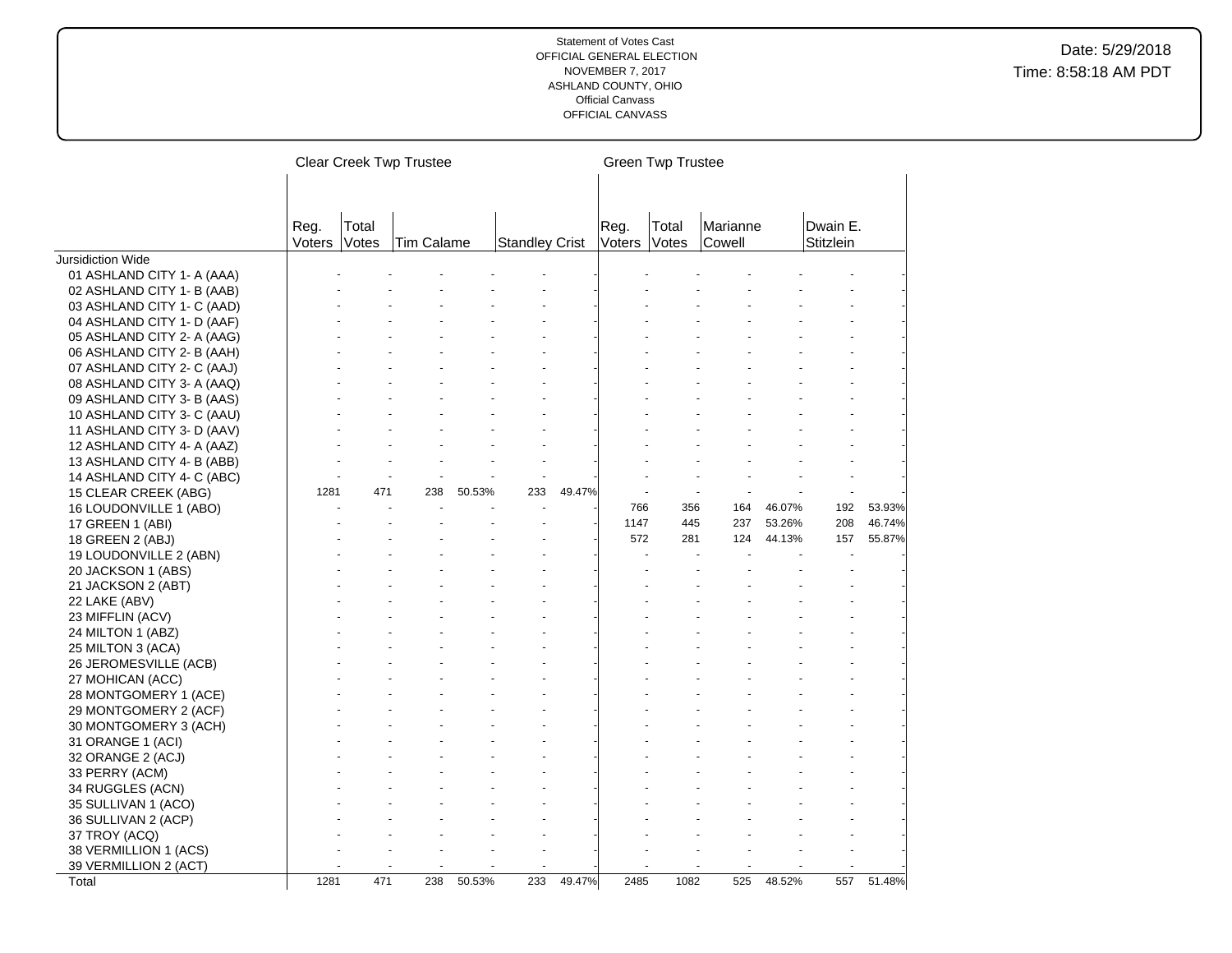Hanover Twp Trustee

|                            | Reg.   | Total | John R.         |        |               |        | Ronald  |        |
|----------------------------|--------|-------|-----------------|--------|---------------|--------|---------|--------|
|                            | Voters | Votes | <b>Burkhart</b> |        | Jack Campbell |        | Endslow |        |
| <b>Jursidiction Wide</b>   |        |       |                 |        |               |        |         |        |
| 01 ASHLAND CITY 1- A (AAA) |        |       |                 |        |               |        |         |        |
| 02 ASHLAND CITY 1- B (AAB) |        |       |                 |        |               |        |         |        |
| 03 ASHLAND CITY 1- C (AAD) |        |       |                 |        |               |        |         |        |
| 04 ASHLAND CITY 1- D (AAF) |        |       |                 |        |               |        |         |        |
| 05 ASHLAND CITY 2- A (AAG) |        |       |                 |        |               |        |         |        |
| 06 ASHLAND CITY 2- B (AAH) |        |       |                 |        |               |        |         |        |
| 07 ASHLAND CITY 2- C (AAJ) |        |       |                 |        |               |        |         |        |
| 08 ASHLAND CITY 3- A (AAQ) |        |       |                 |        |               |        |         |        |
| 09 ASHLAND CITY 3- B (AAS) |        |       |                 |        |               |        |         |        |
| 10 ASHLAND CITY 3- C (AAU) |        |       |                 |        |               |        |         |        |
| 11 ASHLAND CITY 3- D (AAV) |        |       |                 |        |               |        |         |        |
| 12 ASHLAND CITY 4- A (AAZ) |        |       |                 |        |               |        |         |        |
| 13 ASHLAND CITY 4- B (ABB) |        |       |                 |        |               |        |         |        |
| 14 ASHLAND CITY 4- C (ABC) |        |       |                 |        |               |        |         |        |
| 15 CLEAR CREEK (ABG)       |        |       |                 |        |               |        |         |        |
| 16 LOUDONVILLE 1 (ABO)     | 582    | 312   | 131             | 41.99% | 33            | 10.58% | 148     | 47.44% |
| 17 GREEN 1 (ABI)           |        |       |                 |        |               |        |         |        |
| 18 GREEN 2 (ABJ)           |        |       |                 |        |               |        |         |        |
| 19 LOUDONVILLE 2 (ABN)     | 1179   | 614   | 236             | 38.44% | 110           | 17.92% | 268     | 43.65% |
| 20 JACKSON 1 (ABS)         |        |       |                 |        |               |        |         |        |
| 21 JACKSON 2 (ABT)         |        |       |                 |        |               |        |         |        |
| 22 LAKE (ABV)              |        |       |                 |        |               |        |         |        |
| 23 MIFFLIN (ACV)           |        |       |                 |        |               |        |         |        |
| 24 MILTON 1 (ABZ)          |        |       |                 |        |               |        |         |        |
| 25 MILTON 3 (ACA)          |        |       |                 |        |               |        |         |        |
| 26 JEROMESVILLE (ACB)      |        |       |                 |        |               |        |         |        |
| 27 MOHICAN (ACC)           |        |       |                 |        |               |        |         |        |
| 28 MONTGOMERY 1 (ACE)      |        |       |                 |        |               |        |         |        |
| 29 MONTGOMERY 2 (ACF)      |        |       |                 |        |               |        |         |        |
| 30 MONTGOMERY 3 (ACH)      |        |       |                 |        |               |        |         |        |
| 31 ORANGE 1 (ACI)          |        |       |                 |        |               |        |         |        |
| 32 ORANGE 2 (ACJ)          |        |       |                 |        |               |        |         |        |
| 33 PERRY (ACM)             |        |       |                 |        |               |        |         |        |
| 34 RUGGLES (ACN)           |        |       |                 |        |               |        |         |        |
| 35 SULLIVAN 1 (ACO)        |        |       |                 |        |               |        |         |        |
| 36 SULLIVAN 2 (ACP)        |        |       |                 |        |               |        |         |        |
| 37 TROY (ACQ)              |        |       |                 |        |               |        |         |        |
| 38 VERMILLION 1 (ACS)      |        |       |                 |        |               |        |         |        |
| 39 VERMILLION 2 (ACT)      |        |       |                 |        |               |        |         |        |
| Total                      | 1761   | 926   | 367             | 39.63% | 143           | 15.44% | 416     | 44.92% |
|                            |        |       |                 |        |               |        |         |        |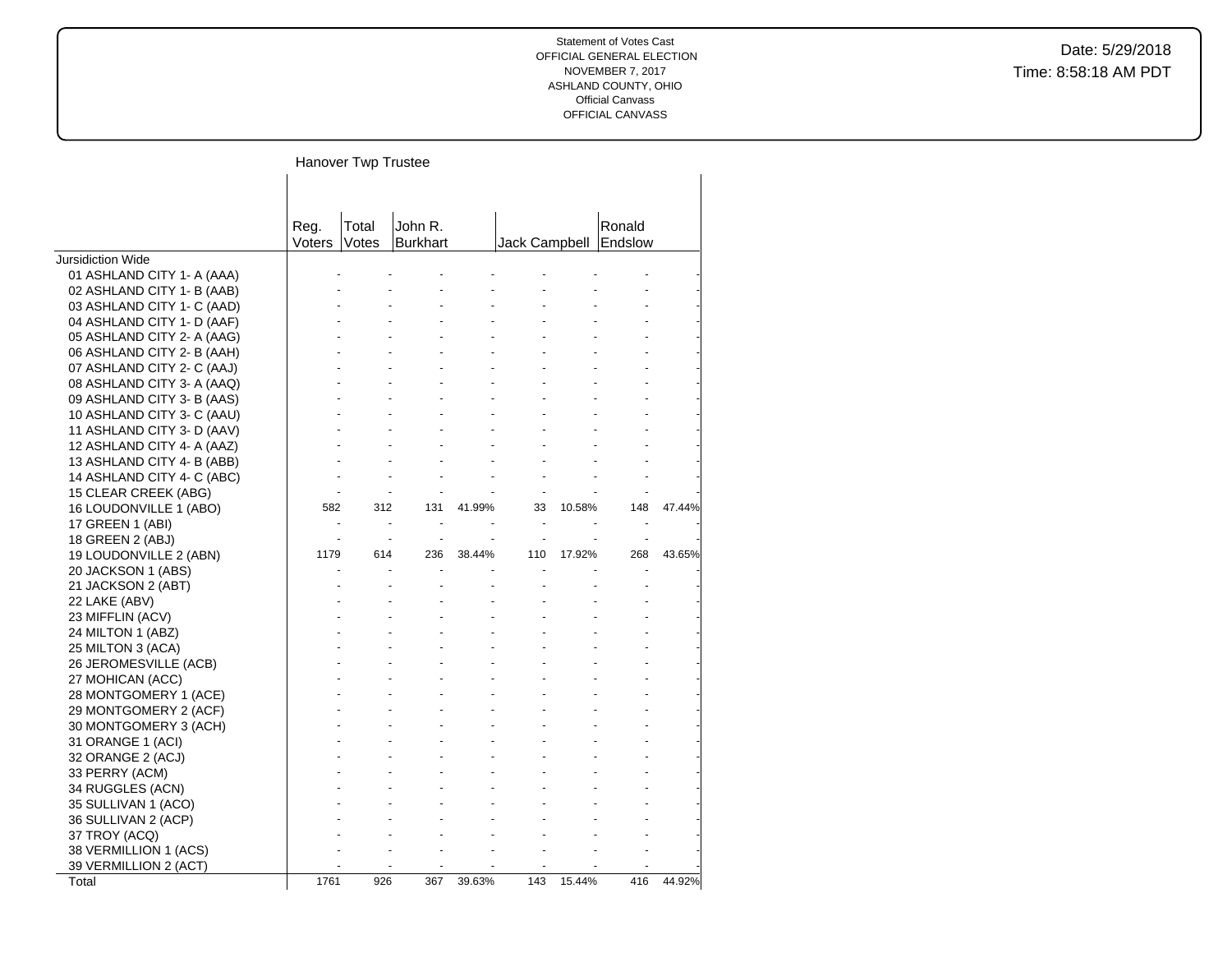|                            |                | Jackson Twp Trustee |           |        |               |        |                   |       |                      |       |                |       |
|----------------------------|----------------|---------------------|-----------|--------|---------------|--------|-------------------|-------|----------------------|-------|----------------|-------|
|                            | Reg.<br>Voters | Total<br>Votes      | Jim Power |        | Kay E. Wright |        | Jimmy Hall<br>(W) |       | Invalid Votes<br>(W) |       | Write-in       |       |
| Jursidiction Wide          |                |                     |           |        |               |        |                   |       |                      |       |                |       |
| 01 ASHLAND CITY 1- A (AAA) |                |                     |           |        |               |        |                   |       |                      |       |                |       |
| 02 ASHLAND CITY 1- B (AAB) |                |                     |           |        |               |        |                   |       |                      |       |                |       |
| 03 ASHLAND CITY 1- C (AAD) |                |                     |           |        |               |        |                   |       |                      |       |                |       |
| 04 ASHLAND CITY 1- D (AAF) |                |                     |           |        |               |        |                   |       |                      |       |                |       |
| 05 ASHLAND CITY 2- A (AAG) |                |                     |           |        |               |        |                   |       |                      |       |                |       |
| 06 ASHLAND CITY 2- B (AAH) |                |                     |           |        |               |        |                   |       |                      |       |                |       |
| 07 ASHLAND CITY 2- C (AAJ) |                |                     |           |        |               |        |                   |       |                      |       |                |       |
| 08 ASHLAND CITY 3- A (AAQ) |                |                     |           |        |               |        |                   |       |                      |       |                |       |
| 09 ASHLAND CITY 3- B (AAS) |                |                     |           |        |               |        |                   |       |                      |       |                |       |
| 10 ASHLAND CITY 3- C (AAU) |                |                     |           |        |               |        |                   |       |                      |       |                |       |
| 11 ASHLAND CITY 3- D (AAV) |                |                     |           |        |               |        |                   |       |                      |       |                |       |
| 12 ASHLAND CITY 4- A (AAZ) |                |                     |           |        |               |        |                   |       |                      |       |                |       |
| 13 ASHLAND CITY 4- B (ABB) |                |                     |           |        |               |        |                   |       |                      |       |                |       |
| 14 ASHLAND CITY 4- C (ABC) |                |                     |           |        |               |        |                   |       |                      |       |                |       |
| 15 CLEAR CREEK (ABG)       |                |                     |           |        |               |        |                   |       |                      |       |                |       |
| 16 LOUDONVILLE 1 (ABO)     |                |                     |           |        |               |        |                   |       |                      |       |                |       |
| 17 GREEN 1 (ABI)           |                |                     |           |        |               |        |                   |       |                      |       |                |       |
| 18 GREEN 2 (ABJ)           |                |                     |           |        |               |        |                   |       |                      |       |                |       |
|                            |                |                     |           |        |               |        |                   |       |                      |       |                |       |
| 19 LOUDONVILLE 2 (ABN)     | 1076           | 384                 | 136       | 35.42% | 234           | 60.94% | 3                 | 0.78% | 4                    | 1.04% | $\overline{7}$ | 1.82% |
| 20 JACKSON 1 (ABS)         | 1295           | 521                 | 218       | 41.84% | 285           | 54.70% | 5                 | 0.96% | 4                    | 0.77% | 9              | 1.73% |
| 21 JACKSON 2 (ABT)         |                |                     |           |        |               |        |                   |       |                      |       |                |       |
| 22 LAKE (ABV)              |                |                     |           |        |               |        |                   |       |                      |       |                |       |
| 23 MIFFLIN (ACV)           |                |                     |           |        |               |        |                   |       |                      |       |                |       |
| 24 MILTON 1 (ABZ)          |                |                     |           |        |               |        |                   |       |                      |       |                |       |
| 25 MILTON 3 (ACA)          |                |                     |           |        |               |        |                   |       |                      |       |                |       |
| 26 JEROMESVILLE (ACB)      |                |                     |           |        |               |        |                   |       |                      |       |                |       |
| 27 MOHICAN (ACC)           |                |                     |           |        |               |        |                   |       |                      |       |                |       |
| 28 MONTGOMERY 1 (ACE)      |                |                     |           |        |               |        |                   |       |                      |       |                |       |
| 29 MONTGOMERY 2 (ACF)      |                |                     |           |        |               |        |                   |       |                      |       |                |       |
| 30 MONTGOMERY 3 (ACH)      |                |                     |           |        |               |        |                   |       |                      |       |                |       |
| 31 ORANGE 1 (ACI)          |                |                     |           |        |               |        |                   |       |                      |       |                |       |
| 32 ORANGE 2 (ACJ)          |                |                     |           |        |               |        |                   |       |                      |       |                |       |
| 33 PERRY (ACM)             |                |                     |           |        |               |        |                   |       |                      |       |                |       |
| 34 RUGGLES (ACN)           |                |                     |           |        |               |        |                   |       |                      |       |                |       |
| 35 SULLIVAN 1 (ACO)        |                |                     |           |        |               |        |                   |       |                      |       |                |       |
| 36 SULLIVAN 2 (ACP)        |                |                     |           |        |               |        |                   |       |                      |       |                |       |
| 37 TROY (ACQ)              |                |                     |           |        |               |        |                   |       |                      |       |                |       |
| 38 VERMILLION 1 (ACS)      |                |                     |           |        |               |        |                   |       |                      |       |                |       |
| 39 VERMILLION 2 (ACT)      |                |                     |           |        |               |        |                   |       |                      |       |                |       |
| Total                      | 2371           | 905                 | 354       | 39.12% | 519           | 57.35% | 8                 | 0.88% | 8                    | 0.88% | 16             | 1.77% |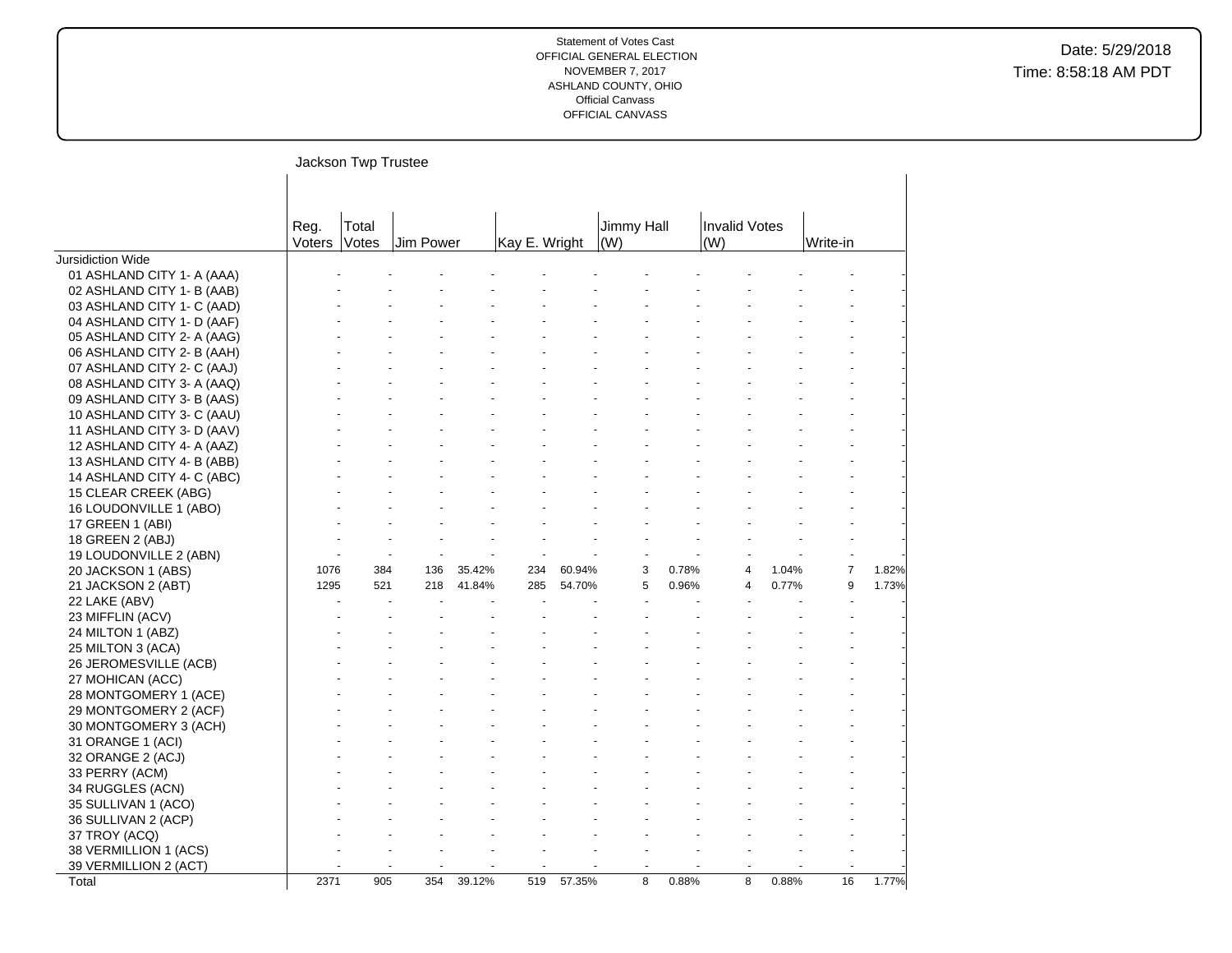|                            |                |                | Jackson Twp Fiscal Officer |        |              |        |                | Lake Twp Trustee |                               |        |     |        |
|----------------------------|----------------|----------------|----------------------------|--------|--------------|--------|----------------|------------------|-------------------------------|--------|-----|--------|
|                            | Reg.<br>Voters | Total<br>Votes | <b>Barb Siler</b>          |        | Cheryl Welch |        | Reg.<br>Voters | Total<br>Votes   | Mike S. Bender Tim W. Nickles |        |     |        |
| Jursidiction Wide          |                |                |                            |        |              |        |                |                  |                               |        |     |        |
| 01 ASHLAND CITY 1- A (AAA) |                |                |                            |        |              |        |                |                  |                               |        |     |        |
| 02 ASHLAND CITY 1- B (AAB) |                |                |                            |        |              |        |                |                  |                               |        |     |        |
| 03 ASHLAND CITY 1- C (AAD) |                |                |                            |        |              |        |                |                  |                               |        |     |        |
| 04 ASHLAND CITY 1- D (AAF) |                |                |                            |        |              |        |                |                  |                               |        |     |        |
| 05 ASHLAND CITY 2- A (AAG) |                |                |                            |        |              |        |                |                  |                               |        |     |        |
| 06 ASHLAND CITY 2- B (AAH) |                |                |                            |        |              |        |                |                  |                               |        |     |        |
| 07 ASHLAND CITY 2- C (AAJ) |                |                |                            |        |              |        |                |                  |                               |        |     |        |
| 08 ASHLAND CITY 3- A (AAQ) |                |                |                            |        |              |        |                |                  |                               |        |     |        |
| 09 ASHLAND CITY 3- B (AAS) |                |                |                            |        |              |        |                |                  |                               |        |     |        |
| 10 ASHLAND CITY 3- C (AAU) |                |                |                            |        |              |        |                |                  |                               |        |     |        |
| 11 ASHLAND CITY 3- D (AAV) |                |                |                            |        |              |        |                |                  |                               |        |     |        |
| 12 ASHLAND CITY 4- A (AAZ) |                |                |                            |        |              |        |                |                  |                               |        |     |        |
| 13 ASHLAND CITY 4- B (ABB) |                |                |                            |        |              |        |                |                  |                               |        |     |        |
| 14 ASHLAND CITY 4- C (ABC) |                |                |                            |        |              |        |                |                  |                               |        |     |        |
| 15 CLEAR CREEK (ABG)       |                |                |                            |        |              |        |                |                  |                               |        |     |        |
| 16 LOUDONVILLE 1 (ABO)     |                |                |                            |        |              |        |                |                  |                               |        |     |        |
| 17 GREEN 1 (ABI)           |                |                |                            |        |              |        |                |                  |                               |        |     |        |
| 18 GREEN 2 (ABJ)           |                |                |                            |        |              |        |                |                  |                               |        |     |        |
| 19 LOUDONVILLE 2 (ABN)     |                |                |                            |        |              |        |                |                  |                               |        |     |        |
| 20 JACKSON 1 (ABS)         | 1076           | 283            | 72                         | 25.44% | 211          | 74.56% |                |                  |                               |        |     |        |
| 21 JACKSON 2 (ABT)         | 1295           | 397            | 140                        | 35.26% | 257          | 64.74% |                |                  |                               |        |     |        |
| 22 LAKE (ABV)              |                |                |                            |        |              |        | 450            | 241              | 141                           | 58.51% | 100 | 41.49% |
| 23 MIFFLIN (ACV)           |                |                |                            |        |              |        |                |                  |                               |        |     |        |
| 24 MILTON 1 (ABZ)          |                |                |                            |        |              |        |                |                  |                               |        |     |        |
| 25 MILTON 3 (ACA)          |                |                |                            |        |              |        |                |                  |                               |        |     |        |
| 26 JEROMESVILLE (ACB)      |                |                |                            |        |              |        |                |                  |                               |        |     |        |
| 27 MOHICAN (ACC)           |                |                |                            |        |              |        |                |                  |                               |        |     |        |
| 28 MONTGOMERY 1 (ACE)      |                |                |                            |        |              |        |                |                  |                               |        |     |        |
| 29 MONTGOMERY 2 (ACF)      |                |                |                            |        |              |        |                |                  |                               |        |     |        |
| 30 MONTGOMERY 3 (ACH)      |                |                |                            |        |              |        |                |                  |                               |        |     |        |
| 31 ORANGE 1 (ACI)          |                |                |                            |        |              |        |                |                  |                               |        |     |        |
| 32 ORANGE 2 (ACJ)          |                |                |                            |        |              |        |                |                  |                               |        |     |        |
| 33 PERRY (ACM)             |                |                |                            |        |              |        |                |                  |                               |        |     |        |
| 34 RUGGLES (ACN)           |                |                |                            |        |              |        |                |                  |                               |        |     |        |
| 35 SULLIVAN 1 (ACO)        |                |                |                            |        |              |        |                |                  |                               |        |     |        |
| 36 SULLIVAN 2 (ACP)        |                |                |                            |        |              |        |                |                  |                               |        |     |        |
| 37 TROY (ACQ)              |                |                |                            |        |              |        |                |                  |                               |        |     |        |
| 38 VERMILLION 1 (ACS)      |                |                |                            |        |              |        |                |                  |                               |        |     |        |
| 39 VERMILLION 2 (ACT)      |                |                |                            |        |              |        |                |                  |                               |        |     |        |
| Total                      | 2371           | 680            | 212                        | 31.18% | 468          | 68.82% | 450            | 241              | 141                           | 58.51% | 100 | 41.49% |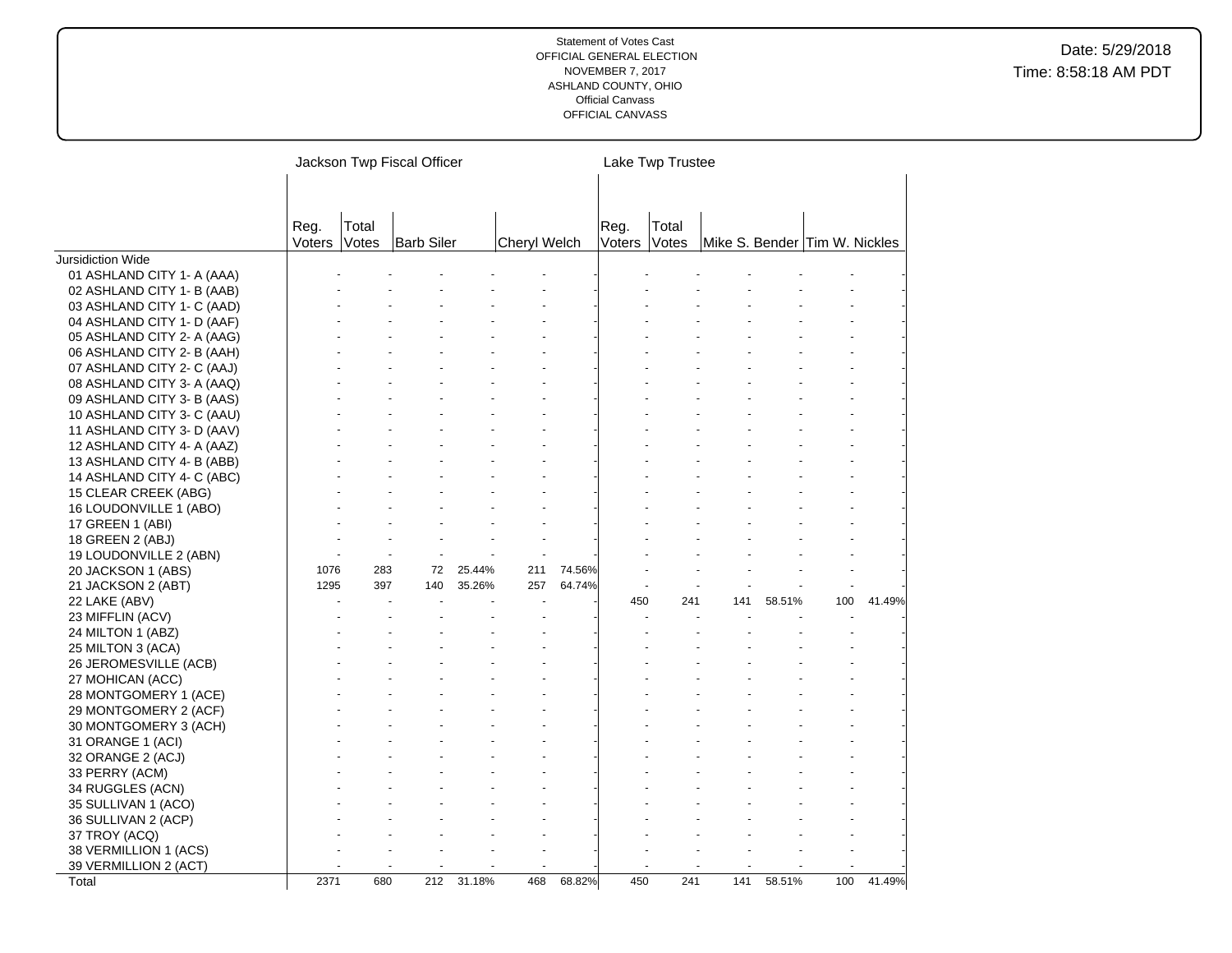|                            |                | Mifflin Twp Trustee |                |        |                     |        |     |        |                                 |        |                | Milton Twp Trustee |                    |        |              |        |
|----------------------------|----------------|---------------------|----------------|--------|---------------------|--------|-----|--------|---------------------------------|--------|----------------|--------------------|--------------------|--------|--------------|--------|
|                            | Reg.<br>Voters | Total<br>Votes      | Jeff C. Jacobs |        | Richard F.<br>Mumaw |        |     |        | Eric C. Oswalt   Brad Schlechty |        | Reg.<br>Voters | Total<br>Votes     | <b>Rick Emmons</b> |        | Eric L. Fulk |        |
| Jursidiction Wide          |                |                     |                |        |                     |        |     |        |                                 |        |                |                    |                    |        |              |        |
| 01 ASHLAND CITY 1- A (AAA) |                |                     |                |        |                     |        |     |        |                                 |        |                |                    |                    |        |              |        |
| 02 ASHLAND CITY 1- B (AAB) |                |                     |                |        |                     |        |     |        |                                 |        |                |                    |                    |        |              |        |
| 03 ASHLAND CITY 1- C (AAD) |                |                     |                |        |                     |        |     |        |                                 |        |                |                    |                    |        |              |        |
| 04 ASHLAND CITY 1- D (AAF) |                |                     |                |        |                     |        |     |        |                                 |        |                |                    |                    |        |              |        |
| 05 ASHLAND CITY 2- A (AAG) |                |                     |                |        |                     |        |     |        |                                 |        |                |                    |                    |        |              |        |
| 06 ASHLAND CITY 2- B (AAH) |                |                     |                |        |                     |        |     |        |                                 |        |                |                    |                    |        |              |        |
| 07 ASHLAND CITY 2- C (AAJ) |                |                     |                |        |                     |        |     |        |                                 |        |                |                    |                    |        |              |        |
| 08 ASHLAND CITY 3- A (AAQ) |                |                     |                |        |                     |        |     |        |                                 |        |                |                    |                    |        |              |        |
| 09 ASHLAND CITY 3- B (AAS) |                |                     |                |        |                     |        |     |        |                                 |        |                |                    |                    |        |              |        |
| 10 ASHLAND CITY 3- C (AAU) |                |                     |                |        |                     |        |     |        |                                 |        |                |                    |                    |        |              |        |
| 11 ASHLAND CITY 3- D (AAV) |                |                     |                |        |                     |        |     |        |                                 |        |                |                    |                    |        |              |        |
| 12 ASHLAND CITY 4- A (AAZ) |                |                     |                |        |                     |        |     |        |                                 |        |                |                    |                    |        |              |        |
| 13 ASHLAND CITY 4- B (ABB) |                |                     |                |        |                     |        |     |        |                                 |        |                |                    |                    |        |              |        |
| 14 ASHLAND CITY 4- C (ABC) |                |                     |                |        |                     |        |     |        |                                 |        |                |                    |                    |        |              |        |
| 15 CLEAR CREEK (ABG)       |                |                     |                |        |                     |        |     |        |                                 |        |                |                    |                    |        |              |        |
| 16 LOUDONVILLE 1 (ABO)     |                |                     |                |        |                     |        |     |        |                                 |        |                |                    |                    |        |              |        |
| 17 GREEN 1 (ABI)           |                |                     |                |        |                     |        |     |        |                                 |        |                |                    |                    |        |              |        |
| 18 GREEN 2 (ABJ)           |                |                     |                |        |                     |        |     |        |                                 |        |                |                    |                    |        |              |        |
| 19 LOUDONVILLE 2 (ABN)     |                |                     |                |        |                     |        |     |        |                                 |        |                |                    |                    |        |              |        |
| 20 JACKSON 1 (ABS)         |                |                     |                |        |                     |        |     |        |                                 |        |                |                    |                    |        |              |        |
| 21 JACKSON 2 (ABT)         |                |                     |                |        |                     |        |     |        |                                 |        |                |                    |                    |        |              |        |
| 22 LAKE (ABV)              |                |                     |                |        |                     |        |     |        |                                 |        |                |                    |                    |        |              |        |
| 23 MIFFLIN (ACV)           | 943            | 630                 | 156            | 24.76% | 125                 | 19.84% | 243 | 38.57% | 106                             | 16.83% |                |                    |                    |        |              |        |
| 24 MILTON 1 (ABZ)          |                |                     |                |        |                     |        |     |        |                                 |        | 1090           | 466                | 248                | 53.22% | 218          | 46.78% |
| 25 MILTON 3 (ACA)          |                |                     |                |        |                     |        |     |        |                                 |        | 526            | 267                | 126                | 47.19% | 141          | 52.81% |
| 26 JEROMESVILLE (ACB)      |                |                     |                |        |                     |        |     |        |                                 |        |                |                    |                    |        |              |        |
| 27 MOHICAN (ACC)           |                |                     |                |        |                     |        |     |        |                                 |        |                |                    |                    |        |              |        |
| 28 MONTGOMERY 1 (ACE)      |                |                     |                |        |                     |        |     |        |                                 |        |                |                    |                    |        |              |        |
| 29 MONTGOMERY 2 (ACF)      |                |                     |                |        |                     |        |     |        |                                 |        |                |                    |                    |        |              |        |
| 30 MONTGOMERY 3 (ACH)      |                |                     |                |        |                     |        |     |        |                                 |        |                |                    |                    |        |              |        |
| 31 ORANGE 1 (ACI)          |                |                     |                |        |                     |        |     |        |                                 |        |                |                    |                    |        |              |        |
| 32 ORANGE 2 (ACJ)          |                |                     |                |        |                     |        |     |        |                                 |        |                |                    |                    |        |              |        |
| 33 PERRY (ACM)             |                |                     |                |        |                     |        |     |        |                                 |        |                |                    |                    |        |              |        |
| 34 RUGGLES (ACN)           |                |                     |                |        |                     |        |     |        |                                 |        |                |                    |                    |        |              |        |
| 35 SULLIVAN 1 (ACO)        |                |                     |                |        |                     |        |     |        |                                 |        |                |                    |                    |        |              |        |
| 36 SULLIVAN 2 (ACP)        |                |                     |                |        |                     |        |     |        |                                 |        |                |                    |                    |        |              |        |
| 37 TROY (ACQ)              |                |                     |                |        |                     |        |     |        |                                 |        |                |                    |                    |        |              |        |
| 38 VERMILLION 1 (ACS)      |                |                     |                |        |                     |        |     |        |                                 |        |                |                    |                    |        |              |        |
| 39 VERMILLION 2 (ACT)      |                |                     |                |        |                     |        |     |        |                                 |        |                |                    |                    |        |              |        |
| Total                      | 943            | 630                 | 156            | 24.76% | 125                 | 19.84% | 243 | 38.57% | 106                             | 16.83% | 1616           | 733                | 374                | 51.02% | 359          | 48.98% |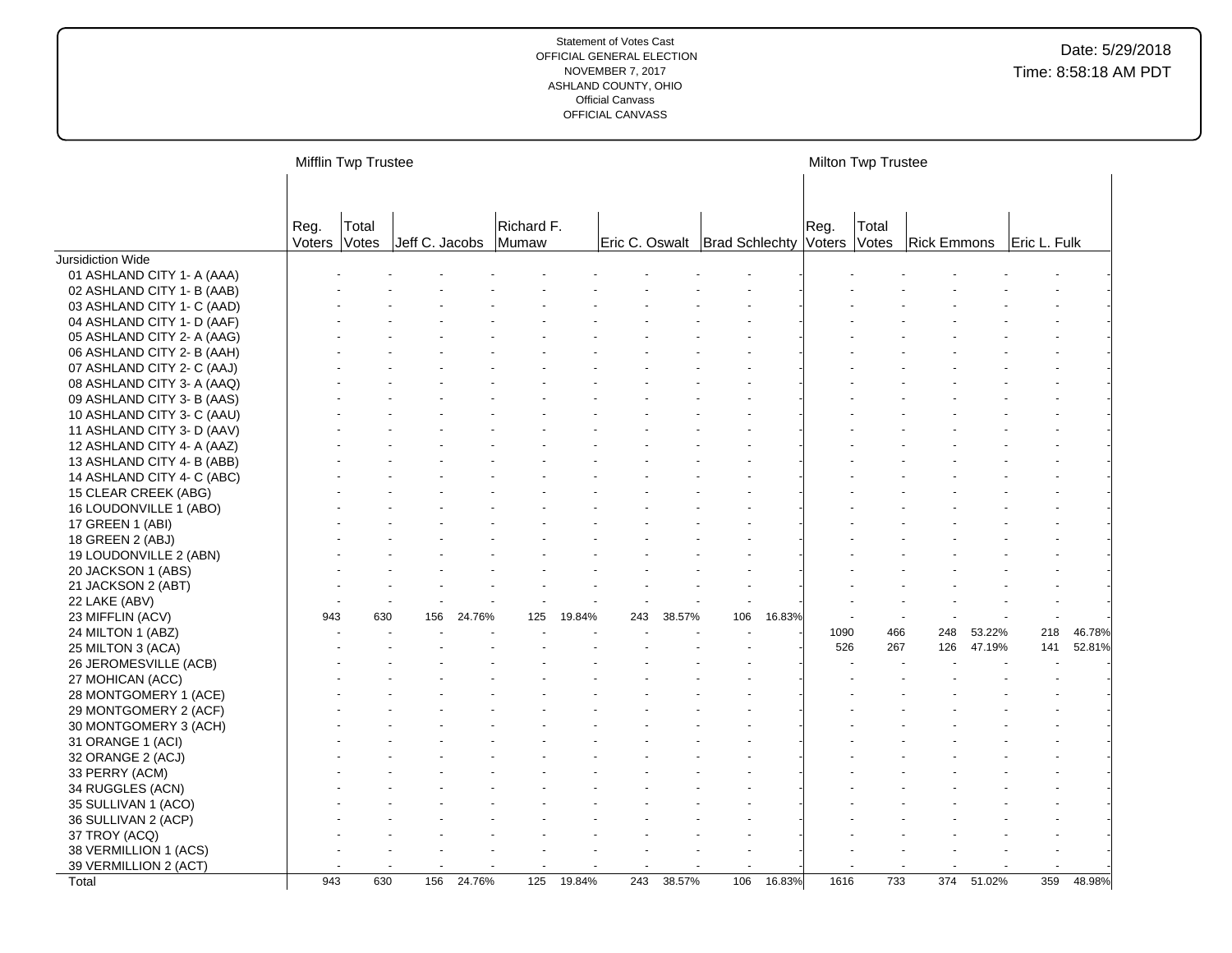|                            |                       | Mohican Twp Trustee |                     |        |                     |        |                |                | Montgomery Twp Trustee |        |                       |        |               |        |
|----------------------------|-----------------------|---------------------|---------------------|--------|---------------------|--------|----------------|----------------|------------------------|--------|-----------------------|--------|---------------|--------|
|                            | Reg.<br><b>Voters</b> | Total<br>Votes      | Keith<br>Raudebaugh |        | Michael D.<br>Weber |        | Reg.<br>Voters | Total<br>Votes | Joshua S.<br>Boley     |        | Hugh Britton<br>Troth |        | Stephen Uhler |        |
| <b>Jursidiction Wide</b>   |                       |                     |                     |        |                     |        |                |                |                        |        |                       |        |               |        |
| 01 ASHLAND CITY 1- A (AAA) |                       |                     |                     |        |                     |        |                |                |                        |        |                       |        |               |        |
| 02 ASHLAND CITY 1- B (AAB) |                       |                     |                     |        |                     |        |                |                |                        |        |                       |        |               |        |
| 03 ASHLAND CITY 1- C (AAD) |                       |                     |                     |        |                     |        |                |                |                        |        |                       |        |               |        |
| 04 ASHLAND CITY 1- D (AAF) |                       |                     |                     |        |                     |        |                |                |                        |        |                       |        |               |        |
| 05 ASHLAND CITY 2- A (AAG) |                       |                     |                     |        |                     |        |                |                |                        |        |                       |        |               |        |
| 06 ASHLAND CITY 2- B (AAH) |                       |                     |                     |        |                     |        |                |                |                        |        |                       |        |               |        |
| 07 ASHLAND CITY 2- C (AAJ) |                       |                     |                     |        |                     |        |                |                |                        |        |                       |        |               |        |
| 08 ASHLAND CITY 3- A (AAQ) |                       |                     |                     |        |                     |        |                |                |                        |        |                       |        |               |        |
| 09 ASHLAND CITY 3- B (AAS) |                       |                     |                     |        |                     |        |                |                |                        |        |                       |        |               |        |
| 10 ASHLAND CITY 3- C (AAU) |                       |                     |                     |        |                     |        |                |                |                        |        |                       |        |               |        |
| 11 ASHLAND CITY 3- D (AAV) |                       |                     |                     |        |                     |        |                |                |                        |        |                       |        |               |        |
| 12 ASHLAND CITY 4- A (AAZ) |                       |                     |                     |        |                     |        |                |                |                        |        |                       |        |               |        |
| 13 ASHLAND CITY 4- B (ABB) |                       |                     |                     |        |                     |        |                |                |                        |        |                       |        |               |        |
| 14 ASHLAND CITY 4- C (ABC) |                       |                     |                     |        |                     |        |                |                |                        |        |                       |        |               |        |
| 15 CLEAR CREEK (ABG)       |                       |                     |                     |        |                     |        |                |                |                        |        |                       |        |               |        |
| 16 LOUDONVILLE 1 (ABO)     |                       |                     |                     |        |                     |        |                |                |                        |        |                       |        |               |        |
| 17 GREEN 1 (ABI)           |                       |                     |                     |        |                     |        |                |                |                        |        |                       |        |               |        |
| 18 GREEN 2 (ABJ)           |                       |                     |                     |        |                     |        |                |                |                        |        |                       |        |               |        |
| 19 LOUDONVILLE 2 (ABN)     |                       |                     |                     |        |                     |        |                |                |                        |        |                       |        |               |        |
| 20 JACKSON 1 (ABS)         |                       |                     |                     |        |                     |        |                |                |                        |        |                       |        |               |        |
| 21 JACKSON 2 (ABT)         |                       |                     |                     |        |                     |        |                |                |                        |        |                       |        |               |        |
| 22 LAKE (ABV)              |                       |                     |                     |        |                     |        |                |                |                        |        |                       |        |               |        |
| 23 MIFFLIN (ACV)           |                       |                     |                     |        |                     |        |                |                |                        |        |                       |        |               |        |
| 24 MILTON 1 (ABZ)          |                       |                     |                     |        |                     |        |                |                |                        |        |                       |        |               |        |
| 25 MILTON 3 (ACA)          |                       |                     |                     |        |                     |        |                |                |                        |        |                       |        |               |        |
| 26 JEROMESVILLE (ACB)      | 355                   | 140                 | 79                  | 56.43% | 61                  | 43.57% |                |                |                        |        |                       |        |               |        |
| 27 MOHICAN (ACC)           | 1047                  | 464                 | 246                 | 53.02% | 218                 | 46.98% |                |                |                        |        |                       |        |               |        |
| 28 MONTGOMERY 1 (ACE)      |                       |                     |                     |        |                     |        | 626            | 307            | 73                     | 23.78% | 92                    | 29.97% | 142           | 46.25% |
| 29 MONTGOMERY 2 (ACF)      |                       |                     |                     |        |                     |        | 875            | 421            | 127                    | 30.17% | 136                   | 32.30% | 158           | 37.53% |
| 30 MONTGOMERY 3 (ACH)      |                       |                     |                     |        |                     |        | 560            | 256            | 66                     | 25.78% | 77                    | 30.08% | 113           | 44.14% |
| 31 ORANGE 1 (ACI)          |                       |                     |                     |        |                     |        |                |                |                        |        |                       |        |               |        |
| 32 ORANGE 2 (ACJ)          |                       |                     |                     |        |                     |        |                |                |                        |        |                       |        |               |        |
| 33 PERRY (ACM)             |                       |                     |                     |        |                     |        |                |                |                        |        |                       |        |               |        |
| 34 RUGGLES (ACN)           |                       |                     |                     |        |                     |        |                |                |                        |        |                       |        |               |        |
| 35 SULLIVAN 1 (ACO)        |                       |                     |                     |        |                     |        |                |                |                        |        |                       |        |               |        |
| 36 SULLIVAN 2 (ACP)        |                       |                     |                     |        |                     |        |                |                |                        |        |                       |        |               |        |
| 37 TROY (ACQ)              |                       |                     |                     |        |                     |        |                |                |                        |        |                       |        |               |        |
| 38 VERMILLION 1 (ACS)      |                       |                     |                     |        |                     |        |                |                |                        |        |                       |        |               |        |
| 39 VERMILLION 2 (ACT)      |                       |                     |                     |        |                     |        |                |                |                        |        |                       |        |               |        |
| Total                      | 1402                  | 604                 | 325                 | 53.81% | 279                 | 46.19% | 2061           | 984            | 266                    | 27.03% | 305                   | 31.00% | 413           | 41.97% |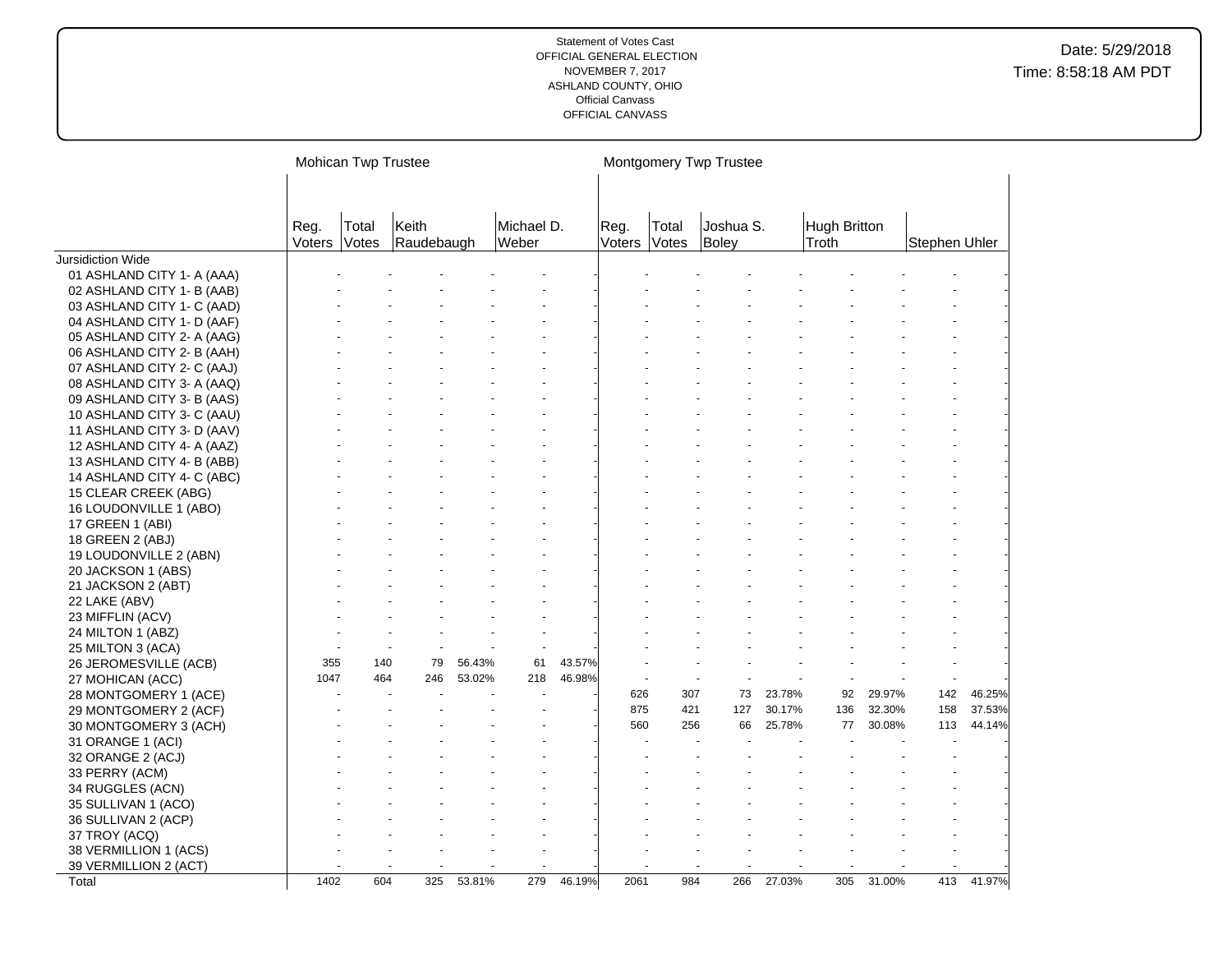|                            |                | Orange Twp Trustee |                   |        |              |        |                | Perry Twp Trustee |               |        |                           |        |                    |        |
|----------------------------|----------------|--------------------|-------------------|--------|--------------|--------|----------------|-------------------|---------------|--------|---------------------------|--------|--------------------|--------|
|                            |                |                    |                   |        |              |        |                |                   |               |        |                           |        |                    |        |
|                            | Reg.<br>Voters | Total<br>Votes     | James H.<br>Elson |        | George Parks |        | Reg.<br>Voters | Total<br>Votes    | Brian G. Funk |        | <b>DeForest</b><br>Kelley |        | Burton<br>Williams |        |
| Jursidiction Wide          |                |                    |                   |        |              |        |                |                   |               |        |                           |        |                    |        |
| 01 ASHLAND CITY 1- A (AAA) |                |                    |                   |        |              |        |                |                   |               |        |                           |        |                    |        |
| 02 ASHLAND CITY 1- B (AAB) |                |                    |                   |        |              |        |                |                   |               |        |                           |        |                    |        |
| 03 ASHLAND CITY 1- C (AAD) |                |                    |                   |        |              |        |                |                   |               |        |                           |        |                    |        |
| 04 ASHLAND CITY 1- D (AAF) |                |                    |                   |        |              |        |                |                   |               |        |                           |        |                    |        |
| 05 ASHLAND CITY 2- A (AAG) |                |                    |                   |        |              |        |                |                   |               |        |                           |        |                    |        |
| 06 ASHLAND CITY 2- B (AAH) |                |                    |                   |        |              |        |                |                   |               |        |                           |        |                    |        |
| 07 ASHLAND CITY 2- C (AAJ) |                |                    |                   |        |              |        |                |                   |               |        |                           |        |                    |        |
| 08 ASHLAND CITY 3- A (AAQ) |                |                    |                   |        |              |        |                |                   |               |        |                           |        |                    |        |
| 09 ASHLAND CITY 3- B (AAS) |                |                    |                   |        |              |        |                |                   |               |        |                           |        |                    |        |
| 10 ASHLAND CITY 3- C (AAU) |                |                    |                   |        |              |        |                |                   |               |        |                           |        |                    |        |
| 11 ASHLAND CITY 3- D (AAV) |                |                    |                   |        |              |        |                |                   |               |        |                           |        |                    |        |
| 12 ASHLAND CITY 4- A (AAZ) |                |                    |                   |        |              |        |                |                   |               |        |                           |        |                    |        |
| 13 ASHLAND CITY 4- B (ABB) |                |                    |                   |        |              |        |                |                   |               |        |                           |        |                    |        |
| 14 ASHLAND CITY 4- C (ABC) |                |                    |                   |        |              |        |                |                   |               |        |                           |        |                    |        |
| 15 CLEAR CREEK (ABG)       |                |                    |                   |        |              |        |                |                   |               |        |                           |        |                    |        |
| 16 LOUDONVILLE 1 (ABO)     |                |                    |                   |        |              |        |                |                   |               |        |                           |        |                    |        |
| 17 GREEN 1 (ABI)           |                |                    |                   |        |              |        |                |                   |               |        |                           |        |                    |        |
| 18 GREEN 2 (ABJ)           |                |                    |                   |        |              |        |                |                   |               |        |                           |        |                    |        |
| 19 LOUDONVILLE 2 (ABN)     |                |                    |                   |        |              |        |                |                   |               |        |                           |        |                    |        |
| 20 JACKSON 1 (ABS)         |                |                    |                   |        |              |        |                |                   |               |        |                           |        |                    |        |
| 21 JACKSON 2 (ABT)         |                |                    |                   |        |              |        |                |                   |               |        |                           |        |                    |        |
| 22 LAKE (ABV)              |                |                    |                   |        |              |        |                |                   |               |        |                           |        |                    |        |
| 23 MIFFLIN (ACV)           |                |                    |                   |        |              |        |                |                   |               |        |                           |        |                    |        |
| 24 MILTON 1 (ABZ)          |                |                    |                   |        |              |        |                |                   |               |        |                           |        |                    |        |
| 25 MILTON 3 (ACA)          |                |                    |                   |        |              |        |                |                   |               |        |                           |        |                    |        |
| 26 JEROMESVILLE (ACB)      |                |                    |                   |        |              |        |                |                   |               |        |                           |        |                    |        |
| 27 MOHICAN (ACC)           |                |                    |                   |        |              |        |                |                   |               |        |                           |        |                    |        |
| 28 MONTGOMERY 1 (ACE)      |                |                    |                   |        |              |        |                |                   |               |        |                           |        |                    |        |
| 29 MONTGOMERY 2 (ACF)      |                |                    |                   |        |              |        |                |                   |               |        |                           |        |                    |        |
| 30 MONTGOMERY 3 (ACH)      |                |                    |                   |        |              |        |                |                   |               |        |                           |        |                    |        |
| 31 ORANGE 1 (ACI)          | 1094           | 448                | 228               | 50.89% | 220          | 49.11% |                |                   |               |        |                           |        |                    |        |
| 32 ORANGE 2 (ACJ)          | 612            | 221                | 114               | 51.58% | 107          | 48.42% |                |                   |               |        |                           |        |                    |        |
| 33 PERRY (ACM)             |                |                    |                   |        |              |        | 1289           | 617               | 228           | 36.95% | 144                       | 23.34% | 245                | 39.71% |
| 34 RUGGLES (ACN)           |                |                    |                   |        |              |        |                |                   |               |        |                           |        |                    |        |
| 35 SULLIVAN 1 (ACO)        |                |                    |                   |        |              |        |                |                   |               |        |                           |        |                    |        |
| 36 SULLIVAN 2 (ACP)        |                |                    |                   |        |              |        |                |                   |               |        |                           |        |                    |        |
| 37 TROY (ACQ)              |                |                    |                   |        |              |        |                |                   |               |        |                           |        |                    |        |
| 38 VERMILLION 1 (ACS)      |                |                    |                   |        |              |        |                |                   |               |        |                           |        |                    |        |
| 39 VERMILLION 2 (ACT)      |                |                    |                   |        |              |        |                |                   |               |        |                           |        |                    |        |
| Total                      | 1706           | 669                | 342               | 51.12% | 327          | 48.88% | 1289           | 617               | 228           | 36.95% | 144                       | 23.34% | 245                | 39.71% |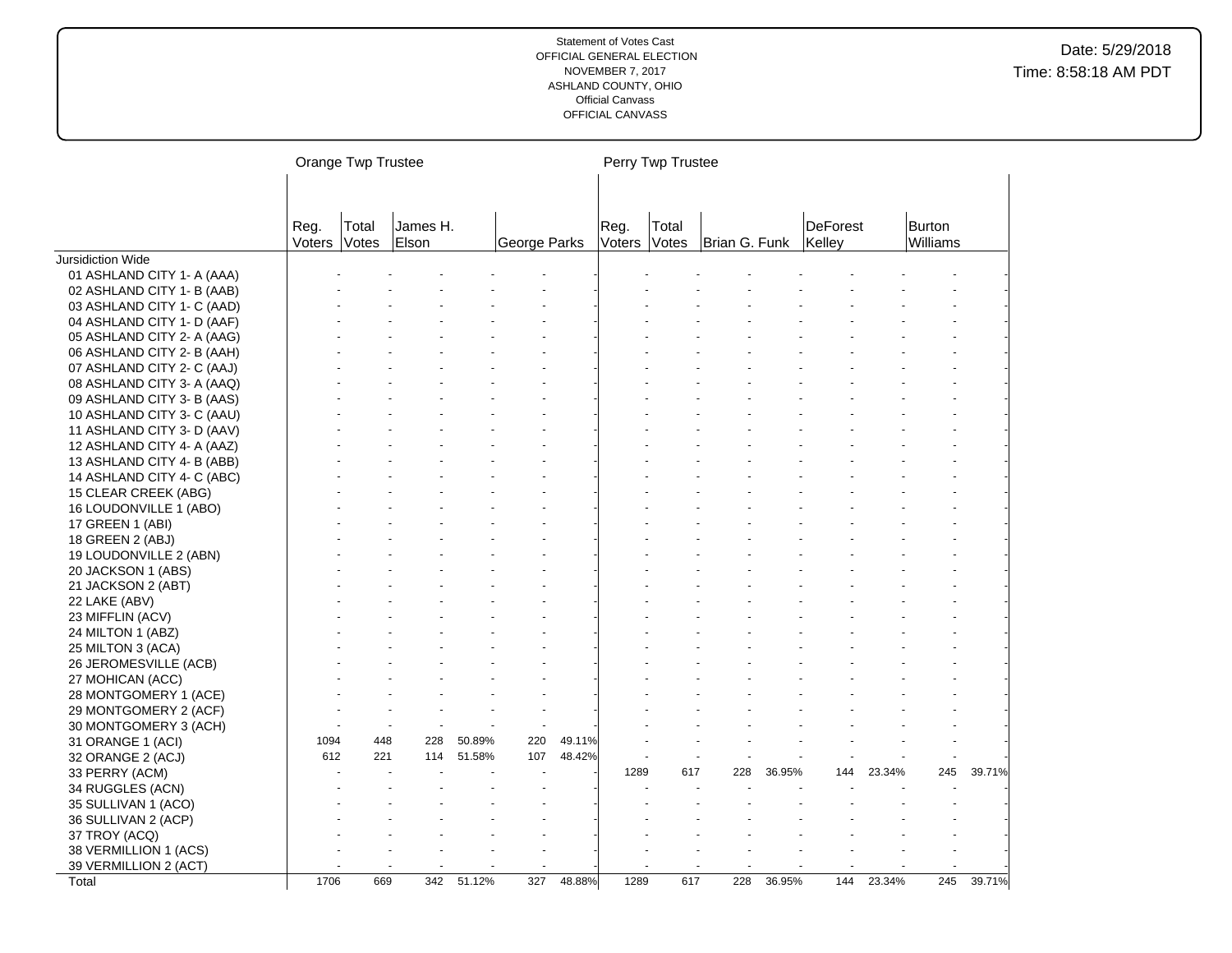Date: 5/29/2018 Time: 8:58:18 AM PDT

# Ruggles Twp Trustee

|                            | Reg.   | Total | James D. |        |                       |        |             |        |
|----------------------------|--------|-------|----------|--------|-----------------------|--------|-------------|--------|
|                            | Voters | Votes | Griffin  |        | <b>Scott Stolcals</b> |        | Jerad White |        |
| <b>Jursidiction Wide</b>   |        |       |          |        |                       |        |             |        |
| 01 ASHLAND CITY 1- A (AAA) |        |       |          |        |                       |        |             |        |
| 02 ASHLAND CITY 1- B (AAB) |        |       |          |        |                       |        |             |        |
| 03 ASHLAND CITY 1- C (AAD) |        |       |          |        |                       |        |             |        |
| 04 ASHLAND CITY 1- D (AAF) |        |       |          |        |                       |        |             |        |
| 05 ASHLAND CITY 2- A (AAG) |        |       |          |        |                       |        |             |        |
| 06 ASHLAND CITY 2- B (AAH) |        |       |          |        |                       |        |             |        |
| 07 ASHLAND CITY 2- C (AAJ) |        |       |          |        |                       |        |             |        |
| 08 ASHLAND CITY 3- A (AAQ) |        |       |          |        |                       |        |             |        |
| 09 ASHLAND CITY 3- B (AAS) |        |       |          |        |                       |        |             |        |
| 10 ASHLAND CITY 3- C (AAU) |        |       |          |        |                       |        |             |        |
| 11 ASHLAND CITY 3- D (AAV) |        |       |          |        |                       |        |             |        |
| 12 ASHLAND CITY 4- A (AAZ) |        |       |          |        |                       |        |             |        |
| 13 ASHLAND CITY 4- B (ABB) |        |       |          |        |                       |        |             |        |
| 14 ASHLAND CITY 4- C (ABC) |        |       |          |        |                       |        |             |        |
| 15 CLEAR CREEK (ABG)       |        |       |          |        |                       |        |             |        |
| 16 LOUDONVILLE 1 (ABO)     |        |       |          |        |                       |        |             |        |
| 17 GREEN 1 (ABI)           |        |       |          |        |                       |        |             |        |
| 18 GREEN 2 (ABJ)           |        |       |          |        |                       |        |             |        |
| 19 LOUDONVILLE 2 (ABN)     |        |       |          |        |                       |        |             |        |
| 20 JACKSON 1 (ABS)         |        |       |          |        |                       |        |             |        |
| 21 JACKSON 2 (ABT)         |        |       |          |        |                       |        |             |        |
| 22 LAKE (ABV)              |        |       |          |        |                       |        |             |        |
| 23 MIFFLIN (ACV)           |        |       |          |        |                       |        |             |        |
| 24 MILTON 1 (ABZ)          |        |       |          |        |                       |        |             |        |
| 25 MILTON 3 (ACA)          |        |       |          |        |                       |        |             |        |
| 26 JEROMESVILLE (ACB)      |        |       |          |        |                       |        |             |        |
| 27 MOHICAN (ACC)           |        |       |          |        |                       |        |             |        |
| 28 MONTGOMERY 1 (ACE)      |        |       |          |        |                       |        |             |        |
| 29 MONTGOMERY 2 (ACF)      |        |       |          |        |                       |        |             |        |
| 30 MONTGOMERY 3 (ACH)      |        |       |          |        |                       |        |             |        |
| 31 ORANGE 1 (ACI)          |        |       |          |        |                       |        |             |        |
| 32 ORANGE 2 (ACJ)          |        |       |          |        |                       |        |             |        |
| 33 PERRY (ACM)             |        |       |          |        |                       |        |             |        |
| 34 RUGGLES (ACN)           | 636    | 344   | 88       | 25.58% | 131                   | 38.08% | 125         | 36.34% |
| 35 SULLIVAN 1 (ACO)        |        |       |          |        |                       |        |             |        |
| 36 SULLIVAN 2 (ACP)        |        |       |          |        |                       |        |             |        |
| 37 TROY (ACQ)              |        |       |          |        |                       |        |             |        |
| 38 VERMILLION 1 (ACS)      |        |       |          |        |                       |        |             |        |
| 39 VERMILLION 2 (ACT)      |        |       |          |        |                       |        |             |        |
| Total                      | 636    | 344   | 88       | 25.58% | 131                   | 38.08% | 125         | 36.34% |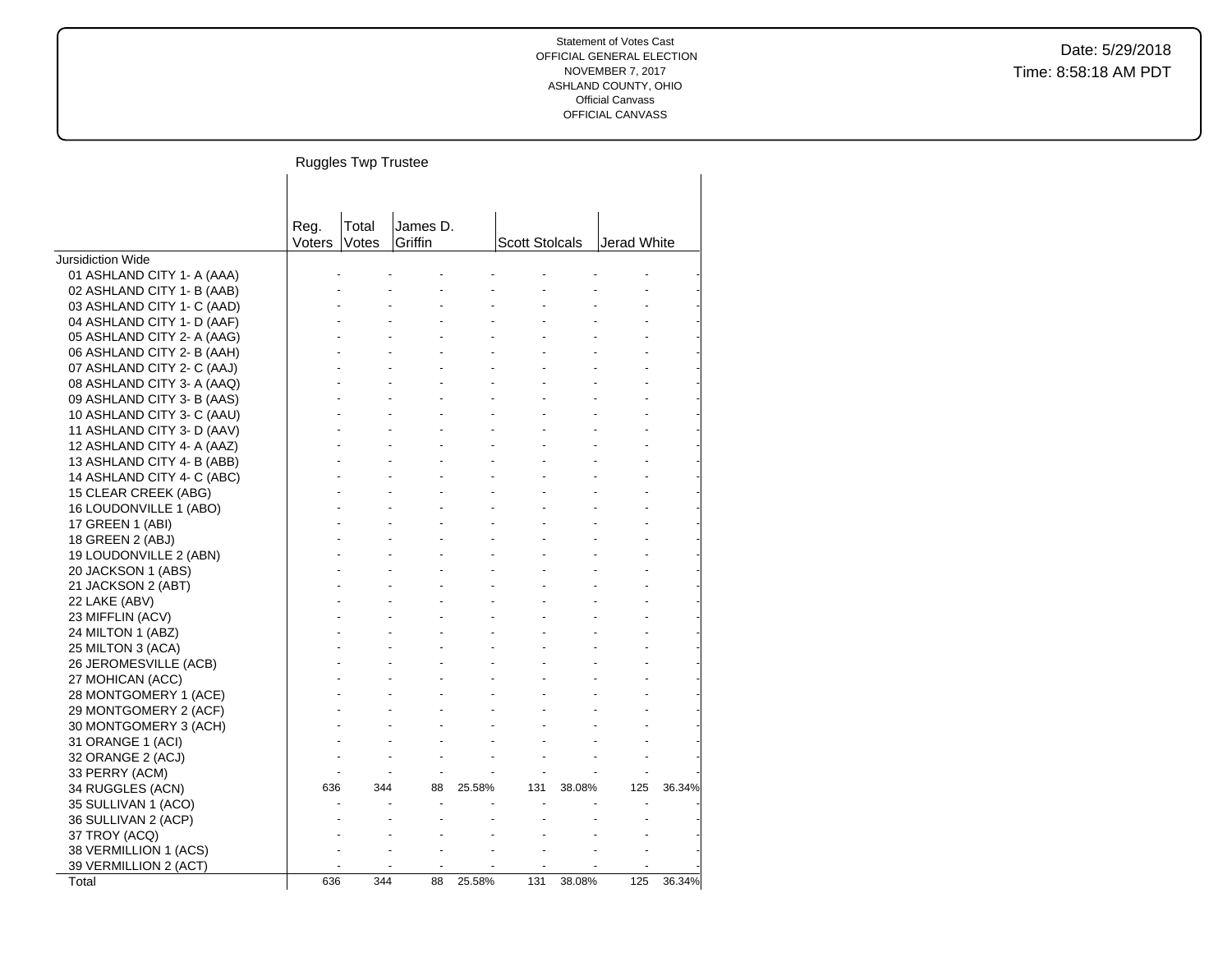|                            |                | Sullivan Twp Trustee |                     |        |                      |        |                     |        |                      |        |                     |        |
|----------------------------|----------------|----------------------|---------------------|--------|----------------------|--------|---------------------|--------|----------------------|--------|---------------------|--------|
|                            | Reg.<br>Voters | Total<br>Votes       | Suzanne L.<br>Fayak |        | Glen M. Goff,<br>Sr. |        | Duane D.<br>Jenkins |        | Suzanne E.<br>Runals |        | Janice K.<br>Steele |        |
| Jursidiction Wide          |                |                      |                     |        |                      |        |                     |        |                      |        |                     |        |
| 01 ASHLAND CITY 1- A (AAA) |                |                      |                     |        |                      |        |                     |        |                      |        |                     |        |
| 02 ASHLAND CITY 1- B (AAB) |                |                      |                     |        |                      |        |                     |        |                      |        |                     |        |
| 03 ASHLAND CITY 1- C (AAD) |                |                      |                     |        |                      |        |                     |        |                      |        |                     |        |
| 04 ASHLAND CITY 1- D (AAF) |                |                      |                     |        |                      |        |                     |        |                      |        |                     |        |
| 05 ASHLAND CITY 2- A (AAG) |                |                      |                     |        |                      |        |                     |        |                      |        |                     |        |
| 06 ASHLAND CITY 2- B (AAH) |                |                      |                     |        |                      |        |                     |        |                      |        |                     |        |
| 07 ASHLAND CITY 2- C (AAJ) |                |                      |                     |        |                      |        |                     |        |                      |        |                     |        |
| 08 ASHLAND CITY 3- A (AAQ) |                |                      |                     |        |                      |        |                     |        |                      |        |                     |        |
| 09 ASHLAND CITY 3- B (AAS) |                |                      |                     |        |                      |        |                     |        |                      |        |                     |        |
| 10 ASHLAND CITY 3- C (AAU) |                |                      |                     |        |                      |        |                     |        |                      |        |                     |        |
| 11 ASHLAND CITY 3- D (AAV) |                |                      |                     |        |                      |        |                     |        |                      |        |                     |        |
| 12 ASHLAND CITY 4- A (AAZ) |                |                      |                     |        |                      |        |                     |        |                      |        |                     |        |
| 13 ASHLAND CITY 4- B (ABB) |                |                      |                     |        |                      |        |                     |        |                      |        |                     |        |
| 14 ASHLAND CITY 4- C (ABC) |                |                      |                     |        |                      |        |                     |        |                      |        |                     |        |
| 15 CLEAR CREEK (ABG)       |                |                      |                     |        |                      |        |                     |        |                      |        |                     |        |
| 16 LOUDONVILLE 1 (ABO)     |                |                      |                     |        |                      |        |                     |        |                      |        |                     |        |
| 17 GREEN 1 (ABI)           |                |                      |                     |        |                      |        |                     |        |                      |        |                     |        |
| 18 GREEN 2 (ABJ)           |                |                      |                     |        |                      |        |                     |        |                      |        |                     |        |
| 19 LOUDONVILLE 2 (ABN)     |                |                      |                     |        |                      |        |                     |        |                      |        |                     |        |
| 20 JACKSON 1 (ABS)         |                |                      |                     |        |                      |        |                     |        |                      |        |                     |        |
| 21 JACKSON 2 (ABT)         |                |                      |                     |        |                      |        |                     |        |                      |        |                     |        |
| 22 LAKE (ABV)              |                |                      |                     |        |                      |        |                     |        |                      |        |                     |        |
| 23 MIFFLIN (ACV)           |                |                      |                     |        |                      |        |                     |        |                      |        |                     |        |
| 24 MILTON 1 (ABZ)          |                |                      |                     |        |                      |        |                     |        |                      |        |                     |        |
| 25 MILTON 3 (ACA)          |                |                      |                     |        |                      |        |                     |        |                      |        |                     |        |
| 26 JEROMESVILLE (ACB)      |                |                      |                     |        |                      |        |                     |        |                      |        |                     |        |
| 27 MOHICAN (ACC)           |                |                      |                     |        |                      |        |                     |        |                      |        |                     |        |
| 28 MONTGOMERY 1 (ACE)      |                |                      |                     |        |                      |        |                     |        |                      |        |                     |        |
| 29 MONTGOMERY 2 (ACF)      |                |                      |                     |        |                      |        |                     |        |                      |        |                     |        |
| 30 MONTGOMERY 3 (ACH)      |                |                      |                     |        |                      |        |                     |        |                      |        |                     |        |
| 31 ORANGE 1 (ACI)          |                |                      |                     |        |                      |        |                     |        |                      |        |                     |        |
| 32 ORANGE 2 (ACJ)          |                |                      |                     |        |                      |        |                     |        |                      |        |                     |        |
| 33 PERRY (ACM)             |                |                      |                     |        |                      |        |                     |        |                      |        |                     |        |
| 34 RUGGLES (ACN)           |                |                      |                     |        |                      |        |                     |        |                      |        |                     |        |
| 35 SULLIVAN 1 (ACO)        | 903            | 539                  | 96                  | 17.81% | 140                  | 25.97% | 144                 | 26.72% | 82                   | 15.21% | 77                  | 14.29% |
| 36 SULLIVAN 2 (ACP)        | 770            | 443                  | 74                  | 16.70% | 124                  | 27.99% | 110                 | 24.83% | 80                   | 18.06% | 55                  | 12.42% |
| 37 TROY (ACQ)              |                |                      |                     |        |                      |        |                     |        |                      |        |                     |        |
| 38 VERMILLION 1 (ACS)      |                |                      |                     |        |                      |        |                     |        |                      |        |                     |        |
| 39 VERMILLION 2 (ACT)      |                |                      |                     |        |                      |        |                     |        |                      |        |                     |        |
| Total                      | 1673           | 982                  | 170                 | 17.31% | 264                  | 26.88% | 254                 | 25.87% | 162                  | 16.50% | 132                 | 13.44% |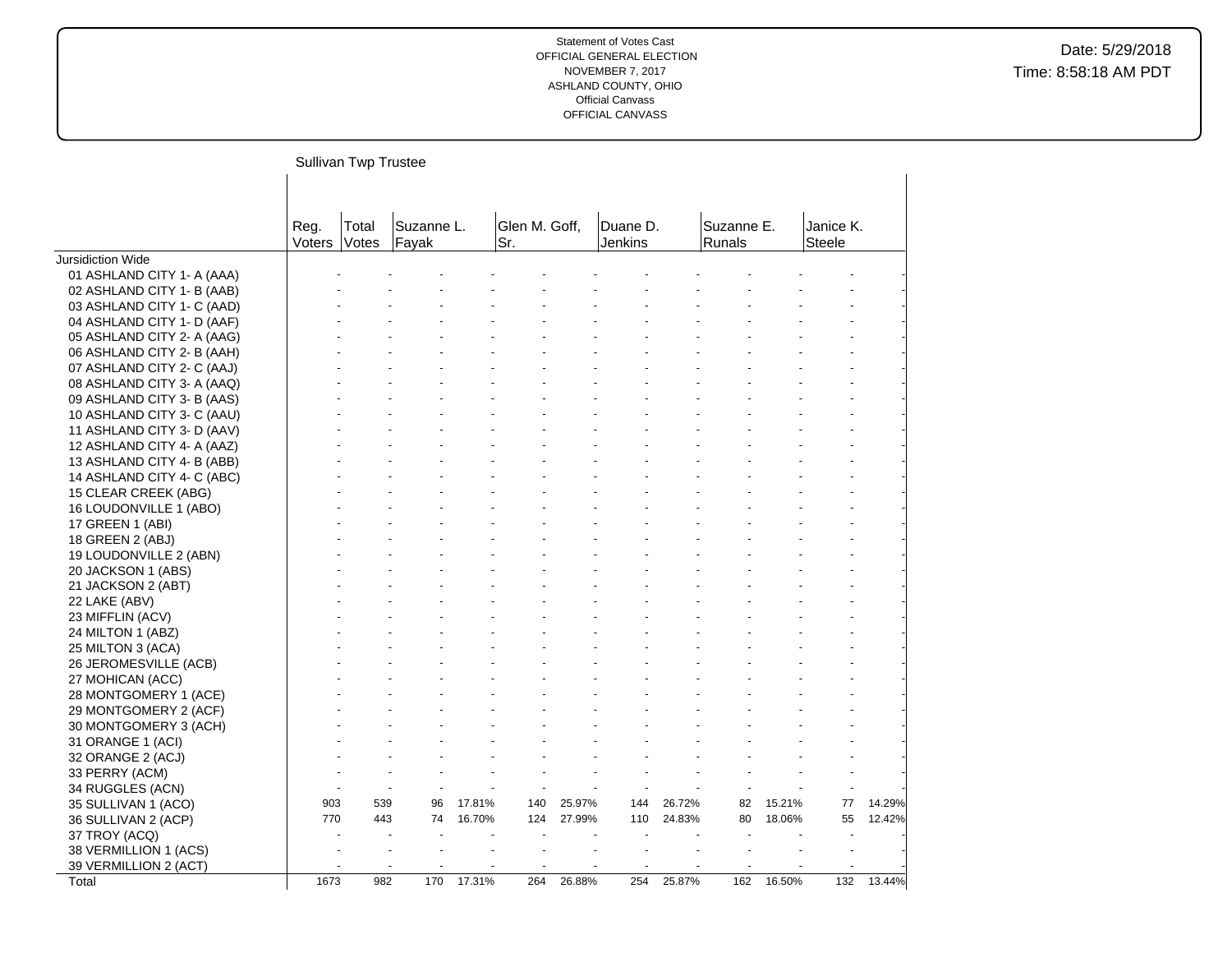|                            |                | <b>Troy Twp Trustee</b> |          |        |                      |        |                |                | Vermillion Twp Trustee |        |          |        |                   |        |
|----------------------------|----------------|-------------------------|----------|--------|----------------------|--------|----------------|----------------|------------------------|--------|----------|--------|-------------------|--------|
|                            |                |                         |          |        |                      |        |                |                |                        |        |          |        |                   |        |
|                            | Reg.<br>Voters | Total<br>Votes          | Tim Roth |        | Leslie Dean<br>White |        | Reg.<br>Voters | Total<br>Votes | Doug Kamenik Lessig    |        | James R. |        | Ralph E.<br>Owens |        |
| Jursidiction Wide          |                |                         |          |        |                      |        |                |                |                        |        |          |        |                   |        |
| 01 ASHLAND CITY 1- A (AAA) |                |                         |          |        |                      |        |                |                |                        |        |          |        |                   |        |
| 02 ASHLAND CITY 1- B (AAB) |                |                         |          |        |                      |        |                |                |                        |        |          |        |                   |        |
| 03 ASHLAND CITY 1- C (AAD) |                |                         |          |        |                      |        |                |                |                        |        |          |        |                   |        |
| 04 ASHLAND CITY 1- D (AAF) |                |                         |          |        |                      |        |                |                |                        |        |          |        |                   |        |
| 05 ASHLAND CITY 2- A (AAG) |                |                         |          |        |                      |        |                |                |                        |        |          |        |                   |        |
| 06 ASHLAND CITY 2- B (AAH) |                |                         |          |        |                      |        |                |                |                        |        |          |        |                   |        |
| 07 ASHLAND CITY 2- C (AAJ) |                |                         |          |        |                      |        |                |                |                        |        |          |        |                   |        |
| 08 ASHLAND CITY 3- A (AAQ) |                |                         |          |        |                      |        |                |                |                        |        |          |        |                   |        |
| 09 ASHLAND CITY 3- B (AAS) |                |                         |          |        |                      |        |                |                |                        |        |          |        |                   |        |
| 10 ASHLAND CITY 3- C (AAU) |                |                         |          |        |                      |        |                |                |                        |        |          |        |                   |        |
| 11 ASHLAND CITY 3- D (AAV) |                |                         |          |        |                      |        |                |                |                        |        |          |        |                   |        |
| 12 ASHLAND CITY 4- A (AAZ) |                |                         |          |        |                      |        |                |                |                        |        |          |        |                   |        |
| 13 ASHLAND CITY 4- B (ABB) |                |                         |          |        |                      |        |                |                |                        |        |          |        |                   |        |
| 14 ASHLAND CITY 4- C (ABC) |                |                         |          |        |                      |        |                |                |                        |        |          |        |                   |        |
| 15 CLEAR CREEK (ABG)       |                |                         |          |        |                      |        |                |                |                        |        |          |        |                   |        |
| 16 LOUDONVILLE 1 (ABO)     |                |                         |          |        |                      |        |                |                |                        |        |          |        |                   |        |
| 17 GREEN 1 (ABI)           |                |                         |          |        |                      |        |                |                |                        |        |          |        |                   |        |
| 18 GREEN 2 (ABJ)           |                |                         |          |        |                      |        |                |                |                        |        |          |        |                   |        |
| 19 LOUDONVILLE 2 (ABN)     |                |                         |          |        |                      |        |                |                |                        |        |          |        |                   |        |
| 20 JACKSON 1 (ABS)         |                |                         |          |        |                      |        |                |                |                        |        |          |        |                   |        |
| 21 JACKSON 2 (ABT)         |                |                         |          |        |                      |        |                |                |                        |        |          |        |                   |        |
| 22 LAKE (ABV)              |                |                         |          |        |                      |        |                |                |                        |        |          |        |                   |        |
| 23 MIFFLIN (ACV)           |                |                         |          |        |                      |        |                |                |                        |        |          |        |                   |        |
| 24 MILTON 1 (ABZ)          |                |                         |          |        |                      |        |                |                |                        |        |          |        |                   |        |
| 25 MILTON 3 (ACA)          |                |                         |          |        |                      |        |                |                |                        |        |          |        |                   |        |
| 26 JEROMESVILLE (ACB)      |                |                         |          |        |                      |        |                |                |                        |        |          |        |                   |        |
| 27 MOHICAN (ACC)           |                |                         |          |        |                      |        |                |                |                        |        |          |        |                   |        |
| 28 MONTGOMERY 1 (ACE)      |                |                         |          |        |                      |        |                |                |                        |        |          |        |                   |        |
| 29 MONTGOMERY 2 (ACF)      |                |                         |          |        |                      |        |                |                |                        |        |          |        |                   |        |
| 30 MONTGOMERY 3 (ACH)      |                |                         |          |        |                      |        |                |                |                        |        |          |        |                   |        |
| 31 ORANGE 1 (ACI)          |                |                         |          |        |                      |        |                |                |                        |        |          |        |                   |        |
| 32 ORANGE 2 (ACJ)          |                |                         |          |        |                      |        |                |                |                        |        |          |        |                   |        |
| 33 PERRY (ACM)             |                |                         |          |        |                      |        |                |                |                        |        |          |        |                   |        |
| 34 RUGGLES (ACN)           |                |                         |          |        |                      |        |                |                |                        |        |          |        |                   |        |
| 35 SULLIVAN 1 (ACO)        |                |                         |          |        |                      |        |                |                |                        |        |          |        |                   |        |
| 36 SULLIVAN 2 (ACP)        |                |                         |          |        |                      |        |                |                |                        |        |          |        |                   |        |
| 37 TROY (ACQ)              | 807            | 333                     | 161      | 48.35% | 172                  | 51.65% |                |                |                        |        |          |        |                   |        |
| 38 VERMILLION 1 (ACS)      |                |                         |          |        |                      |        | 874            | 510            | 190                    | 37.25% | 167      | 32.75% | 153               | 30.00% |
| 39 VERMILLION 2 (ACT)      |                | $\overline{a}$          |          |        |                      |        | 1099           | 660            | 266                    | 40.30% | 189      | 28.64% | 205               | 31.06% |
| Total                      | 807            | 333                     | 161      | 48.35% | 172                  | 51.65% | 1973           | 1170           | 456                    | 38.97% | 356      | 30.43% | 358               | 30.60% |
|                            |                |                         |          |        |                      |        |                |                |                        |        |          |        |                   |        |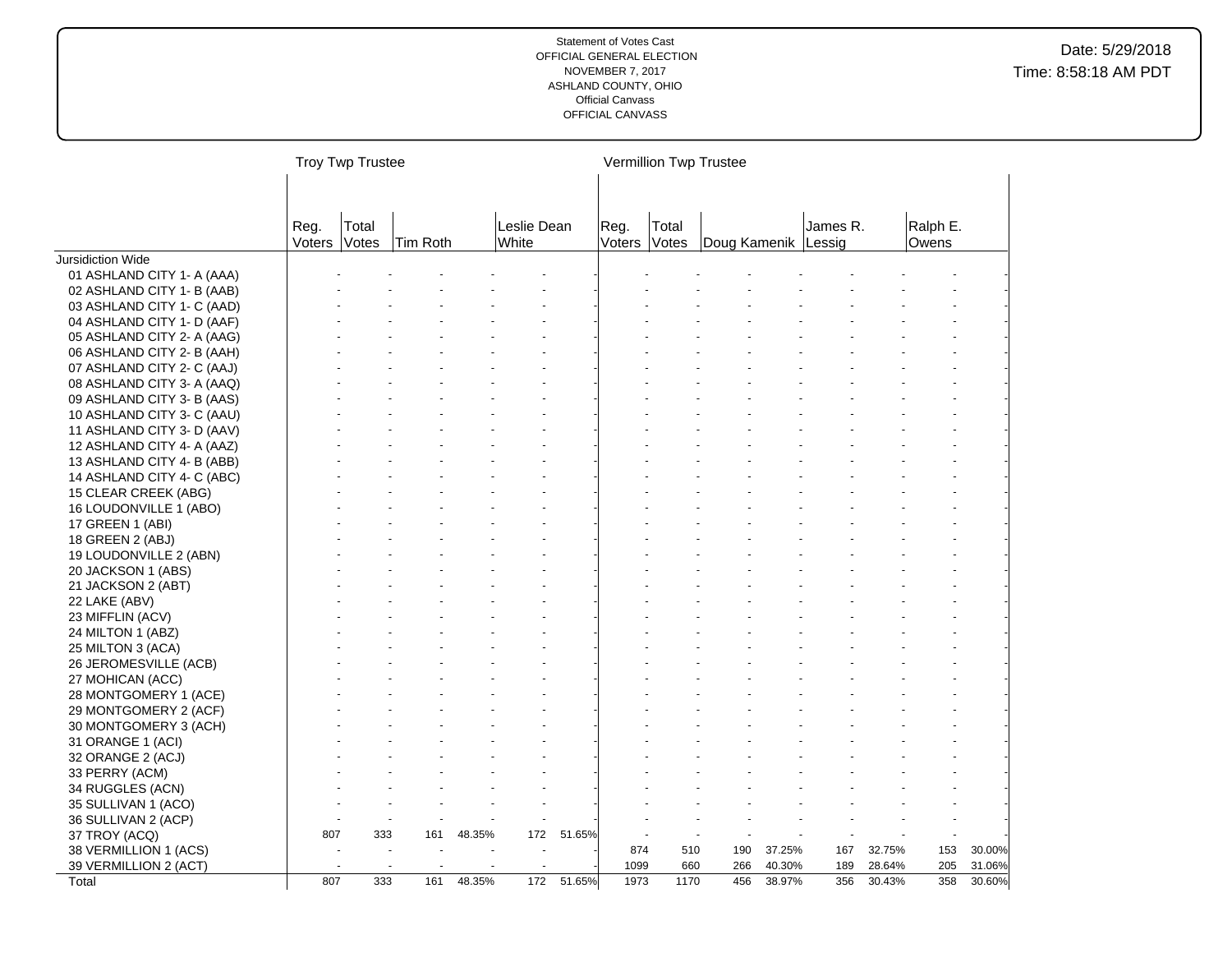|                                           |                |                       | Mid-Ohio ESC Governing Board              |        |              |           |              |        |                |                |             | For Governing Board North Point ESC |    |             |
|-------------------------------------------|----------------|-----------------------|-------------------------------------------|--------|--------------|-----------|--------------|--------|----------------|----------------|-------------|-------------------------------------|----|-------------|
|                                           |                |                       |                                           |        |              |           |              |        |                |                |             |                                     |    |             |
|                                           |                |                       |                                           |        |              |           |              |        |                |                |             |                                     |    |             |
|                                           | Reg.<br>Voters | Total<br><b>Votes</b> | Mary H. Dixon Richard Prater Kyle Swigart |        |              |           |              |        | Reg.<br>Voters | Total<br>Votes |             | Peter C. Hazel Bob Morgan           |    |             |
| Jursidiction Wide                         |                |                       |                                           |        |              |           |              |        |                |                |             |                                     |    |             |
| 01 ASHLAND CITY 1- A (AAA)                |                |                       |                                           |        |              |           |              |        |                |                |             |                                     |    |             |
| 02 ASHLAND CITY 1- B (AAB)                |                |                       |                                           |        |              |           |              |        |                |                |             |                                     |    |             |
| 03 ASHLAND CITY 1- C (AAD)                |                |                       |                                           |        |              |           |              |        |                |                |             |                                     |    |             |
| 04 ASHLAND CITY 1- D (AAF)                |                |                       |                                           |        |              |           |              |        |                |                |             |                                     |    |             |
| 05 ASHLAND CITY 2- A (AAG)                |                |                       |                                           |        |              |           |              |        |                |                |             |                                     |    |             |
| 06 ASHLAND CITY 2- B (AAH)                |                |                       |                                           |        |              |           |              |        |                |                |             |                                     |    |             |
| 07 ASHLAND CITY 2- C (AAJ)                |                |                       |                                           |        |              |           |              |        |                |                |             |                                     |    |             |
| 08 ASHLAND CITY 3- A (AAQ)                |                |                       |                                           |        |              |           |              |        |                |                |             |                                     |    |             |
| 09 ASHLAND CITY 3- B (AAS)                |                |                       |                                           |        |              |           |              |        |                |                |             |                                     |    |             |
| 10 ASHLAND CITY 3- C (AAU)                |                |                       |                                           |        |              |           |              |        |                |                |             |                                     |    |             |
| 11 ASHLAND CITY 3- D (AAV)                |                |                       |                                           |        |              |           |              |        |                |                |             |                                     |    |             |
| 12 ASHLAND CITY 4- A (AAZ)                |                |                       |                                           |        |              |           |              |        |                |                |             |                                     |    |             |
| 13 ASHLAND CITY 4- B (ABB)                |                |                       |                                           |        |              |           |              |        |                |                |             |                                     |    |             |
| 14 ASHLAND CITY 4- C (ABC)                |                |                       |                                           |        |              |           |              |        |                |                |             |                                     |    |             |
| 15 CLEAR CREEK (ABG)                      | 1269           | 499                   | 188                                       | 37.68% | 155          | 31.06%    | 156          | 31.26% |                |                |             |                                     |    |             |
| 16 LOUDONVILLE 1 (ABO)                    |                |                       |                                           |        |              |           |              |        |                |                |             |                                     |    |             |
| 17 GREEN 1 (ABI)                          | 48             | 26                    | 9                                         | 34.62% | 8            | 30.77%    | 9            | 34.62% |                |                |             |                                     |    |             |
| 18 GREEN 2 (ABJ)                          |                |                       |                                           |        |              |           |              |        |                |                |             |                                     |    |             |
| 19 LOUDONVILLE 2 (ABN)                    |                |                       |                                           |        |              |           |              |        |                |                |             |                                     |    |             |
| 20 JACKSON 1 (ABS)                        |                |                       |                                           |        |              |           |              |        |                |                |             |                                     |    |             |
| 21 JACKSON 2 (ABT)                        |                |                       |                                           |        |              |           |              |        |                |                |             |                                     |    |             |
| 22 LAKE (ABV)                             |                |                       |                                           |        |              |           |              |        |                |                |             |                                     |    |             |
| 23 MIFFLIN (ACV)                          | 38             | 17                    | 7                                         | 41.18% | 5            | 29.41%    | 5            | 29.41% |                |                |             |                                     |    |             |
| 24 MILTON 1 (ABZ)                         |                |                       |                                           |        |              |           |              |        |                |                |             |                                     |    |             |
|                                           |                |                       |                                           |        |              |           |              |        |                |                |             |                                     |    |             |
| 25 MILTON 3 (ACA)                         |                |                       |                                           |        |              |           |              |        |                |                |             |                                     |    |             |
| 26 JEROMESVILLE (ACB)                     |                |                       |                                           |        |              |           |              |        |                |                |             |                                     |    |             |
| 27 MOHICAN (ACC)<br>28 MONTGOMERY 1 (ACE) |                |                       |                                           |        |              |           |              |        |                |                |             |                                     |    |             |
|                                           |                |                       |                                           |        |              |           |              |        |                |                |             |                                     |    |             |
| 29 MONTGOMERY 2 (ACF)                     |                |                       |                                           |        |              |           |              |        |                |                |             |                                     |    |             |
| 30 MONTGOMERY 3 (ACH)                     | 5              |                       | 0                                         |        |              | 1 100.00% | 0            |        |                |                |             |                                     |    |             |
| 31 ORANGE 1 (ACI)                         | 18             |                       | 3<br>1                                    | 33.33% | $\mathbf{1}$ | 33.33%    | $\mathbf{1}$ | 33.33% |                |                |             |                                     |    |             |
| 32 ORANGE 2 (ACJ)                         |                |                       |                                           |        |              |           |              |        |                |                |             |                                     |    |             |
| 33 PERRY (ACM)                            |                |                       |                                           |        |              |           |              |        | 10             |                | $\Omega$    | $\Omega$                            |    | $\mathbf 0$ |
| 34 RUGGLES (ACN)                          |                |                       |                                           |        |              |           |              |        |                |                |             |                                     |    |             |
| 35 SULLIVAN 1 (ACO)                       |                |                       |                                           |        |              |           |              |        |                |                |             |                                     |    |             |
| 36 SULLIVAN 2 (ACP)                       |                |                       |                                           |        |              |           |              |        |                |                |             |                                     |    |             |
| 37 TROY (ACQ)                             |                |                       |                                           |        |              |           |              |        |                |                |             |                                     |    |             |
| 38 VERMILLION 1 (ACS)                     |                |                       |                                           |        |              |           |              |        |                |                |             |                                     |    |             |
| 39 VERMILLION 2 (ACT)                     | 1378           | 546                   |                                           |        | 170          |           | 171          | 31.32% | 10             |                | $\mathbf 0$ | $\mathbf 0$                         | ÷. | $\mathbf 0$ |
| Total                                     |                |                       | 205                                       | 37.55% |              | 31.14%    |              |        |                |                |             |                                     |    |             |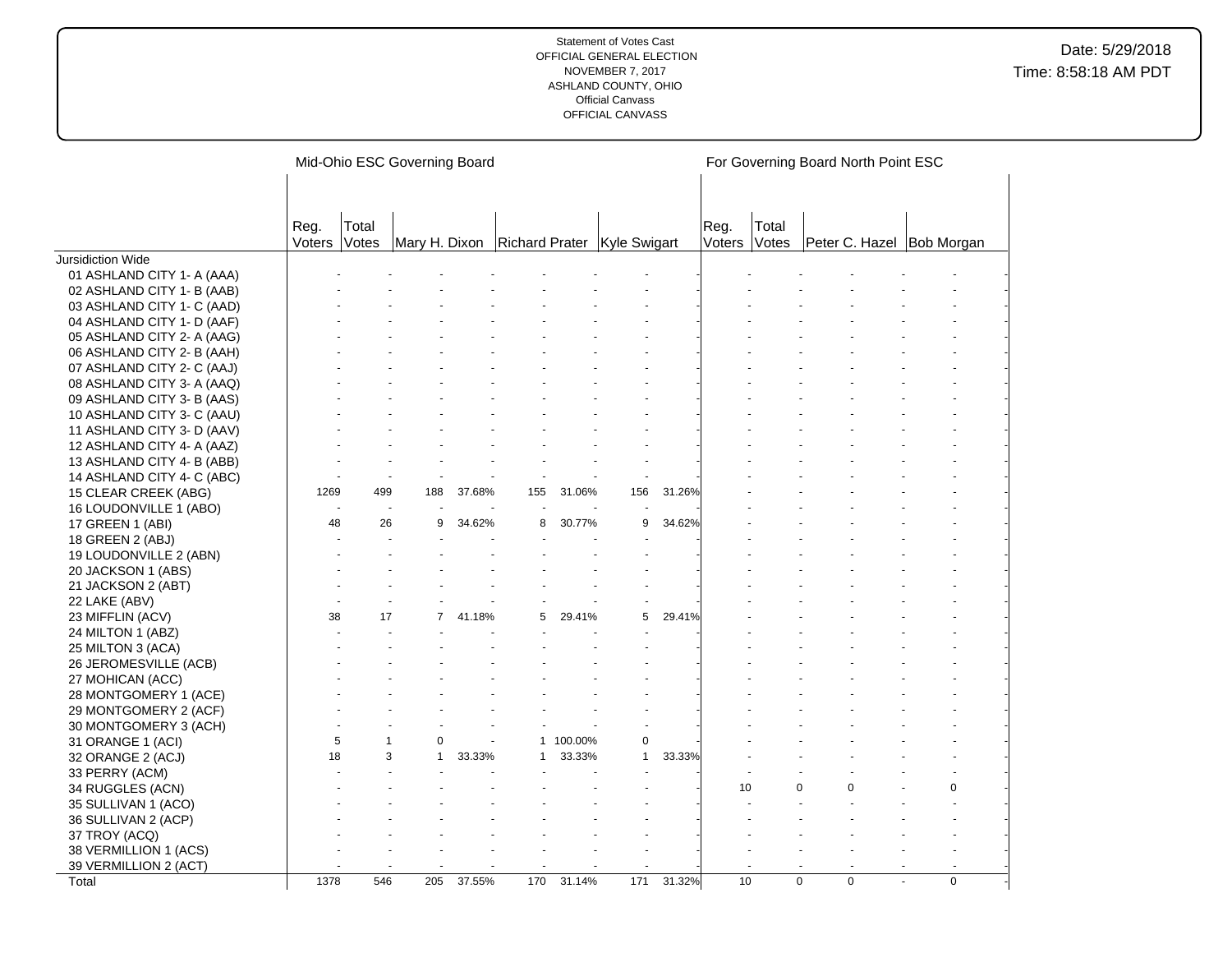|                            |                       |                | For Governing Board (Tri-County ESC 3) |        |                |        |                |        |                |                          | Ashland City School Board of Education |        |              |        |                |        |
|----------------------------|-----------------------|----------------|----------------------------------------|--------|----------------|--------|----------------|--------|----------------|--------------------------|----------------------------------------|--------|--------------|--------|----------------|--------|
|                            |                       |                |                                        |        |                |        |                |        |                |                          |                                        |        |              |        |                |        |
|                            |                       |                |                                        |        |                |        |                |        |                |                          |                                        |        |              |        |                |        |
|                            |                       |                | Kathleen                               |        | Invalid Votes  |        |                |        |                |                          |                                        |        |              |        |                |        |
|                            | Reg.<br><b>Voters</b> | Total<br>Votes | Frazier (W)                            |        | (W)            |        | Write-in       |        | Reg.<br>Voters | Total<br>Votes           | <b>William Gravitt</b><br>Iш           |        | Mike Heimann |        | James Wolfe    |        |
| Jursidiction Wide          |                       |                |                                        |        |                |        |                |        |                |                          |                                        |        |              |        |                |        |
| 01 ASHLAND CITY 1- A (AAA) |                       |                |                                        |        |                |        |                |        | 899            | 774                      | 238                                    | 30.75% | 257          | 33.20% | 279            | 36.05% |
| 02 ASHLAND CITY 1- B (AAB) |                       |                |                                        |        |                |        |                |        | 1171           | 708                      | 210                                    | 29.66% | 254          | 35.88% | 244            | 34.46% |
| 03 ASHLAND CITY 1- C (AAD) |                       |                |                                        |        |                |        |                |        | 1039           | 730                      | 221                                    | 30.27% | 244          | 33.42% | 265            | 36.30% |
| 04 ASHLAND CITY 1- D (AAF) |                       |                |                                        |        |                |        |                |        | 658            | 593                      | 183                                    | 30.86% | 215          | 36.26% | 195            | 32.88% |
| 05 ASHLAND CITY 2- A (AAG) |                       |                |                                        |        |                |        |                |        | 1030           | 493                      | 131                                    | 26.57% | 166          | 33.67% | 196            | 39.76% |
| 06 ASHLAND CITY 2- B (AAH) |                       |                |                                        |        |                |        |                |        | 1276           | 597                      | 174                                    | 29.15% | 198          | 33.17% | 225            | 37.69% |
| 07 ASHLAND CITY 2- C (AAJ) |                       |                |                                        |        |                |        |                |        | 976            | 639                      | 202                                    | 31.61% | 215          | 33.65% | 222            | 34.74% |
| 08 ASHLAND CITY 3- A (AAQ) |                       |                |                                        |        |                |        |                |        | 787            | 325                      | 94                                     | 28.92% | 112          | 34.46% | 119            | 36.62% |
| 09 ASHLAND CITY 3- B (AAS) |                       |                |                                        |        |                |        |                |        | 1033           | 598                      | 179                                    | 29.93% | 196          | 32.78% | 223            | 37.29% |
| 10 ASHLAND CITY 3- C (AAU) |                       |                |                                        |        |                |        |                |        | 885            | 673                      | 204                                    | 30.31% | 223          | 33.14% | 246            | 36.55% |
| 11 ASHLAND CITY 3- D (AAV) |                       |                |                                        |        |                |        |                |        | 695            | 166                      | 39                                     | 23.49% | 63           | 37.95% | 64             | 38.55% |
| 12 ASHLAND CITY 4- A (AAZ) |                       |                |                                        |        |                |        |                |        | 903            | 300                      | 72                                     | 24.00% | 100          | 33.33% | 128            | 42.67% |
| 13 ASHLAND CITY 4- B (ABB) |                       |                |                                        |        |                |        |                |        | 691            | 240                      | 70                                     | 29.17% | 79           | 32.92% | 91             | 37.92% |
| 14 ASHLAND CITY 4- C (ABC) |                       |                |                                        |        |                |        |                |        | 1027           | 380                      | 101                                    | 26.58% | 129          | 33.95% | 150            | 39.47% |
| 15 CLEAR CREEK (ABG)       | 12                    |                | 0<br>$\Omega$                          |        | $\Omega$       |        | $\mathbf 0$    |        |                |                          |                                        |        |              |        |                |        |
| 16 LOUDONVILLE 1 (ABO)     |                       |                |                                        |        |                |        |                |        |                |                          |                                        |        |              |        |                |        |
| 17 GREEN 1 (ABI)           |                       |                |                                        |        |                |        |                |        |                |                          |                                        |        |              |        |                |        |
| 18 GREEN 2 (ABJ)           |                       |                |                                        |        |                |        |                |        |                |                          |                                        |        |              |        |                |        |
| 19 LOUDONVILLE 2 (ABN)     |                       |                |                                        |        |                |        |                |        |                |                          |                                        |        |              |        |                |        |
| 20 JACKSON 1 (ABS)         | 1076                  | 20             | $\Omega$                               |        | 10             | 50.00% | 10             | 50.00% |                |                          |                                        |        |              |        |                |        |
| 21 JACKSON 2 (ABT)         | 1204                  | 30             | $\Omega$                               |        | 15             | 50.00% | 15             | 50.00% |                |                          |                                        |        |              |        |                |        |
| 22 LAKE (ABV)              |                       |                |                                        |        |                |        |                |        |                |                          |                                        |        |              |        |                |        |
| 23 MIFFLIN (ACV)           |                       |                |                                        |        |                |        |                |        | 46             | 22                       | 8                                      | 36.36% | 7            | 31.82% | $\overline{7}$ | 31.82% |
| 24 MILTON 1 (ABZ)          |                       |                |                                        |        |                |        |                |        | 1090           | 569                      | 174                                    | 30.58% | 200          | 35.15% | 195            | 34.27% |
| 25 MILTON 3 (ACA)          |                       |                |                                        |        |                |        |                |        | 526            | 315                      | 94                                     | 29.84% | 113          | 35.87% | 108            | 34.29% |
| 26 JEROMESVILLE (ACB)      |                       |                |                                        |        |                |        |                |        |                |                          |                                        |        |              |        |                |        |
| 27 MOHICAN (ACC)           |                       |                |                                        |        |                |        |                |        |                |                          |                                        |        |              |        |                |        |
| 28 MONTGOMERY 1 (ACE)      |                       |                |                                        |        |                |        |                |        | 607            | 349                      | 109                                    | 31.23% | 120          | 34.38% | 120            | 34.38% |
| 29 MONTGOMERY 2 (ACF)      | 151                   |                | 6<br>3                                 | 50.00% | $\Omega$       |        | 3              | 50.00% | 724            | 358                      | 107                                    | 29.89% | 121          | 33.80% | 130            | 36.31% |
| 30 MONTGOMERY 3 (ACH)      |                       |                |                                        |        |                |        |                |        | 560            | 269                      | 81                                     | 30.11% | 81           | 30.11% | 107            | 39.78% |
| 31 ORANGE 1 (ACI)          | 1055                  |                | 28<br>$\overline{4}$                   | 14.29% | 10             | 35.71% | 14             | 50.00% | 34             | 11                       | 3                                      | 27.27% | 3            | 27.27% | 5              | 45.45% |
| 32 ORANGE 2 (ACJ)          | 594                   | 16             | 1                                      | 6.25%  | $\overline{7}$ | 43.75% | 8              | 50.00% |                | $\overline{\phantom{a}}$ |                                        |        |              |        |                |        |
| 33 PERRY (ACM)             | 104                   |                | $\mathbf 0$<br>$\mathbf 0$             |        | $\mathbf 0$    |        | $\pmb{0}$      |        | 659            | 292                      | 80                                     | 27.40% | 98           | 33.56% | 114            | 39.04% |
| 34 RUGGLES (ACN)           | 626                   | 14             | 6                                      | 42.86% | $\mathbf{1}$   | 7.14%  | $\overline{7}$ | 50.00% |                |                          |                                        |        |              |        |                |        |
| 35 SULLIVAN 1 (ACO)        | 903                   | 24             | $\Omega$                               |        | 12             | 50.00% | 12             | 50.00% |                |                          |                                        |        |              |        |                |        |
| 36 SULLIVAN 2 (ACP)        | 770                   | 18             | $\Omega$                               |        | 9              | 50.00% | 9              | 50.00% |                |                          |                                        |        |              |        |                |        |
| 37 TROY (ACQ)              | 807                   | 20             | $\overline{4}$                         | 20.00% | 6              | 30.00% | 10             | 50.00% |                |                          |                                        |        |              |        |                |        |
| 38 VERMILLION 1 (ACS)      |                       |                |                                        |        |                |        |                |        |                |                          |                                        |        |              |        |                |        |
| 39 VERMILLION 2 (ACT)      |                       |                |                                        |        |                |        |                |        |                |                          |                                        |        |              |        |                |        |
| Total                      | 7302                  | 176            | 18                                     | 10.23% | 70             | 39.77% | 88             | 50.00% | 17316          | 9401                     | 2774                                   | 29.51% | 3194         | 33.98% | 3433           | 36.52% |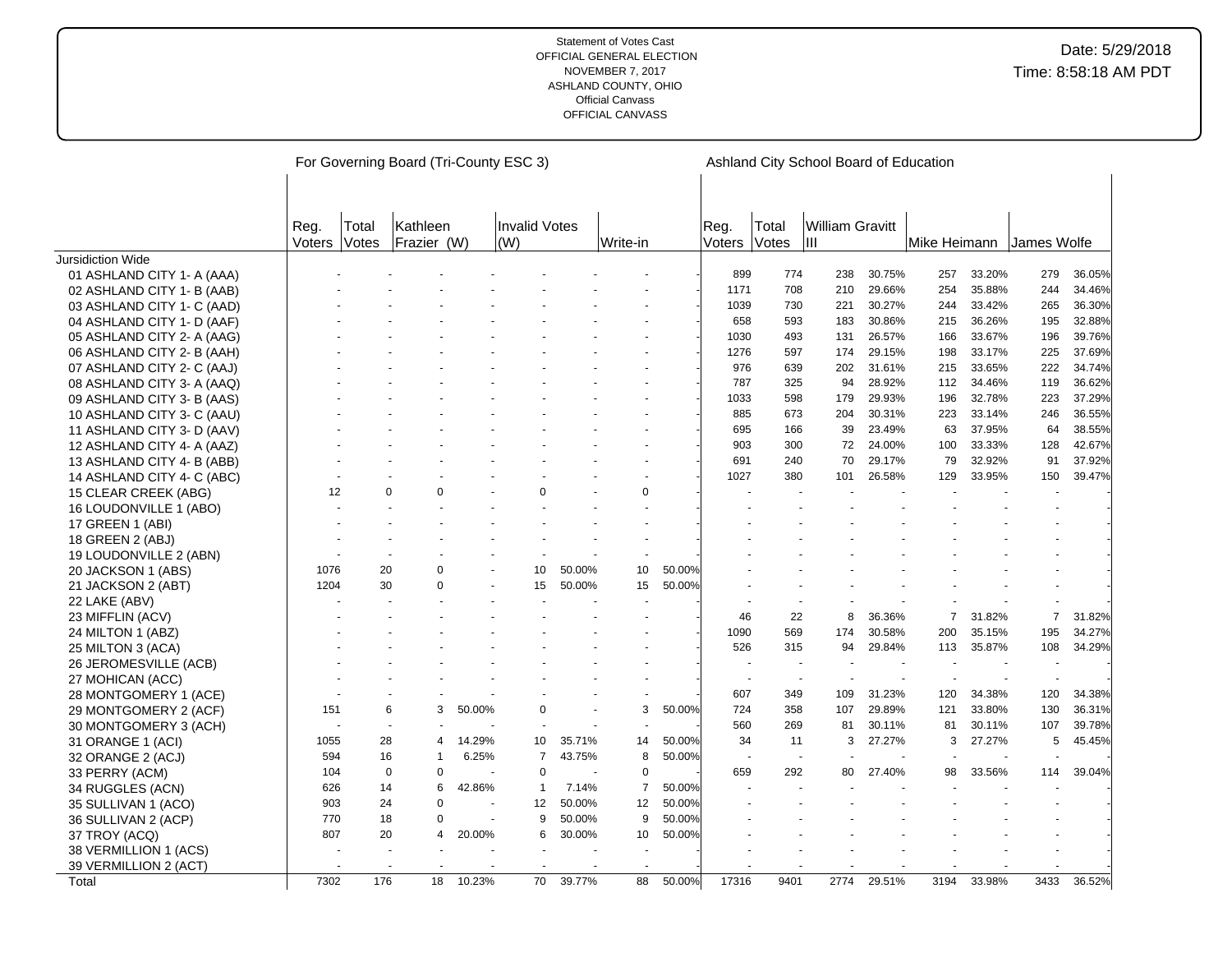|                            |                |       | <b>Black River Local School Board of Education</b> |        |                |        |                   |       | Crestview Local School Board of Education |        |                |        |
|----------------------------|----------------|-------|----------------------------------------------------|--------|----------------|--------|-------------------|-------|-------------------------------------------|--------|----------------|--------|
|                            |                |       |                                                    |        |                |        |                   |       |                                           |        |                |        |
|                            |                |       |                                                    |        |                |        |                   |       |                                           |        |                |        |
|                            |                | Total |                                                    |        |                |        | Reg.              | Total | David E.                                  |        |                |        |
|                            | Reg.<br>Voters | Votes | <b>Matthew Clark</b>                               |        | Daniel Sexton  |        | Voters            | Votes | Kissel, Jr.                               |        | Lisa Music     |        |
| Jursidiction Wide          |                |       |                                                    |        |                |        |                   |       |                                           |        |                |        |
| 01 ASHLAND CITY 1- A (AAA) |                |       |                                                    |        |                |        |                   |       |                                           |        |                |        |
| 02 ASHLAND CITY 1- B (AAB) |                |       |                                                    |        |                |        |                   |       |                                           |        |                |        |
| 03 ASHLAND CITY 1- C (AAD) |                |       |                                                    |        |                |        |                   |       |                                           |        |                |        |
| 04 ASHLAND CITY 1- D (AAF) |                |       |                                                    |        |                |        |                   |       |                                           |        |                |        |
| 05 ASHLAND CITY 2- A (AAG) |                |       |                                                    |        |                |        |                   |       |                                           |        |                |        |
| 06 ASHLAND CITY 2- B (AAH) |                |       |                                                    |        |                |        |                   |       |                                           |        |                |        |
| 07 ASHLAND CITY 2- C (AAJ) |                |       |                                                    |        |                |        |                   |       |                                           |        |                |        |
| 08 ASHLAND CITY 3- A (AAQ) |                |       |                                                    |        |                |        |                   |       |                                           |        |                |        |
| 09 ASHLAND CITY 3- B (AAS) |                |       |                                                    |        |                |        |                   |       |                                           |        |                |        |
| 10 ASHLAND CITY 3- C (AAU) |                |       |                                                    |        |                |        |                   |       |                                           |        |                |        |
| 11 ASHLAND CITY 3- D (AAV) |                |       |                                                    |        |                |        |                   |       |                                           |        |                |        |
| 12 ASHLAND CITY 4- A (AAZ) |                |       |                                                    |        |                |        |                   |       |                                           |        |                |        |
| 13 ASHLAND CITY 4- B (ABB) |                |       |                                                    |        |                |        |                   |       |                                           |        |                |        |
| 14 ASHLAND CITY 4- C (ABC) |                |       |                                                    |        |                |        |                   |       |                                           |        |                |        |
| 15 CLEAR CREEK (ABG)       |                |       |                                                    |        |                |        | 1269              | 435   | 231                                       | 53.10% | 204            | 46.90% |
| 16 LOUDONVILLE 1 (ABO)     |                |       |                                                    |        |                |        |                   |       |                                           |        |                |        |
| 17 GREEN 1 (ABI)           |                |       |                                                    |        |                |        |                   |       |                                           |        |                |        |
| 18 GREEN 2 (ABJ)           |                |       |                                                    |        |                |        |                   |       |                                           |        |                |        |
| 19 LOUDONVILLE 2 (ABN)     |                | ÷.    |                                                    |        |                |        |                   |       |                                           |        |                |        |
| 20 JACKSON 1 (ABS)         | 752            | 271   | 131                                                | 48.34% | 140            | 51.66% |                   |       |                                           |        |                |        |
| 21 JACKSON 2 (ABT)         | 463            | 169   | 82                                                 | 48.52% | 87             | 51.48% |                   |       |                                           |        |                |        |
| 22 LAKE (ABV)              |                |       |                                                    |        |                |        |                   |       |                                           |        |                |        |
| 23 MIFFLIN (ACV)           |                |       |                                                    |        |                |        |                   |       |                                           |        |                |        |
| 24 MILTON 1 (ABZ)          |                |       |                                                    |        |                |        |                   |       |                                           |        |                |        |
| 25 MILTON 3 (ACA)          |                |       |                                                    |        |                |        |                   |       |                                           |        |                |        |
| 26 JEROMESVILLE (ACB)      |                |       |                                                    |        |                |        |                   |       |                                           |        |                |        |
| 27 MOHICAN (ACC)           |                |       |                                                    |        |                |        |                   |       |                                           |        |                |        |
| 28 MONTGOMERY 1 (ACE)      |                |       |                                                    |        |                |        |                   |       |                                           |        |                |        |
| 29 MONTGOMERY 2 (ACF)      |                |       |                                                    |        |                |        |                   |       |                                           |        |                |        |
| 30 MONTGOMERY 3 (ACH)      |                |       |                                                    |        |                |        |                   |       |                                           |        |                |        |
| 31 ORANGE 1 (ACI)          | 18             | 4     | $\overline{2}$                                     | 50.00% | $\overline{2}$ | 50.00% | 5                 |       | 4<br>2                                    | 50.00% | $\overline{2}$ | 50.00% |
| 32 ORANGE 2 (ACJ)          |                |       |                                                    |        |                |        | 18                |       | $\overline{2}$<br>5                       | 40.00% | 3              | 60.00% |
| 33 PERRY (ACM)             |                |       |                                                    |        |                |        |                   |       |                                           |        |                |        |
| 34 RUGGLES (ACN)           |                |       |                                                    |        |                |        |                   |       |                                           |        |                |        |
| 35 SULLIVAN 1 (ACO)        | 903            | 322   | 160                                                | 49.69% | 162            | 50.31% |                   |       |                                           |        |                |        |
| 36 SULLIVAN 2 (ACP)        | 770            | 263   | 140                                                | 53.23% | 123            | 46.77% |                   |       |                                           |        |                |        |
| 37 TROY (ACQ)              |                |       |                                                    |        |                |        |                   |       |                                           |        |                |        |
| 38 VERMILLION 1 (ACS)      |                |       |                                                    |        | ä,             |        |                   |       |                                           |        |                |        |
| 39 VERMILLION 2 (ACT)      |                |       |                                                    |        |                |        |                   |       |                                           |        |                |        |
| Total                      | 2906           | 1029  | 515                                                | 50.05% | 514            | 49.95% | $129\overline{2}$ | 444   | 235                                       | 52.93% | 209            | 47.07% |
|                            |                |       |                                                    |        |                |        |                   |       |                                           |        |                |        |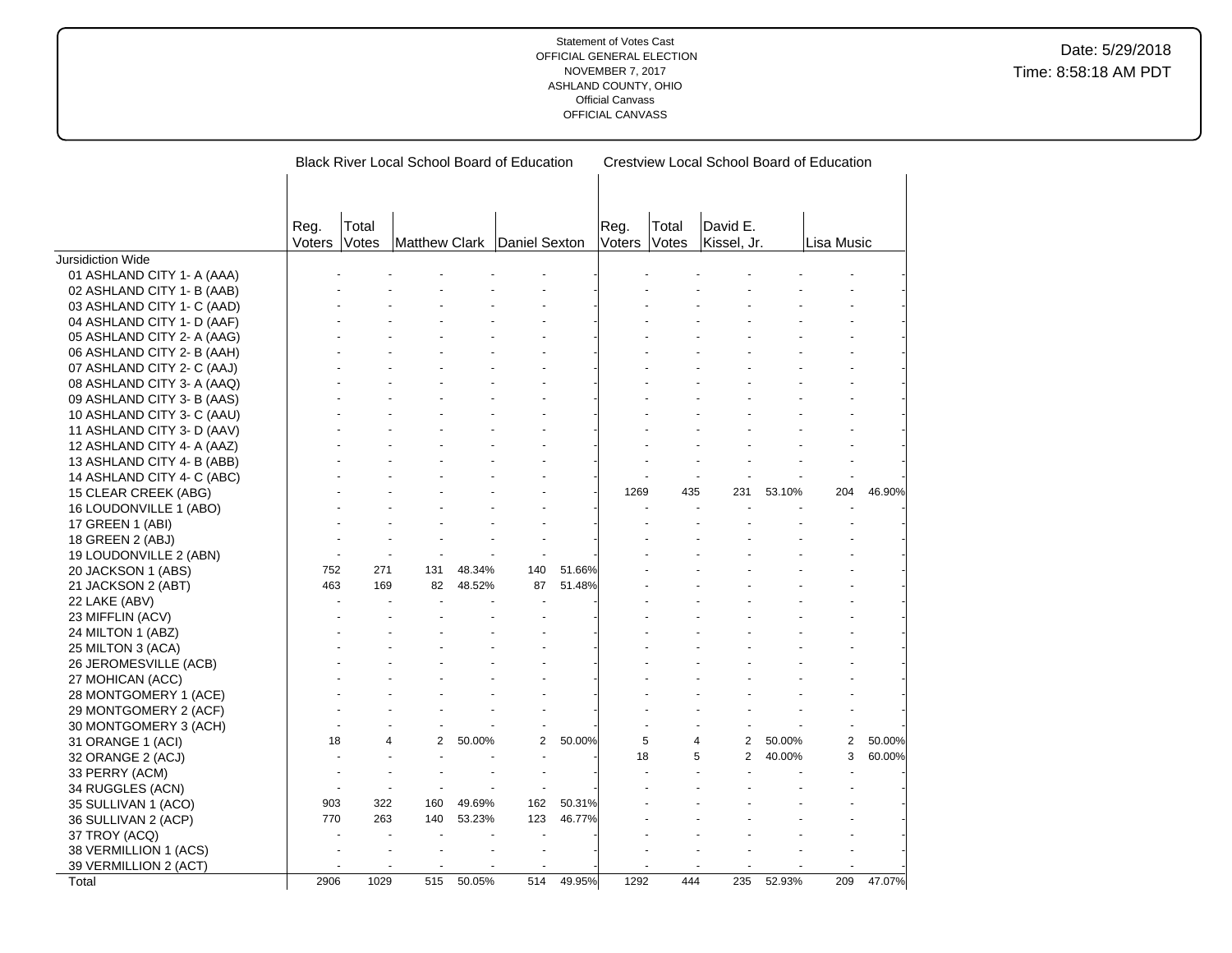|  |  |  |  | Hillsdale Local School Board of Education |
|--|--|--|--|-------------------------------------------|
|--|--|--|--|-------------------------------------------|

|                            | Reg.   | Total | W. Eugene      |        |            |        |            |        |
|----------------------------|--------|-------|----------------|--------|------------|--------|------------|--------|
|                            | Voters | Votes | Anderson       |        | Jason Chio |        | Vella King |        |
| <b>Jursidiction Wide</b>   |        |       |                |        |            |        |            |        |
| 01 ASHLAND CITY 1- A (AAA) |        |       |                |        |            |        |            |        |
| 02 ASHLAND CITY 1- B (AAB) |        |       |                |        |            |        |            |        |
| 03 ASHLAND CITY 1- C (AAD) |        |       |                |        |            |        |            |        |
| 04 ASHLAND CITY 1- D (AAF) |        |       |                |        |            |        |            |        |
| 05 ASHLAND CITY 2- A (AAG) |        |       |                |        |            |        |            |        |
| 06 ASHLAND CITY 2- B (AAH) |        |       |                |        |            |        |            |        |
| 07 ASHLAND CITY 2- C (AAJ) |        |       |                |        |            |        |            |        |
| 08 ASHLAND CITY 3- A (AAQ) |        |       |                |        |            |        |            |        |
| 09 ASHLAND CITY 3- B (AAS) |        |       |                |        |            |        |            |        |
| 10 ASHLAND CITY 3- C (AAU) |        |       |                |        |            |        |            |        |
| 11 ASHLAND CITY 3- D (AAV) |        |       |                |        |            |        |            |        |
| 12 ASHLAND CITY 4- A (AAZ) |        |       |                |        |            |        |            |        |
| 13 ASHLAND CITY 4- B (ABB) |        |       |                |        |            |        |            |        |
| 14 ASHLAND CITY 4- C (ABC) |        |       |                |        |            |        |            |        |
| 15 CLEAR CREEK (ABG)       |        |       |                |        |            |        |            |        |
| 16 LOUDONVILLE 1 (ABO)     |        |       |                |        |            |        |            |        |
| 17 GREEN 1 (ABI)           |        |       |                |        |            |        |            |        |
| 18 GREEN 2 (ABJ)           |        |       |                |        |            |        |            |        |
| 19 LOUDONVILLE 2 (ABN)     |        |       |                |        |            |        |            |        |
| 20 JACKSON 1 (ABS)         |        |       |                |        |            |        |            |        |
| 21 JACKSON 2 (ABT)         |        |       |                |        |            |        |            |        |
| 22 LAKE (ABV)              | 96     | 62    | 19             | 30.65% | 22         | 35.48% | 21         | 33.87% |
| 23 MIFFLIN (ACV)           | 859    | 518   | 178            | 34.36% | 158        | 30.50% | 182        | 35.14% |
| 24 MILTON 1 (ABZ)          |        |       | ÷.             |        |            |        |            |        |
| 25 MILTON 3 (ACA)          |        |       | ÷.             |        |            |        |            |        |
| 26 JEROMESVILLE (ACB)      | 355    | 185   | 53             | 28.65% | 69         | 37.30% | 63         | 34.05% |
| 27 MOHICAN (ACC)           | 1047   | 596   | 173            | 29.03% | 223        | 37.42% | 200        | 33.56% |
|                            | 19     | 6     | 2              | 33.33% | 2          | 33.33% | 2          | 33.33% |
| 28 MONTGOMERY 1 (ACE)      |        |       |                |        |            |        |            |        |
| 29 MONTGOMERY 2 (ACF)      |        |       |                |        |            |        |            |        |
| 30 MONTGOMERY 3 (ACH)      |        |       |                |        |            |        |            |        |
| 31 ORANGE 1 (ACI)          |        |       |                |        |            |        |            |        |
| 32 ORANGE 2 (ACJ)          |        |       |                |        |            |        |            |        |
| 33 PERRY (ACM)             | 341    | 174   | 52             | 29.89% | 67         | 38.51% | 55         | 31.61% |
| 34 RUGGLES (ACN)           |        |       | $\blacksquare$ |        |            |        |            |        |
| 35 SULLIVAN 1 (ACO)        |        |       |                |        |            |        |            |        |
| 36 SULLIVAN 2 (ACP)        |        |       |                |        |            |        |            |        |
| 37 TROY (ACQ)              |        |       |                |        |            |        |            |        |
| 38 VERMILLION 1 (ACS)      | 874    | 535   | 159            | 29.72% | 189        | 35.33% | 187        | 34.95% |
| 39 VERMILLION 2 (ACT)      | 1099   | 743   | 233            | 31.36% | 260        | 34.99% | 250        | 33.65% |
| Total                      | 4690   | 2819  | 869            | 30.83% | 990        | 35.12% | 960        | 34.05% |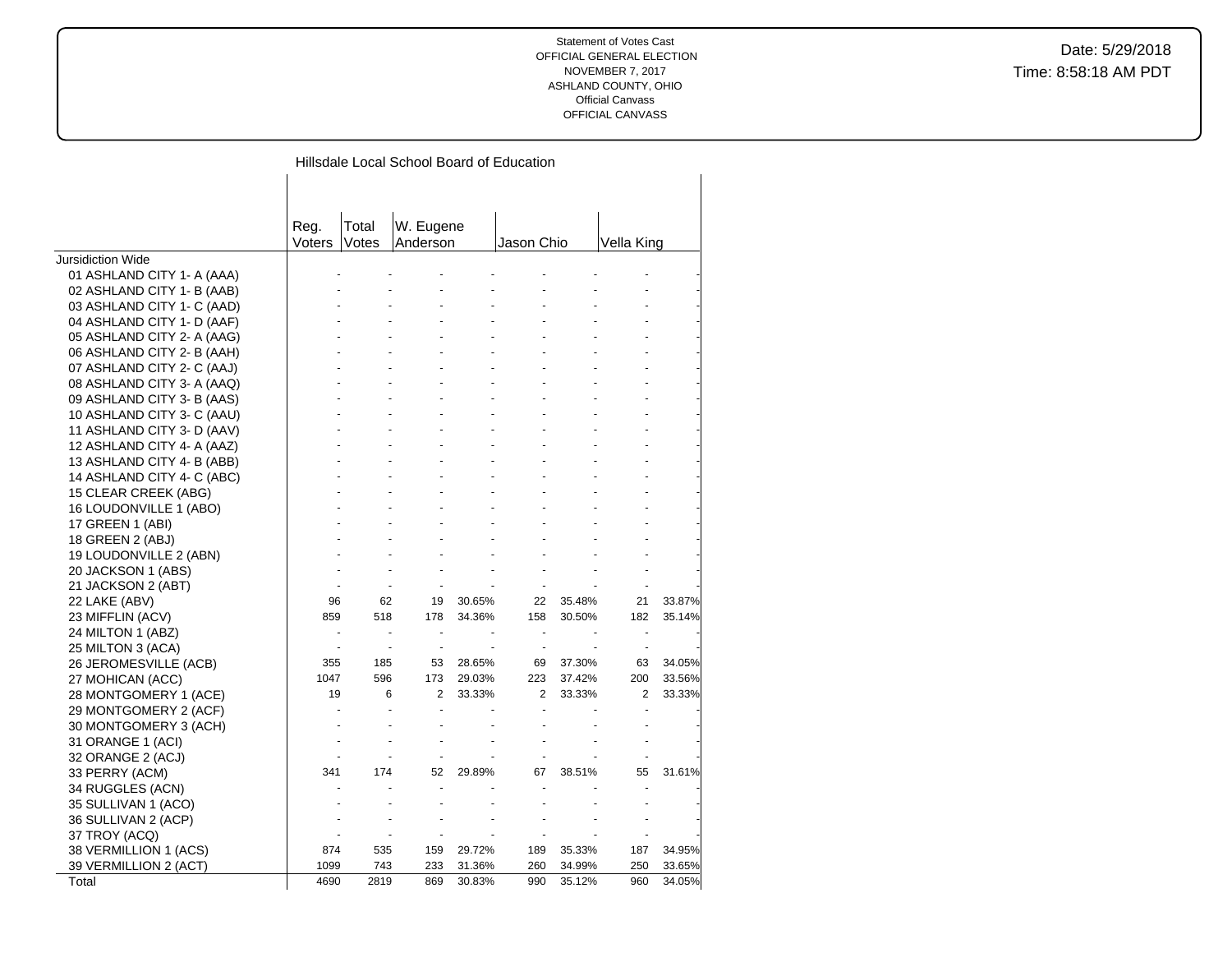|                                                    |                |                       | Loudonville-Perrysville Exempted Village School District |        |                  |        |                       |       |                             |       |          |       |
|----------------------------------------------------|----------------|-----------------------|----------------------------------------------------------|--------|------------------|--------|-----------------------|-------|-----------------------------|-------|----------|-------|
|                                                    | Reg.<br>Voters | Total<br><b>Votes</b> | David M.<br>Hunter                                       |        | Roy<br>Templeman |        | John E. Miller<br>(W) |       | <b>Invalid Votes</b><br>(W) |       | Write-in |       |
| Jursidiction Wide                                  |                |                       |                                                          |        |                  |        |                       |       |                             |       |          |       |
| 01 ASHLAND CITY 1- A (AAA)                         |                |                       |                                                          |        |                  |        |                       |       |                             |       |          |       |
| 02 ASHLAND CITY 1- B (AAB)                         |                |                       |                                                          |        |                  |        |                       |       |                             |       |          |       |
| 03 ASHLAND CITY 1- C (AAD)                         |                |                       |                                                          |        |                  |        |                       |       |                             |       |          |       |
| 04 ASHLAND CITY 1- D (AAF)                         |                |                       |                                                          |        |                  |        |                       |       |                             |       |          |       |
| 05 ASHLAND CITY 2- A (AAG)                         |                |                       |                                                          |        |                  |        |                       |       |                             |       |          |       |
| 06 ASHLAND CITY 2- B (AAH)                         |                |                       |                                                          |        |                  |        |                       |       |                             |       |          |       |
| 07 ASHLAND CITY 2- C (AAJ)                         |                |                       |                                                          |        |                  |        |                       |       |                             |       |          |       |
| 08 ASHLAND CITY 3- A (AAQ)                         |                |                       |                                                          |        |                  |        |                       |       |                             |       |          |       |
| 09 ASHLAND CITY 3- B (AAS)                         |                |                       |                                                          |        |                  |        |                       |       |                             |       |          |       |
| 10 ASHLAND CITY 3- C (AAU)                         |                |                       |                                                          |        |                  |        |                       |       |                             |       |          |       |
| 11 ASHLAND CITY 3- D (AAV)                         |                |                       |                                                          |        |                  |        |                       |       |                             |       |          |       |
| 12 ASHLAND CITY 4- A (AAZ)                         |                |                       |                                                          |        |                  |        |                       |       |                             |       |          |       |
| 13 ASHLAND CITY 4- B (ABB)                         |                |                       |                                                          |        |                  |        |                       |       |                             |       |          |       |
| 14 ASHLAND CITY 4- C (ABC)<br>15 CLEAR CREEK (ABG) |                |                       |                                                          |        |                  |        |                       |       |                             |       |          |       |
|                                                    | 1348           | 701                   | 322                                                      | 45.93% | 297              | 42.37% | 31                    | 4.42% | 10                          | 1.43% | 41       | 5.85% |
| 16 LOUDONVILLE 1 (ABO)<br>17 GREEN 1 (ABI)         | 1099           | 433                   | 221                                                      | 51.04% | 186              | 42.96% | 8                     | 1.85% | 5                           | 1.15% | 13       | 3.00% |
| 18 GREEN 2 (ABJ)                                   | 572            | 294                   | 140                                                      | 47.62% | 118              | 40.14% | 6                     | 2.04% | 12                          | 4.08% | 18       | 6.12% |
| 19 LOUDONVILLE 2 (ABN)                             | 1179           | 586                   | 274                                                      | 46.76% | 242              | 41.30% | 20                    | 3.41% | 15                          | 2.56% | 35       | 5.97% |
| 20 JACKSON 1 (ABS)                                 |                |                       |                                                          |        |                  |        |                       |       |                             |       |          |       |
| 21 JACKSON 2 (ABT)                                 |                |                       |                                                          |        |                  |        |                       |       |                             |       |          |       |
| 22 LAKE (ABV)                                      | 284            | 141                   | 72                                                       | 51.06% | 61               | 43.26% | $\overline{2}$        | 1.42% | $\overline{2}$              | 1.42% | 4        | 2.84% |
| 23 MIFFLIN (ACV)                                   |                |                       |                                                          |        |                  |        |                       |       |                             |       |          |       |
| 24 MILTON 1 (ABZ)                                  |                |                       |                                                          |        |                  |        |                       |       |                             |       |          |       |
| 25 MILTON 3 (ACA)                                  |                |                       |                                                          |        |                  |        |                       |       |                             |       |          |       |
| 26 JEROMESVILLE (ACB)                              |                |                       |                                                          |        |                  |        |                       |       |                             |       |          |       |
| 27 MOHICAN (ACC)                                   |                |                       |                                                          |        |                  |        |                       |       |                             |       |          |       |
| 28 MONTGOMERY 1 (ACE)                              |                |                       |                                                          |        |                  |        |                       |       |                             |       |          |       |
| 29 MONTGOMERY 2 (ACF)                              |                |                       |                                                          |        |                  |        |                       |       |                             |       |          |       |
| 30 MONTGOMERY 3 (ACH)                              |                |                       |                                                          |        |                  |        |                       |       |                             |       |          |       |
| 31 ORANGE 1 (ACI)                                  |                |                       |                                                          |        |                  |        |                       |       |                             |       |          |       |
| 32 ORANGE 2 (ACJ)                                  |                |                       |                                                          |        |                  |        |                       |       |                             |       |          |       |
| 33 PERRY (ACM)                                     |                |                       |                                                          |        |                  |        |                       |       |                             |       |          |       |
| 34 RUGGLES (ACN)                                   |                |                       |                                                          |        |                  |        |                       |       |                             |       |          |       |
| 35 SULLIVAN 1 (ACO)                                |                |                       |                                                          |        |                  |        |                       |       |                             |       |          |       |
| 36 SULLIVAN 2 (ACP)                                |                |                       |                                                          |        |                  |        |                       |       |                             |       |          |       |
| 37 TROY (ACQ)                                      |                |                       |                                                          |        |                  |        |                       |       |                             |       |          |       |
| 38 VERMILLION 1 (ACS)                              |                |                       |                                                          |        |                  |        |                       |       |                             |       |          |       |
| 39 VERMILLION 2 (ACT)                              |                |                       |                                                          |        |                  |        |                       |       |                             |       |          |       |
| Total                                              | 4482           | 2155                  | 1029                                                     | 47.75% | 904              | 41.95% | 67                    | 3.11% | 44                          | 2.04% | 111      | 5.15% |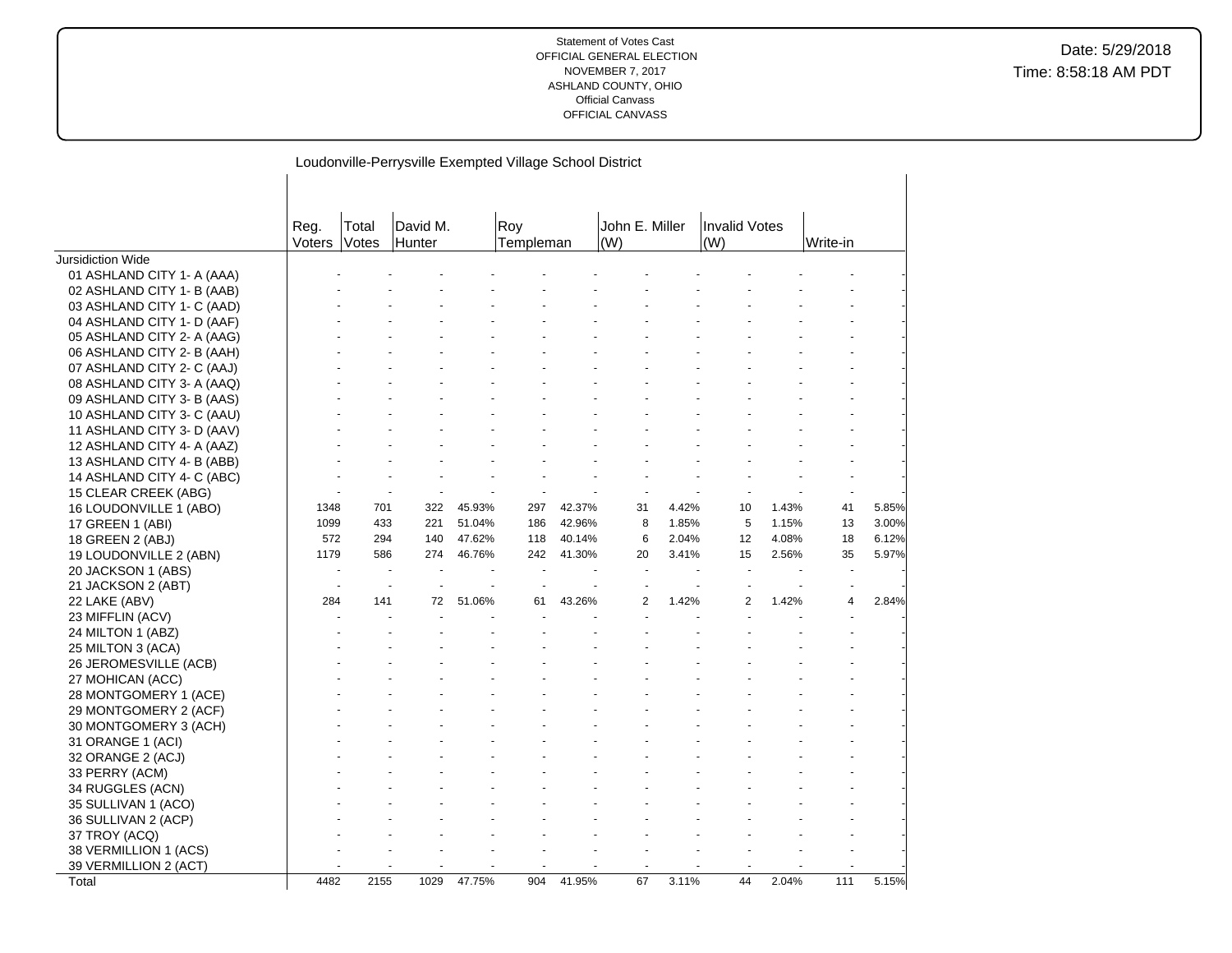|                            |                      |                 | Lucas Local School Board of Education |        |                           |        |            |        |                      |        |                |                | Mapleton Local School Board of Education |        |     |        |
|----------------------------|----------------------|-----------------|---------------------------------------|--------|---------------------------|--------|------------|--------|----------------------|--------|----------------|----------------|------------------------------------------|--------|-----|--------|
|                            | Reg.<br>Voters Votes | Total           | Timothy<br>Cooper                     |        | Melanie Kline-<br>Switzer |        | Jon Parman |        | James<br>Sgambellone |        | Reg.<br>Voters | Total<br>Votes | ShaNa Benner Mindy Scurlock              |        |     |        |
| Jursidiction Wide          |                      |                 |                                       |        |                           |        |            |        |                      |        |                |                |                                          |        |     |        |
| 01 ASHLAND CITY 1- A (AAA) |                      |                 |                                       |        |                           |        |            |        |                      |        |                |                |                                          |        |     |        |
| 02 ASHLAND CITY 1- B (AAB) |                      |                 |                                       |        |                           |        |            |        |                      |        |                |                |                                          |        |     |        |
| 03 ASHLAND CITY 1- C (AAD) |                      |                 |                                       |        |                           |        |            |        |                      |        |                |                |                                          |        |     |        |
| 04 ASHLAND CITY 1- D (AAF) |                      |                 |                                       |        |                           |        |            |        |                      |        |                |                |                                          |        |     |        |
| 05 ASHLAND CITY 2- A (AAG) |                      |                 |                                       |        |                           |        |            |        |                      |        |                |                |                                          |        |     |        |
| 06 ASHLAND CITY 2- B (AAH) |                      |                 |                                       |        |                           |        |            |        |                      |        |                |                |                                          |        |     |        |
| 07 ASHLAND CITY 2- C (AAJ) |                      |                 |                                       |        |                           |        |            |        |                      |        |                |                |                                          |        |     |        |
| 08 ASHLAND CITY 3- A (AAQ) |                      |                 |                                       |        |                           |        |            |        |                      |        |                |                |                                          |        |     |        |
| 09 ASHLAND CITY 3- B (AAS) |                      |                 |                                       |        |                           |        |            |        |                      |        |                |                |                                          |        |     |        |
| 10 ASHLAND CITY 3- C (AAU) |                      |                 |                                       |        |                           |        |            |        |                      |        |                |                |                                          |        |     |        |
| 11 ASHLAND CITY 3- D (AAV) |                      |                 |                                       |        |                           |        |            |        |                      |        |                |                |                                          |        |     |        |
| 12 ASHLAND CITY 4- A (AAZ) |                      |                 |                                       |        |                           |        |            |        |                      |        |                |                |                                          |        |     |        |
| 13 ASHLAND CITY 4- B (ABB) |                      |                 |                                       |        |                           |        |            |        |                      |        |                |                |                                          |        |     |        |
| 14 ASHLAND CITY 4- C (ABC) |                      |                 |                                       |        |                           |        |            |        |                      |        |                |                |                                          |        |     |        |
| 15 CLEAR CREEK (ABG)       |                      |                 |                                       |        |                           |        |            |        |                      |        | 12             | 5              | 4                                        | 80.00% | 1   | 20.00% |
| 16 LOUDONVILLE 1 (ABO)     |                      |                 |                                       |        |                           |        |            |        |                      |        |                |                |                                          |        |     |        |
| 17 GREEN 1 (ABI)           | 48                   | 27              | 10                                    | 37.04% | 8                         | 29.63% | 6          | 22.22% | 3                    | 11.11% |                |                |                                          |        |     |        |
| 18 GREEN 2 (ABJ)           |                      |                 |                                       |        |                           |        |            |        |                      |        |                |                |                                          |        |     |        |
| 19 LOUDONVILLE 2 (ABN)     |                      |                 |                                       |        |                           |        |            |        |                      |        |                |                |                                          |        |     |        |
| 20 JACKSON 1 (ABS)         |                      |                 |                                       |        |                           |        |            |        |                      |        | 324            | 74             | 30                                       | 40.54% | 44  | 59.46% |
| 21 JACKSON 2 (ABT)         |                      |                 |                                       |        |                           |        |            |        |                      |        | 741            | 270            | 125                                      | 46.30% | 145 | 53.70% |
| 22 LAKE (ABV)              |                      |                 |                                       |        |                           |        |            |        |                      |        |                |                |                                          |        |     |        |
| 23 MIFFLIN (ACV)           | 38                   | 24              | 10                                    | 41.67% | 6                         | 25.00% |            | 16.67% | 4                    | 16.67% |                |                |                                          |        |     |        |
| 24 MILTON 1 (ABZ)          |                      |                 |                                       |        |                           |        |            |        |                      |        |                |                |                                          |        |     |        |
| 25 MILTON 3 (ACA)          |                      |                 |                                       |        |                           |        |            |        |                      |        |                |                |                                          |        |     |        |
| 26 JEROMESVILLE (ACB)      |                      |                 |                                       |        |                           |        |            |        |                      |        |                |                |                                          |        |     |        |
| 27 MOHICAN (ACC)           |                      |                 |                                       |        |                           |        |            |        |                      |        |                |                |                                          |        |     |        |
| 28 MONTGOMERY 1 (ACE)      |                      |                 |                                       |        |                           |        |            |        |                      |        |                |                |                                          |        |     |        |
| 29 MONTGOMERY 2 (ACF)      |                      |                 |                                       |        |                           |        |            |        |                      |        | 151            | 41             | 20                                       | 48.78% | 21  | 51.22% |
| 30 MONTGOMERY 3 (ACH)      |                      |                 |                                       |        |                           |        |            |        |                      |        |                |                |                                          |        |     |        |
| 31 ORANGE 1 (ACI)          |                      |                 |                                       |        |                           |        |            |        |                      |        | 1037           | 363            | 167                                      | 46.01% | 196 | 53.99% |
| 32 ORANGE 2 (ACJ)          |                      |                 |                                       |        |                           |        |            |        |                      |        | 594            | 188            | 74                                       | 39.36% | 114 | 60.64% |
| 33 PERRY (ACM)             |                      |                 |                                       |        |                           |        |            |        |                      |        | 104            | 36             | 14                                       | 38.89% | 22  | 61.11% |
| 34 RUGGLES (ACN)           |                      |                 |                                       |        |                           |        |            |        |                      |        | 626            | 237            | 90                                       | 37.97% | 147 | 62.03% |
| 35 SULLIVAN 1 (ACO)        |                      |                 |                                       |        |                           |        |            |        |                      |        |                |                |                                          |        |     |        |
| 36 SULLIVAN 2 (ACP)        |                      |                 |                                       |        |                           |        |            |        |                      |        | $\sim$         |                |                                          |        |     |        |
| 37 TROY (ACQ)              |                      |                 |                                       |        |                           |        |            |        |                      |        | 807            | 267            | 111                                      | 41.57% | 156 | 58.43% |
| 38 VERMILLION 1 (ACS)      |                      |                 |                                       |        |                           |        |            |        |                      |        |                |                |                                          |        |     |        |
| 39 VERMILLION 2 (ACT)      |                      |                 |                                       |        |                           |        |            |        |                      |        |                |                |                                          |        |     |        |
| Total                      | 86                   | $\overline{51}$ | 20                                    | 39.22% | 14                        | 27.45% | 10         | 19.61% | $\overline{7}$       | 13.73% | 4396           | 1481           | 635                                      | 42.88% | 846 | 57.12% |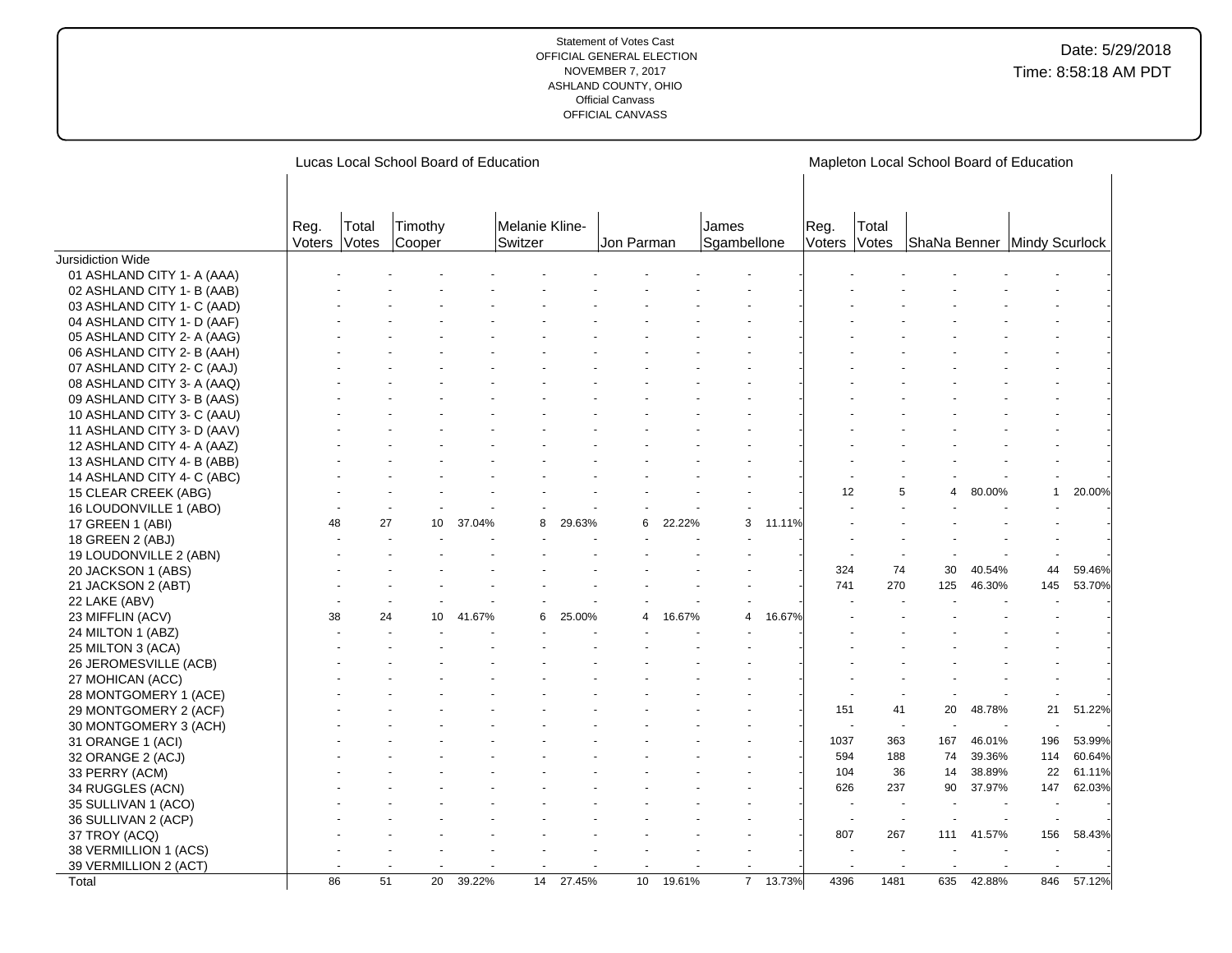|                            |                |                | New London Local School Board of Education Full Term |        |              |                   |        |                | New London Local School<br>Board of Education UTE |                            |  |
|----------------------------|----------------|----------------|------------------------------------------------------|--------|--------------|-------------------|--------|----------------|---------------------------------------------------|----------------------------|--|
|                            | Reg.<br>Voters | Total<br>Votes | William A.<br>Given                                  |        | Kenneth Long | Domenic<br>Maiani |        | Reg.<br>Voters | Total<br>Votes                                    | No Valid<br>Petition Filed |  |
| Jursidiction Wide          |                |                |                                                      |        |              |                   |        |                |                                                   |                            |  |
| 01 ASHLAND CITY 1- A (AAA) |                |                |                                                      |        |              |                   |        |                |                                                   |                            |  |
| 02 ASHLAND CITY 1- B (AAB) |                |                |                                                      |        |              |                   |        |                |                                                   |                            |  |
| 03 ASHLAND CITY 1- C (AAD) |                |                |                                                      |        |              |                   |        |                |                                                   |                            |  |
| 04 ASHLAND CITY 1- D (AAF) |                |                |                                                      |        |              |                   |        |                |                                                   |                            |  |
| 05 ASHLAND CITY 2- A (AAG) |                |                |                                                      |        |              |                   |        |                |                                                   |                            |  |
| 06 ASHLAND CITY 2- B (AAH) |                |                |                                                      |        |              |                   |        |                |                                                   |                            |  |
| 07 ASHLAND CITY 2- C (AAJ) |                |                |                                                      |        |              |                   |        |                |                                                   |                            |  |
| 08 ASHLAND CITY 3- A (AAQ) |                |                |                                                      |        |              |                   |        |                |                                                   |                            |  |
| 09 ASHLAND CITY 3- B (AAS) |                |                |                                                      |        |              |                   |        |                |                                                   |                            |  |
| 10 ASHLAND CITY 3- C (AAU) |                |                |                                                      |        |              |                   |        |                |                                                   |                            |  |
| 11 ASHLAND CITY 3- D (AAV) |                |                |                                                      |        |              |                   |        |                |                                                   |                            |  |
| 12 ASHLAND CITY 4- A (AAZ) |                |                |                                                      |        |              |                   |        |                |                                                   |                            |  |
| 13 ASHLAND CITY 4- B (ABB) |                |                |                                                      |        |              |                   |        |                |                                                   |                            |  |
| 14 ASHLAND CITY 4- C (ABC) |                |                |                                                      |        |              |                   |        |                |                                                   |                            |  |
| 15 CLEAR CREEK (ABG)       |                |                |                                                      |        |              |                   |        |                |                                                   |                            |  |
| 16 LOUDONVILLE 1 (ABO)     |                |                |                                                      |        |              |                   |        |                |                                                   |                            |  |
| 17 GREEN 1 (ABI)           |                |                |                                                      |        |              |                   |        |                |                                                   |                            |  |
| 18 GREEN 2 (ABJ)           |                |                |                                                      |        |              |                   |        |                |                                                   |                            |  |
| 19 LOUDONVILLE 2 (ABN)     |                |                |                                                      |        |              |                   |        |                |                                                   |                            |  |
| 20 JACKSON 1 (ABS)         |                |                |                                                      |        |              |                   |        |                |                                                   |                            |  |
| 21 JACKSON 2 (ABT)         |                |                |                                                      |        |              |                   |        |                |                                                   |                            |  |
| 22 LAKE (ABV)              |                |                |                                                      |        |              |                   |        |                |                                                   |                            |  |
| 23 MIFFLIN (ACV)           |                |                |                                                      |        |              |                   |        |                |                                                   |                            |  |
| 24 MILTON 1 (ABZ)          |                |                |                                                      |        |              |                   |        |                |                                                   |                            |  |
| 25 MILTON 3 (ACA)          |                |                |                                                      |        |              |                   |        |                |                                                   |                            |  |
| 26 JEROMESVILLE (ACB)      |                |                |                                                      |        |              |                   |        |                |                                                   |                            |  |
| 27 MOHICAN (ACC)           |                |                |                                                      |        |              |                   |        |                |                                                   |                            |  |
| 28 MONTGOMERY 1 (ACE)      |                |                |                                                      |        |              |                   |        |                |                                                   |                            |  |
| 29 MONTGOMERY 2 (ACF)      |                |                |                                                      |        |              |                   |        |                |                                                   |                            |  |
| 30 MONTGOMERY 3 (ACH)      |                |                |                                                      |        |              |                   |        |                |                                                   |                            |  |
| 31 ORANGE 1 (ACI)          |                |                |                                                      |        |              |                   |        |                |                                                   |                            |  |
| 32 ORANGE 2 (ACJ)          |                |                |                                                      |        |              |                   |        |                |                                                   |                            |  |
| 33 PERRY (ACM)             |                |                |                                                      |        |              |                   |        |                |                                                   |                            |  |
| 34 RUGGLES (ACN)           | 10             |                | 2<br>$\mathbf{1}$                                    | 50.00% | $\Omega$     | $\mathbf{1}$      | 50.00% | 10             |                                                   | $\Omega$<br>0              |  |
| 35 SULLIVAN 1 (ACO)        |                |                |                                                      |        |              |                   |        |                |                                                   |                            |  |
| 36 SULLIVAN 2 (ACP)        |                |                |                                                      |        |              |                   |        |                |                                                   |                            |  |
| 37 TROY (ACQ)              |                |                |                                                      |        |              |                   |        |                |                                                   |                            |  |
| 38 VERMILLION 1 (ACS)      |                |                |                                                      |        |              |                   |        |                |                                                   |                            |  |
| 39 VERMILLION 2 (ACT)      |                |                |                                                      |        |              |                   |        |                |                                                   |                            |  |
| Total                      | 10             |                | $\overline{2}$<br>$\mathbf{1}$                       | 50.00% | $\mathbf 0$  | $\mathbf{1}$      | 50.00% | 10             |                                                   | $\mathbf 0$<br>$\Omega$    |  |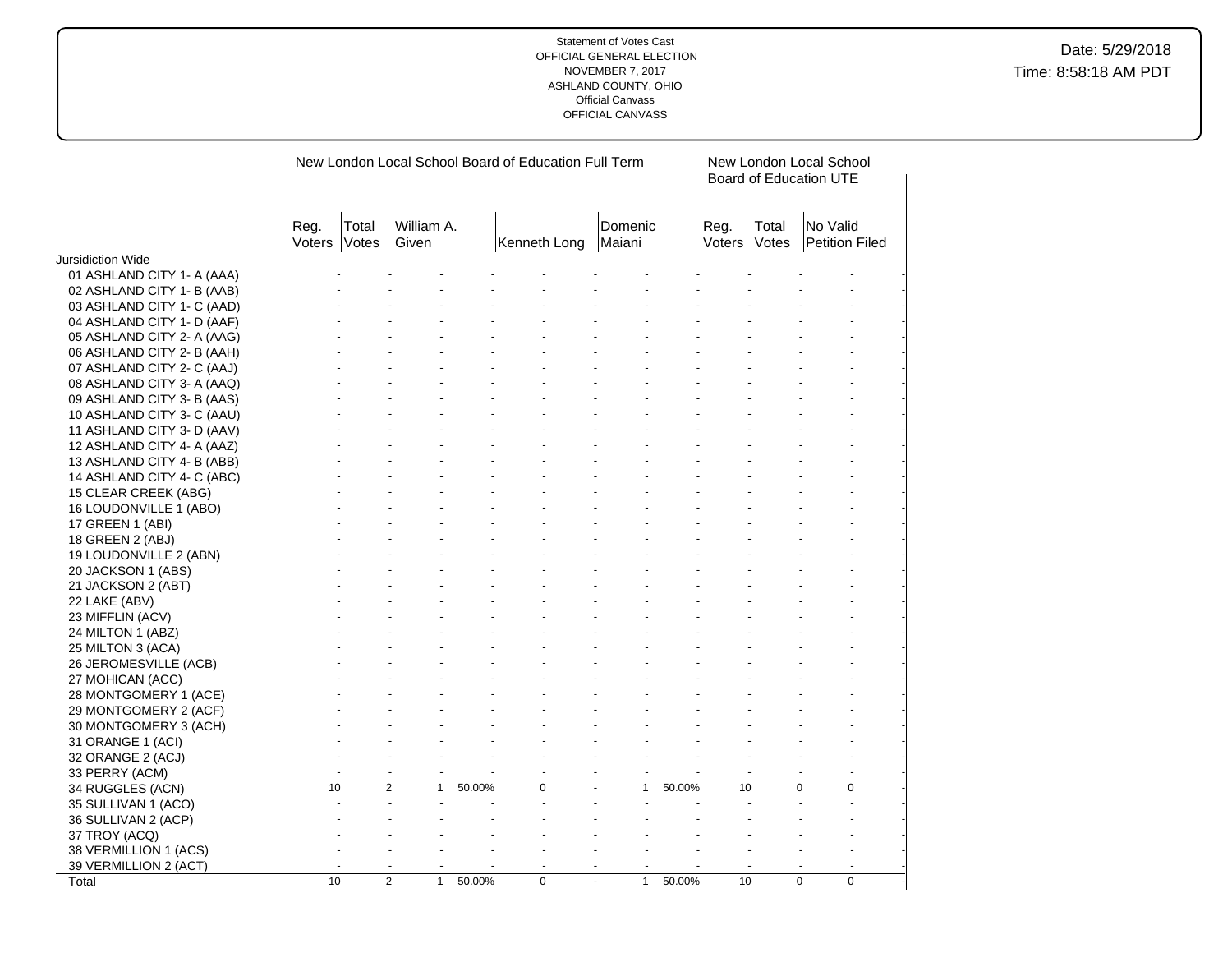|                            | Northwestern Local School Board of Education |                |                      |         |                      |       |                             |       |          |        |  |  |
|----------------------------|----------------------------------------------|----------------|----------------------|---------|----------------------|-------|-----------------------------|-------|----------|--------|--|--|
|                            | Reg.<br>Voters                               | Total<br>Votes | Laura Z.<br>Woodring |         | Paula Abrecht<br>(W) |       | <b>Invalid Votes</b><br>(W) |       | Write-in |        |  |  |
| <b>Jursidiction Wide</b>   |                                              |                |                      |         |                      |       |                             |       |          |        |  |  |
| 01 ASHLAND CITY 1- A (AAA) |                                              |                |                      |         |                      |       |                             |       |          |        |  |  |
| 02 ASHLAND CITY 1- B (AAB) |                                              |                |                      |         |                      |       |                             |       |          |        |  |  |
| 03 ASHLAND CITY 1- C (AAD) |                                              |                |                      |         |                      |       |                             |       |          |        |  |  |
| 04 ASHLAND CITY 1- D (AAF) |                                              |                |                      |         |                      |       |                             |       |          |        |  |  |
| 05 ASHLAND CITY 2- A (AAG) |                                              |                |                      |         |                      |       |                             |       |          |        |  |  |
| 06 ASHLAND CITY 2- B (AAH) |                                              |                |                      |         |                      |       |                             |       |          |        |  |  |
| 07 ASHLAND CITY 2- C (AAJ) |                                              |                |                      |         |                      |       |                             |       |          |        |  |  |
| 08 ASHLAND CITY 3- A (AAQ) |                                              |                |                      |         |                      |       |                             |       |          |        |  |  |
| 09 ASHLAND CITY 3- B (AAS) |                                              |                |                      |         |                      |       |                             |       |          |        |  |  |
| 10 ASHLAND CITY 3- C (AAU) |                                              |                |                      |         |                      |       |                             |       |          |        |  |  |
| 11 ASHLAND CITY 3- D (AAV) |                                              |                |                      |         |                      |       |                             |       |          |        |  |  |
| 12 ASHLAND CITY 4- A (AAZ) |                                              |                |                      |         |                      |       |                             |       |          |        |  |  |
| 13 ASHLAND CITY 4- B (ABB) |                                              |                |                      |         |                      |       |                             |       |          |        |  |  |
| 14 ASHLAND CITY 4- C (ABC) |                                              |                |                      |         |                      |       |                             |       |          |        |  |  |
| 15 CLEAR CREEK (ABG)       |                                              |                |                      |         |                      |       |                             |       |          |        |  |  |
| 16 LOUDONVILLE 1 (ABO)     |                                              |                |                      |         |                      |       |                             |       |          |        |  |  |
| 17 GREEN 1 (ABI)           |                                              |                |                      |         |                      |       |                             |       |          |        |  |  |
| 18 GREEN 2 (ABJ)           |                                              |                |                      |         |                      |       |                             |       |          |        |  |  |
| 19 LOUDONVILLE 2 (ABN)     |                                              |                |                      |         |                      |       |                             |       |          |        |  |  |
| 20 JACKSON 1 (ABS)         |                                              |                |                      |         |                      |       |                             |       |          |        |  |  |
| 21 JACKSON 2 (ABT)         | 91                                           | 19             | 19                   | 100.00% | 0                    |       | $\Omega$                    |       | 0        |        |  |  |
| 22 LAKE (ABV)              |                                              |                |                      |         |                      |       |                             |       |          |        |  |  |
| 23 MIFFLIN (ACV)           |                                              |                |                      |         |                      |       |                             |       |          |        |  |  |
| 24 MILTON 1 (ABZ)          |                                              |                |                      |         |                      |       |                             |       |          |        |  |  |
| 25 MILTON 3 (ACA)          |                                              |                |                      |         |                      |       |                             |       |          |        |  |  |
| 26 JEROMESVILLE (ACB)      |                                              |                |                      |         |                      |       |                             |       |          |        |  |  |
| 27 MOHICAN (ACC)           |                                              |                |                      |         |                      |       |                             |       |          |        |  |  |
| 28 MONTGOMERY 1 (ACE)      |                                              |                |                      |         |                      |       |                             |       |          |        |  |  |
| 29 MONTGOMERY 2 (ACF)      |                                              |                |                      |         |                      |       |                             |       |          |        |  |  |
| 30 MONTGOMERY 3 (ACH)      |                                              |                |                      |         |                      |       |                             |       |          |        |  |  |
| 31 ORANGE 1 (ACI)          |                                              |                |                      |         |                      |       |                             |       |          |        |  |  |
|                            |                                              |                | $\blacksquare$       |         |                      |       |                             |       |          |        |  |  |
| 32 ORANGE 2 (ACJ)          | 185                                          | 59             | 41                   | 69.49%  | 5                    | 8.47% | 4                           | 6.78% | 9        | 15.25% |  |  |
| 33 PERRY (ACM)             |                                              |                | ÷,                   |         |                      |       |                             |       |          |        |  |  |
| 34 RUGGLES (ACN)           |                                              |                |                      |         |                      |       |                             |       |          |        |  |  |
| 35 SULLIVAN 1 (ACO)        |                                              |                |                      |         |                      |       |                             |       |          |        |  |  |
| 36 SULLIVAN 2 (ACP)        |                                              |                |                      |         |                      |       |                             |       |          |        |  |  |
| 37 TROY (ACQ)              |                                              |                |                      |         |                      |       |                             |       |          |        |  |  |
| 38 VERMILLION 1 (ACS)      |                                              |                |                      |         |                      |       |                             |       |          |        |  |  |
| 39 VERMILLION 2 (ACT)      |                                              |                |                      |         |                      |       |                             |       |          |        |  |  |
| Total                      | 276                                          | 78             | 60                   | 76.92%  | 5                    | 6.41% | $\overline{4}$              | 5.13% | 9        | 11.54% |  |  |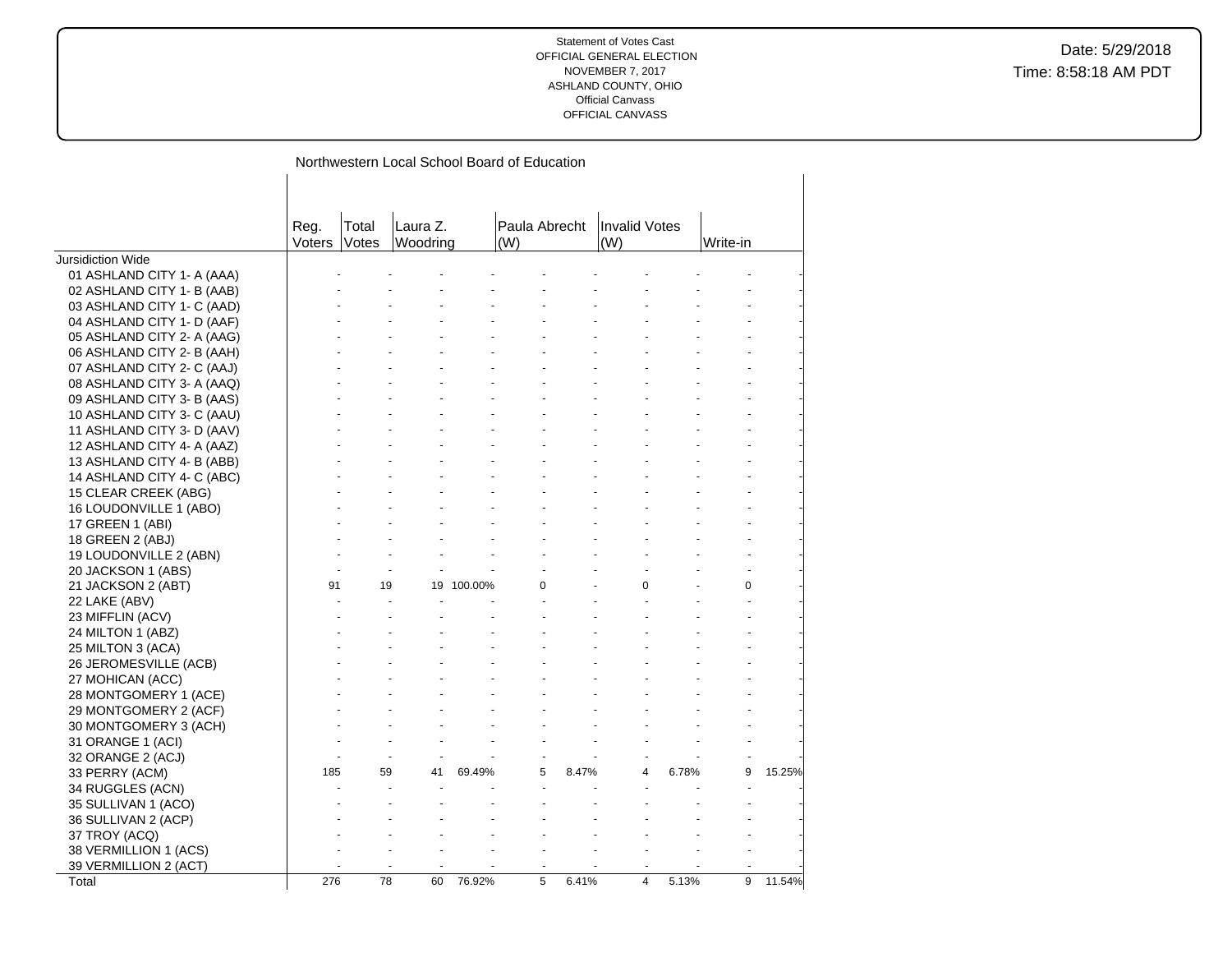|                            |               |       |              |        | West Holmes Local School Board of Education |        |            | State Issue 1 |        |       |            |        |      |        |
|----------------------------|---------------|-------|--------------|--------|---------------------------------------------|--------|------------|---------------|--------|-------|------------|--------|------|--------|
|                            |               |       |              |        |                                             |        |            |               |        |       |            |        |      |        |
|                            |               |       |              |        |                                             |        |            |               |        |       |            |        |      |        |
|                            |               |       |              |        |                                             |        |            |               |        |       |            |        |      |        |
|                            | Reg.          | Total |              |        |                                             |        | Tina       |               | Reg.   | Total |            |        |      |        |
|                            | <b>Voters</b> | Votes | Andrew Jones |        | Brad Welsh!                                 |        | Zickefoose |               | Voters | Votes | <b>YES</b> |        | NO   |        |
| <b>Jursidiction Wide</b>   |               |       |              |        |                                             |        |            |               |        |       |            |        |      |        |
| 01 ASHLAND CITY 1- A (AAA) |               |       |              |        |                                             |        |            |               | 899    | 428   | 319        | 74.53% | 109  | 25.47% |
| 02 ASHLAND CITY 1- B (AAB) |               |       |              |        |                                             |        |            |               | 1171   | 423   | 303        | 71.63% | 120  | 28.37% |
| 03 ASHLAND CITY 1- C (AAD) |               |       |              |        |                                             |        |            |               | 1039   | 451   | 346        | 76.72% | 105  | 23.28% |
| 04 ASHLAND CITY 1- D (AAF) |               |       |              |        |                                             |        |            |               | 658    | 342   | 251        | 73.39% | 91   | 26.61% |
| 05 ASHLAND CITY 2- A (AAG) |               |       |              |        |                                             |        |            |               | 1030   | 322   | 269        | 83.54% | 53   | 16.46% |
| 06 ASHLAND CITY 2- B (AAH) |               |       |              |        |                                             |        |            |               | 1276   | 382   | 307        | 80.37% | 75   | 19.63% |
| 07 ASHLAND CITY 2- C (AAJ) |               |       |              |        |                                             |        |            |               | 976    | 386   | 285        | 73.83% | 101  | 26.17% |
| 08 ASHLAND CITY 3- A (AAQ) |               |       |              |        |                                             |        |            |               | 787    | 225   | 162        | 72.00% | 63   | 28.00% |
| 09 ASHLAND CITY 3- B (AAS) |               |       |              |        |                                             |        |            |               | 1033   | 400   | 300        | 75.00% | 100  | 25.00% |
| 10 ASHLAND CITY 3- C (AAU) |               |       |              |        |                                             |        |            |               | 885    | 385   | 260        | 67.53% | 125  | 32.47% |
| 11 ASHLAND CITY 3- D (AAV) |               |       |              |        |                                             |        |            |               | 695    | 117   | 93         | 79.49% | 24   | 20.51% |
| 12 ASHLAND CITY 4- A (AAZ) |               |       |              |        |                                             |        |            |               | 903    | 237   | 191        | 80.59% | 46   | 19.41% |
| 13 ASHLAND CITY 4- B (ABB) |               |       |              |        |                                             |        |            |               | 691    | 144   | 114        | 79.17% | 30   | 20.83% |
| 14 ASHLAND CITY 4- C (ABC) |               |       |              |        |                                             |        |            |               | 1027   | 263   | 224        | 85.17% | 39   | 14.83% |
| 15 CLEAR CREEK (ABG)       |               |       |              |        |                                             |        |            |               | 1281   | 345   | 270        | 78.26% | 75   | 21.74% |
| 16 LOUDONVILLE 1 (ABO)     |               |       |              |        |                                             |        |            |               | 1348   | 437   | 363        | 83.07% | 74   | 16.93% |
| 17 GREEN 1 (ABI)           |               |       |              |        |                                             |        |            |               | 1147   | 345   | 271        | 78.55% | 74   | 21.45% |
| 18 GREEN 2 (ABJ)           |               |       |              |        |                                             |        |            |               | 572    | 213   | 157        | 73.71% | 56   | 26.29% |
| 19 LOUDONVILLE 2 (ABN)     |               |       |              |        |                                             |        |            |               | 1179   | 383   | 305        | 79.63% | 78   | 20.37% |
| 20 JACKSON 1 (ABS)         |               |       |              |        |                                             |        |            |               | 1076   | 330   | 277        | 83.94% | 53   | 16.06% |
| 21 JACKSON 2 (ABT)         |               |       |              |        |                                             |        |            |               | 1295   | 419   | 339        | 80.91% | 80   | 19.09% |
| 22 LAKE (ABV)              | 70            | 48    | 13           | 27.08% | 17                                          | 35.42% | 18         | 37.50%        | 450    | 160   | 129        | 80.62% | 31   | 19.38% |
| 23 MIFFLIN (ACV)           |               |       |              |        |                                             |        |            |               | 943    | 358   | 279        | 77.93% | 79   | 22.07% |
| 24 MILTON 1 (ABZ)          |               |       |              |        |                                             |        |            |               | 1090   | 341   | 238        | 69.79% | 103  | 30.21% |
| 25 MILTON 3 (ACA)          |               |       |              |        |                                             |        |            |               | 526    | 183   | 141        | 77.05% | 42   | 22.95% |
| 26 JEROMESVILLE (ACB)      |               |       |              |        |                                             |        |            |               | 355    | 110   | 82         | 74.55% | 28   | 25.45% |
| 27 MOHICAN (ACC)           |               |       |              |        |                                             |        |            |               | 1047   | 348   | 283        | 81.32% | 65   | 18.68% |
| 28 MONTGOMERY 1 (ACE)      |               |       |              |        |                                             |        |            |               | 626    | 208   | 166        | 79.81% | 42   | 20.19% |
| 29 MONTGOMERY 2 (ACF)      |               |       |              |        |                                             |        |            |               | 875    | 271   | 219        | 80.81% | 52   | 19.19% |
| 30 MONTGOMERY 3 (ACH)      |               |       |              |        |                                             |        |            |               | 560    | 201   | 150        | 74.63% | 51   | 25.37% |
| 31 ORANGE 1 (ACI)          |               |       |              |        |                                             |        |            |               | 1094   | 317   | 242        | 76.34% | 75   | 23.66% |
| 32 ORANGE 2 (ACJ)          |               |       |              |        |                                             |        |            |               | 612    | 167   | 128        | 76.65% | 39   | 23.35% |
| 33 PERRY (ACM)             |               |       |              |        |                                             |        |            |               | 1289   | 419   | 327        | 78.04% | 92   | 21.96% |
| 34 RUGGLES (ACN)           |               |       |              |        |                                             |        |            |               | 636    | 212   | 158        | 74.53% | 54   | 25.47% |
| 35 SULLIVAN 1 (ACO)        |               |       |              |        |                                             |        |            |               | 903    | 295   | 240        | 81.36% | 55   | 18.64% |
| 36 SULLIVAN 2 (ACP)        |               |       |              |        |                                             |        |            |               | 770    | 245   | 216        | 88.16% | 29   | 11.84% |
| 37 TROY (ACQ)              |               |       |              |        |                                             |        |            |               | 807    | 247   | 201        | 81.38% | 46   | 18.62% |
| 38 VERMILLION 1 (ACS)      |               |       |              |        |                                             |        |            |               | 874    | 317   | 240        | 75.71% | 77   | 24.29% |
| 39 VERMILLION 2 (ACT)      |               |       |              |        |                                             |        |            |               | 1099   | 416   | 320        | 76.92% | 96   | 23.08% |
| Total                      | 70            | 48    | 13           | 27.08% | 17                                          | 35.42% | 18         | 37.50%        | 35524  | 11792 | 9165       | 77.72% | 2627 | 22.28% |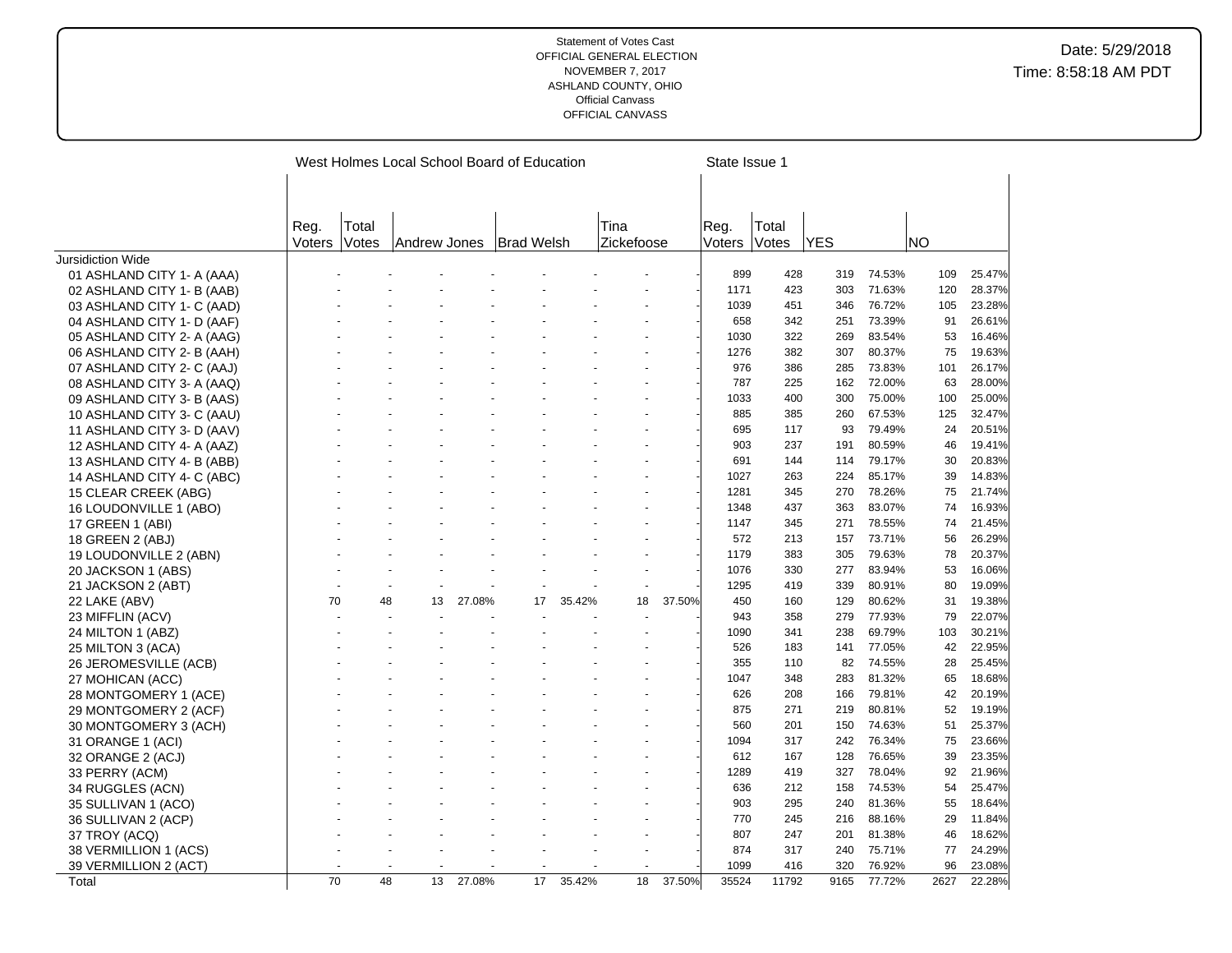|                            |        | State Issue 2 |            |        |    |      |        |        |       | DALE-ROY RENEWAL 2.1M |        |                    |        |
|----------------------------|--------|---------------|------------|--------|----|------|--------|--------|-------|-----------------------|--------|--------------------|--------|
|                            |        |               |            |        |    |      |        |        |       |                       |        |                    |        |
|                            |        |               |            |        |    |      |        |        |       |                       |        |                    |        |
|                            | Reg.   | Total         |            |        |    |      |        | Reg.   | Total | FOR THE TAX           |        | <b>AGAINST THE</b> |        |
|                            | Voters | Votes         | <b>YES</b> |        | ΝO |      |        | Voters | Votes | LEVY                  |        | <b>TAX LEVY</b>    |        |
| <b>Jursidiction Wide</b>   |        |               |            |        |    |      |        |        |       |                       |        |                    |        |
| 01 ASHLAND CITY 1- A (AAA) | 899    | 431           | 76         | 17.63% |    | 355  | 82.37% | 899    | 428   | 363                   | 84.81% | 65                 | 15.19% |
| 02 ASHLAND CITY 1- B (AAB) | 1171   | 423           | 90         | 21.28% |    | 333  | 78.72% | 1171   | 434   | 375                   | 86.41% | 59                 | 13.59% |
| 03 ASHLAND CITY 1- C (AAD) | 1039   | 458           | 95         | 20.74% |    | 363  | 79.26% | 1039   | 457   | 352                   | 77.02% | 105                | 22.98% |
| 04 ASHLAND CITY 1- D (AAF) | 658    | 341           | 62         | 18.18% |    | 279  | 81.82% | 658    | 340   | 281                   | 82.65% | 59                 | 17.35% |
| 05 ASHLAND CITY 2- A (AAG) | 1030   | 321           | 43         | 13.40% |    | 278  | 86.60% | 1030   | 328   | 245                   | 74.70% | 83                 | 25.30% |
| 06 ASHLAND CITY 2- B (AAH) | 1276   | 375           | 76         | 20.27% |    | 299  | 79.73% | 1276   | 391   | 310                   | 79.28% | 81                 | 20.72% |
| 07 ASHLAND CITY 2- C (AAJ) | 976    | 388           | 63         | 16.24% |    | 325  | 83.76% | 976    | 397   | 297                   | 74.81% | 100                | 25.19% |
| 08 ASHLAND CITY 3- A (AAQ) | 787    | 226           | 28         | 12.39% |    | 198  | 87.61% | 787    | 230   | 180                   | 78.26% | 50                 | 21.74% |
| 09 ASHLAND CITY 3- B (AAS) | 1033   | 402           | 72         | 17.91% |    | 330  | 82.09% | 1033   | 402   | 305                   | 75.87% | 97                 | 24.13% |
| 10 ASHLAND CITY 3- C (AAU) | 885    | 383           | 59         | 15.40% |    | 324  | 84.60% | 885    | 390   | 332                   | 85.13% | 58                 | 14.87% |
| 11 ASHLAND CITY 3- D (AAV) | 695    | 118           | 18         | 15.25% |    | 100  | 84.75% | 695    | 118   | 92                    | 77.97% | 26                 | 22.03% |
| 12 ASHLAND CITY 4- A (AAZ) | 903    | 240           | 48         | 20.00% |    | 192  | 80.00% | 903    | 240   | 175                   | 72.92% | 65                 | 27.08% |
| 13 ASHLAND CITY 4- B (ABB) | 691    | 147           | 20         | 13.61% |    | 127  | 86.39% | 691    | 146   | 116                   | 79.45% | 30                 | 20.55% |
| 14 ASHLAND CITY 4- C (ABC) | 1027   | 264           | 60         | 22.73% |    | 204  | 77.27% | 1027   | 271   | 186                   | 68.63% | 85                 | 31.37% |
| 15 CLEAR CREEK (ABG)       | 1281   | 347           | 44         | 12.68% |    | 303  | 87.32% | 1281   | 345   | 233                   | 67.54% | 112                | 32.46% |
| 16 LOUDONVILLE 1 (ABO)     | 1348   | 440           | 52         | 11.82% |    | 388  | 88.18% | 1348   | 438   | 354                   | 80.82% | 84                 | 19.18% |
| 17 GREEN 1 (ABI)           | 1147   | 348           | 64         | 18.39% |    | 284  | 81.61% | 1147   | 351   | 236                   | 67.24% | 115                | 32.76% |
| 18 GREEN 2 (ABJ)           | 572    | 213           | 18         | 8.45%  |    | 195  | 91.55% | 572    | 214   | 146                   | 68.22% | 68                 | 31.78% |
| 19 LOUDONVILLE 2 (ABN)     | 1179   | 387           | 52         | 13.44% |    | 335  | 86.56% | 1179   | 384   | 294                   | 76.56% | 90                 | 23.44% |
| 20 JACKSON 1 (ABS)         | 1076   | 331           | 63         | 19.03% |    | 268  | 80.97% | 1076   | 318   | 228                   | 71.70% | 90                 | 28.30% |
| 21 JACKSON 2 (ABT)         | 1295   | 420           | 69         | 16.43% |    | 351  | 83.57% | 1295   | 417   | 294                   | 70.50% | 123                | 29.50% |
| 22 LAKE (ABV)              | 450    | 161           | 20         | 12.42% |    | 141  | 87.58% | 450    | 162   | 126                   | 77.78% | 36                 | 22.22% |
| 23 MIFFLIN (ACV)           | 943    | 363           | 49         | 13.50% |    | 314  | 86.50% | 943    | 362   | 234                   | 64.64% | 128                | 35.36% |
| 24 MILTON 1 (ABZ)          | 1090   | 345           | 41         | 11.88% |    | 304  | 88.12% | 1090   | 340   | 246                   | 72.35% | 94                 | 27.65% |
| 25 MILTON 3 (ACA)          | 526    | 184           | 22         | 11.96% |    | 162  | 88.04% | 526    | 184   | 131                   | 71.20% | 53                 | 28.80% |
| 26 JEROMESVILLE (ACB)      | 355    | 109           | 23         | 21.10% |    | 86   | 78.90% | 355    | 104   | 62                    | 59.62% | 42                 | 40.38% |
| 27 MOHICAN (ACC)           | 1047   | 349           | 44         | 12.61% |    | 305  | 87.39% | 1047   | 352   | 250                   | 71.02% | 102                | 28.98% |
| 28 MONTGOMERY 1 (ACE)      | 626    | 206           | 33         | 16.02% |    | 173  | 83.98% | 626    | 207   | 160                   | 77.29% | 47                 | 22.71% |
| 29 MONTGOMERY 2 (ACF)      | 875    | 274           | 45         | 16.42% |    | 229  | 83.58% | 875    | 271   | 198                   | 73.06% | 73                 | 26.94% |
| 30 MONTGOMERY 3 (ACH)      | 560    | 199           | 30         | 15.08% |    | 169  | 84.92% | 560    | 202   | 150                   | 74.26% | 52                 | 25.74% |
| 31 ORANGE 1 (ACI)          | 1094   | 316           | 47         | 14.87% |    | 269  | 85.13% | 1094   | 305   | 230                   | 75.41% | 75                 | 24.59% |
| 32 ORANGE 2 (ACJ)          | 612    | 165           | 22         | 13.33% |    | 143  | 86.67% | 612    | 166   | 120                   | 72.29% | 46                 | 27.71% |
| 33 PERRY (ACM)             | 1289   | 423           | 58         | 13.71% |    | 365  | 86.29% | 1289   | 408   | 273                   | 66.91% | 135                | 33.09% |
| 34 RUGGLES (ACN)           | 636    | 215           | 34         | 15.81% |    | 181  | 84.19% | 636    | 213   | 135                   | 63.38% | 78                 | 36.62% |
| 35 SULLIVAN 1 (ACO)        | 903    | 293           | 42         | 14.33% |    | 251  | 85.67% | 903    | 291   | 174                   | 59.79% | 117                | 40.21% |
| 36 SULLIVAN 2 (ACP)        | 770    | 240           | 52         | 21.67% |    | 188  | 78.33% | 770    | 244   | 158                   | 64.75% | 86                 | 35.25% |
| 37 TROY (ACQ)              | 807    | 247           | 33         | 13.36% |    | 214  | 86.64% | 807    | 244   | 162                   | 66.39% | 82                 | 33.61% |
| 38 VERMILLION 1 (ACS)      | 874    | 312           | 31         | 9.94%  |    | 281  | 90.06% | 874    | 318   | 234                   | 73.58% | 84                 | 26.42% |
| 39 VERMILLION 2 (ACT)      | 1099   | 418           | 60         | 14.35% |    | 358  | 85.65% | 1099   | 419   | 295                   | 70.41% | 124                | 29.59% |
| Total                      | 35524  | 11822         | 1858       | 15.72% |    | 9964 | 84.28% | 35524  | 11831 | 8732                  | 73.81% | 3099               | 26.19% |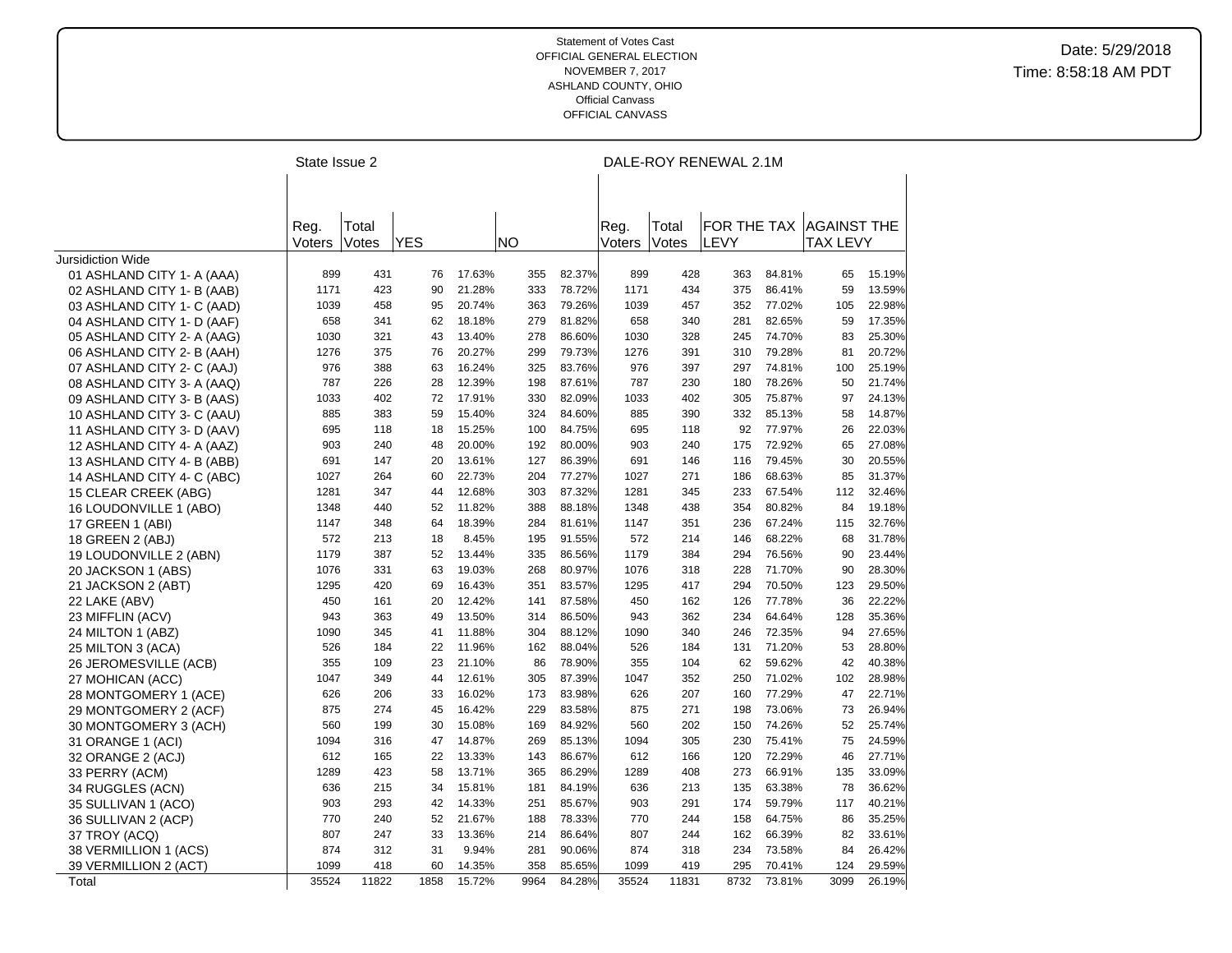|                            |                |                | ASHLAND CITY REC 0.5 M RENEWAL |        |                                            |        |                |                | PROPOSED ORDINANCE GAS   |        | AGGREGATION INCORPORATED AREAS OF |        |
|----------------------------|----------------|----------------|--------------------------------|--------|--------------------------------------------|--------|----------------|----------------|--------------------------|--------|-----------------------------------|--------|
|                            | Reg.<br>Voters | Total<br>Votes | LEVY                           |        | FOR THE TAX AGAINST THE<br><b>TAX LEVY</b> |        | Reg.<br>Voters | Total<br>Votes | <b>YES</b>               |        | <b>NO</b>                         |        |
| Jursidiction Wide          |                |                |                                |        |                                            |        |                |                |                          |        |                                   |        |
| 01 ASHLAND CITY 1- A (AAA) | 899            | 424            | 331                            | 78.07% | 93                                         | 21.93% | 899            | 377            | 270                      | 71.62% | 107                               | 28.38% |
| 02 ASHLAND CITY 1- B (AAB) | 1171           | 428            | 340                            | 79.44% | 88                                         | 20.56% | 1171           | 399            | 300                      | 75.19% | 99                                | 24.81% |
| 03 ASHLAND CITY 1- C (AAD) | 1039           | 455            | 315                            | 69.23% | 140                                        | 30.77% | 1039           | 399            | 271                      | 67.92% | 128                               | 32.08% |
| 04 ASHLAND CITY 1- D (AAF) | 658            | 339            | 252                            | 74.34% | 87                                         | 25.66% | 658            | 323            | 226                      | 69.97% | 97                                | 30.03% |
| 05 ASHLAND CITY 2- A (AAG) | 1030           | 323            | 219                            | 67.80% | 104                                        | 32.20% | 1030           | 303            | 183                      | 60.40% | 120                               | 39.60% |
| 06 ASHLAND CITY 2- B (AAH) | 1276           | 384            | 269                            | 70.05% | 115                                        | 29.95% | 1276           | 350            | 219                      | 62.57% | 131                               | 37.43% |
| 07 ASHLAND CITY 2- C (AAJ) | 976            | 396            | 269                            | 67.93% | 127                                        | 32.07% | 976            | 358            | 227                      | 63.41% | 131                               | 36.59% |
| 08 ASHLAND CITY 3- A (AAQ) | 787            | 226            | 150                            | 66.37% | 76                                         | 33.63% | 787            | 212            | 129                      | 60.85% | 83                                | 39.15% |
| 09 ASHLAND CITY 3- B (AAS) | 1033           | 398            | 263                            | 66.08% | 135                                        | 33.92% | 1033           | 369            | 216                      | 58.54% | 153                               | 41.46% |
| 10 ASHLAND CITY 3- C (AAU) | 885            | 387            | 307                            | 79.33% | 80                                         | 20.67% | 885            | 349            | 260                      | 74.50% | 89                                | 25.50% |
| 11 ASHLAND CITY 3- D (AAV) | 695            | 119            | 69                             | 57.98% | 50                                         | 42.02% | 695            | 115            | 65                       | 56.52% | 50                                | 43.48% |
| 12 ASHLAND CITY 4- A (AAZ) | 903            | 241            | 130                            | 53.94% | 111                                        | 46.06% | 903            | 225            | 118                      | 52.44% | 107                               | 47.56% |
| 13 ASHLAND CITY 4- B (ABB) | 691            | 145            | 88                             | 60.69% | 57                                         | 39.31% | 691            | 141            | 75                       | 53.19% | 66                                | 46.81% |
| 14 ASHLAND CITY 4- C (ABC) | 1027           | 270            | 144                            | 53.33% | 126                                        | 46.67% | 1027           | 248            | 128                      | 51.61% | 120                               | 48.39% |
| 15 CLEAR CREEK (ABG)       |                |                | $\overline{\phantom{a}}$       |        | $\overline{\phantom{a}}$                   |        |                |                | $\overline{\phantom{a}}$ |        |                                   |        |
| 16 LOUDONVILLE 1 (ABO)     |                |                |                                |        |                                            |        |                |                |                          |        |                                   |        |
| 17 GREEN 1 (ABI)           |                |                |                                |        |                                            |        |                |                |                          |        |                                   |        |
| 18 GREEN 2 (ABJ)           |                |                |                                |        |                                            |        |                |                |                          |        |                                   |        |
| 19 LOUDONVILLE 2 (ABN)     |                |                |                                |        |                                            |        |                |                |                          |        |                                   |        |
| 20 JACKSON 1 (ABS)         |                |                |                                |        |                                            |        |                |                |                          |        |                                   |        |
| 21 JACKSON 2 (ABT)         |                |                |                                |        |                                            |        |                |                |                          |        |                                   |        |
| 22 LAKE (ABV)              |                |                |                                |        |                                            |        |                |                |                          |        |                                   |        |
| 23 MIFFLIN (ACV)           |                |                |                                |        |                                            |        |                |                |                          |        |                                   |        |
| 24 MILTON 1 (ABZ)          |                |                |                                |        |                                            |        |                |                |                          |        |                                   |        |
| 25 MILTON 3 (ACA)          |                |                |                                |        |                                            |        |                |                |                          |        |                                   |        |
| 26 JEROMESVILLE (ACB)      |                |                |                                |        |                                            |        |                |                |                          |        |                                   |        |
| 27 MOHICAN (ACC)           |                |                |                                |        |                                            |        |                |                |                          |        |                                   |        |
| 28 MONTGOMERY 1 (ACE)      |                |                |                                |        |                                            |        |                |                |                          |        |                                   |        |
| 29 MONTGOMERY 2 (ACF)      |                |                |                                |        |                                            |        |                |                |                          |        |                                   |        |
| 30 MONTGOMERY 3 (ACH)      |                |                |                                |        |                                            |        |                |                |                          |        |                                   |        |
| 31 ORANGE 1 (ACI)          |                |                |                                |        |                                            |        |                |                |                          |        |                                   |        |
| 32 ORANGE 2 (ACJ)          |                |                |                                |        |                                            |        |                |                |                          |        |                                   |        |
| 33 PERRY (ACM)             |                |                |                                |        |                                            |        |                |                |                          |        |                                   |        |
| 34 RUGGLES (ACN)           |                |                |                                |        |                                            |        |                |                |                          |        |                                   |        |
| 35 SULLIVAN 1 (ACO)        |                |                |                                |        |                                            |        |                |                |                          |        |                                   |        |
| 36 SULLIVAN 2 (ACP)        |                |                |                                |        |                                            |        |                |                |                          |        |                                   |        |
| 37 TROY (ACQ)              |                |                |                                |        |                                            |        |                |                |                          |        |                                   |        |
| 38 VERMILLION 1 (ACS)      |                |                |                                |        |                                            |        |                |                |                          |        |                                   |        |
| 39 VERMILLION 2 (ACT)      |                |                |                                |        |                                            |        |                |                |                          |        |                                   |        |
| Total                      | 13070          | 4535           | 3146                           | 69.37% | 1389                                       | 30.63% | 13070          | 4168           | 2687                     | 64.47% | 1481                              | 35.53% |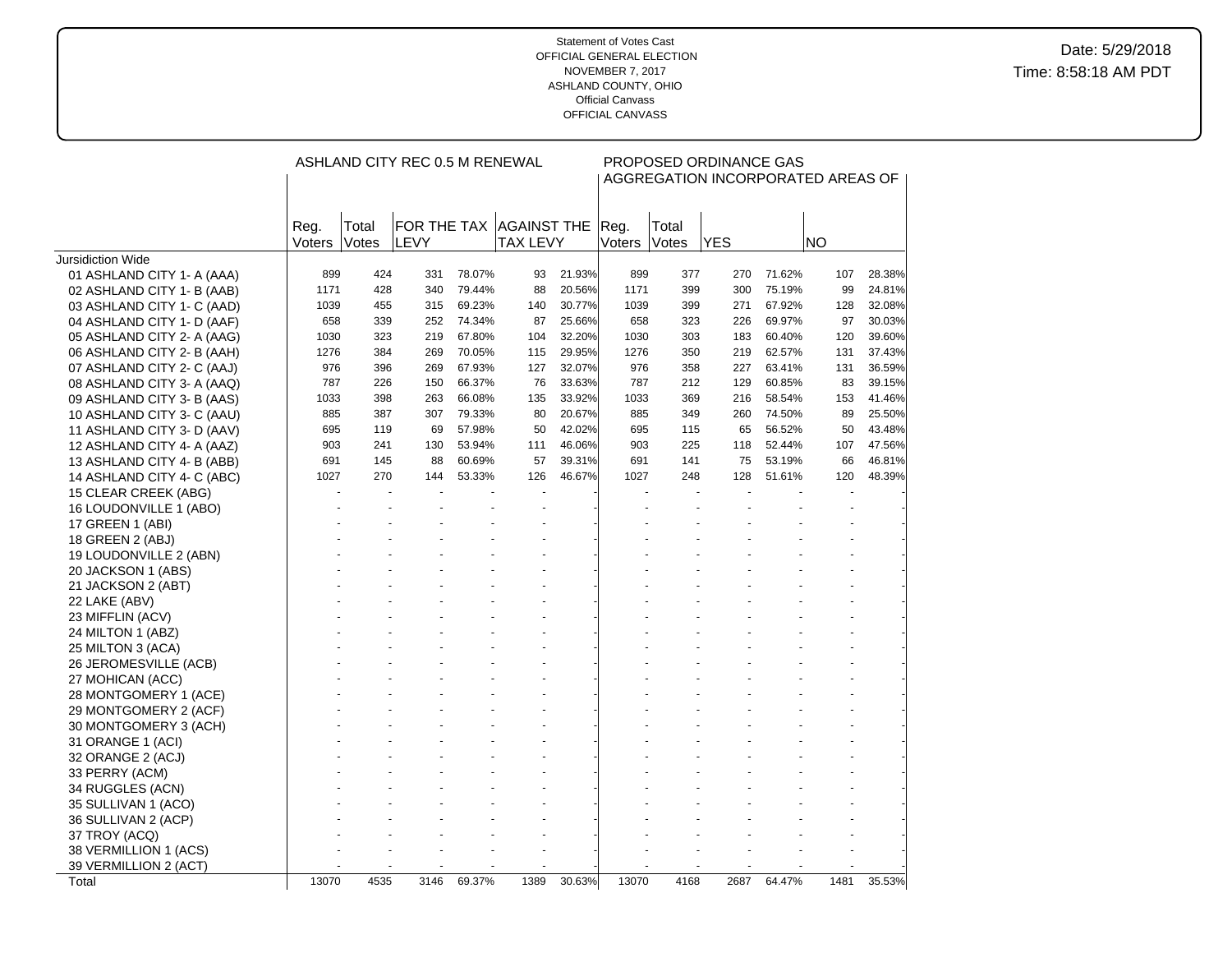|                            |                |                       | HANOVER RENEWAL FP/EMS 0.9M                 |        |                 |        |              |       | HAYESVILLE RENEWAL CE 1.6M |            |                                            |        |
|----------------------------|----------------|-----------------------|---------------------------------------------|--------|-----------------|--------|--------------|-------|----------------------------|------------|--------------------------------------------|--------|
|                            |                |                       |                                             |        |                 |        |              |       |                            |            |                                            |        |
|                            |                |                       |                                             |        |                 |        |              |       |                            |            |                                            |        |
|                            | Reg.<br>Voters | Total<br><b>Votes</b> | FOR THE TAX AGAINST THE Reg.<br><b>LEVY</b> |        | <b>TAX LEVY</b> |        | Voters Votes | Total | <b>LEVY</b>                |            | FOR THE TAX AGAINST THE<br><b>TAX LEVY</b> |        |
| Jursidiction Wide          |                |                       |                                             |        |                 |        |              |       |                            |            |                                            |        |
| 01 ASHLAND CITY 1- A (AAA) |                |                       |                                             |        |                 |        |              |       |                            |            |                                            |        |
| 02 ASHLAND CITY 1- B (AAB) |                |                       |                                             |        |                 |        |              |       |                            |            |                                            |        |
| 03 ASHLAND CITY 1- C (AAD) |                |                       |                                             |        |                 |        |              |       |                            |            |                                            |        |
| 04 ASHLAND CITY 1- D (AAF) |                |                       |                                             |        |                 |        |              |       |                            |            |                                            |        |
| 05 ASHLAND CITY 2- A (AAG) |                |                       |                                             |        |                 |        |              |       |                            |            |                                            |        |
| 06 ASHLAND CITY 2- B (AAH) |                |                       |                                             |        |                 |        |              |       |                            |            |                                            |        |
| 07 ASHLAND CITY 2- C (AAJ) |                |                       |                                             |        |                 |        |              |       |                            |            |                                            |        |
| 08 ASHLAND CITY 3- A (AAQ) |                |                       |                                             |        |                 |        |              |       |                            |            |                                            |        |
| 09 ASHLAND CITY 3- B (AAS) |                |                       |                                             |        |                 |        |              |       |                            |            |                                            |        |
| 10 ASHLAND CITY 3- C (AAU) |                |                       |                                             |        |                 |        |              |       |                            |            |                                            |        |
| 11 ASHLAND CITY 3- D (AAV) |                |                       |                                             |        |                 |        |              |       |                            |            |                                            |        |
| 12 ASHLAND CITY 4- A (AAZ) |                |                       |                                             |        |                 |        |              |       |                            |            |                                            |        |
| 13 ASHLAND CITY 4- B (ABB) |                |                       |                                             |        |                 |        |              |       |                            |            |                                            |        |
| 14 ASHLAND CITY 4- C (ABC) |                |                       |                                             |        |                 |        |              |       |                            |            |                                            |        |
| 15 CLEAR CREEK (ABG)       |                |                       |                                             |        |                 |        |              |       |                            |            |                                            |        |
| 16 LOUDONVILLE 1 (ABO)     |                |                       |                                             |        |                 |        |              |       |                            |            |                                            |        |
| 17 GREEN 1 (ABI)           |                |                       |                                             |        |                 |        |              |       |                            |            |                                            |        |
| 18 GREEN 2 (ABJ)           |                |                       |                                             |        |                 |        |              |       |                            |            |                                            |        |
| 19 LOUDONVILLE 2 (ABN)     | 626            | 225                   | 193                                         | 85.78% | 32              | 14.22% |              |       |                            |            |                                            |        |
| 20 JACKSON 1 (ABS)         |                |                       |                                             |        |                 |        |              |       |                            |            |                                            |        |
| 21 JACKSON 2 (ABT)         |                |                       |                                             |        |                 |        |              |       |                            |            |                                            |        |
| 22 LAKE (ABV)              |                |                       |                                             |        |                 |        |              |       |                            |            |                                            |        |
| 23 MIFFLIN (ACV)           |                |                       |                                             |        |                 |        |              |       |                            |            |                                            |        |
| 24 MILTON 1 (ABZ)          |                |                       |                                             |        |                 |        |              |       |                            |            |                                            |        |
| 25 MILTON 3 (ACA)          |                |                       |                                             |        |                 |        |              |       |                            |            |                                            |        |
| 26 JEROMESVILLE (ACB)      |                |                       |                                             |        |                 |        |              |       |                            |            |                                            |        |
| 27 MOHICAN (ACC)           |                |                       |                                             |        |                 |        |              |       |                            |            |                                            |        |
| 28 MONTGOMERY 1 (ACE)      |                |                       |                                             |        |                 |        |              |       |                            |            |                                            |        |
| 29 MONTGOMERY 2 (ACF)      |                |                       |                                             |        |                 |        |              |       |                            |            |                                            |        |
| 30 MONTGOMERY 3 (ACH)      |                |                       |                                             |        |                 |        |              |       |                            |            |                                            |        |
| 31 ORANGE 1 (ACI)          |                |                       |                                             |        |                 |        |              |       |                            |            |                                            |        |
| 32 ORANGE 2 (ACJ)          |                |                       |                                             |        |                 |        |              |       |                            |            |                                            |        |
|                            |                |                       |                                             |        |                 |        |              |       |                            |            |                                            |        |
| 33 PERRY (ACM)             |                |                       |                                             |        |                 |        |              |       |                            |            |                                            |        |
| 34 RUGGLES (ACN)           |                |                       |                                             |        |                 |        |              |       |                            |            |                                            |        |
| 35 SULLIVAN 1 (ACO)        |                |                       |                                             |        |                 |        |              |       |                            |            |                                            |        |
| 36 SULLIVAN 2 (ACP)        |                |                       |                                             |        |                 |        |              |       |                            |            |                                            |        |
| 37 TROY (ACQ)              |                |                       |                                             |        |                 |        | 329          | 133   | 113                        | 84.96%     | 20                                         |        |
| 38 VERMILLION 1 (ACS)      |                |                       |                                             |        |                 |        |              |       |                            |            |                                            | 15.04% |
| 39 VERMILLION 2 (ACT)      | 626            |                       |                                             |        |                 | 14.22% |              |       | $\blacksquare$             | 113 84.96% |                                            |        |
| Total                      |                | 225                   | 193                                         | 85.78% | 32              |        | 329          | 133   |                            |            | 20                                         | 15.04% |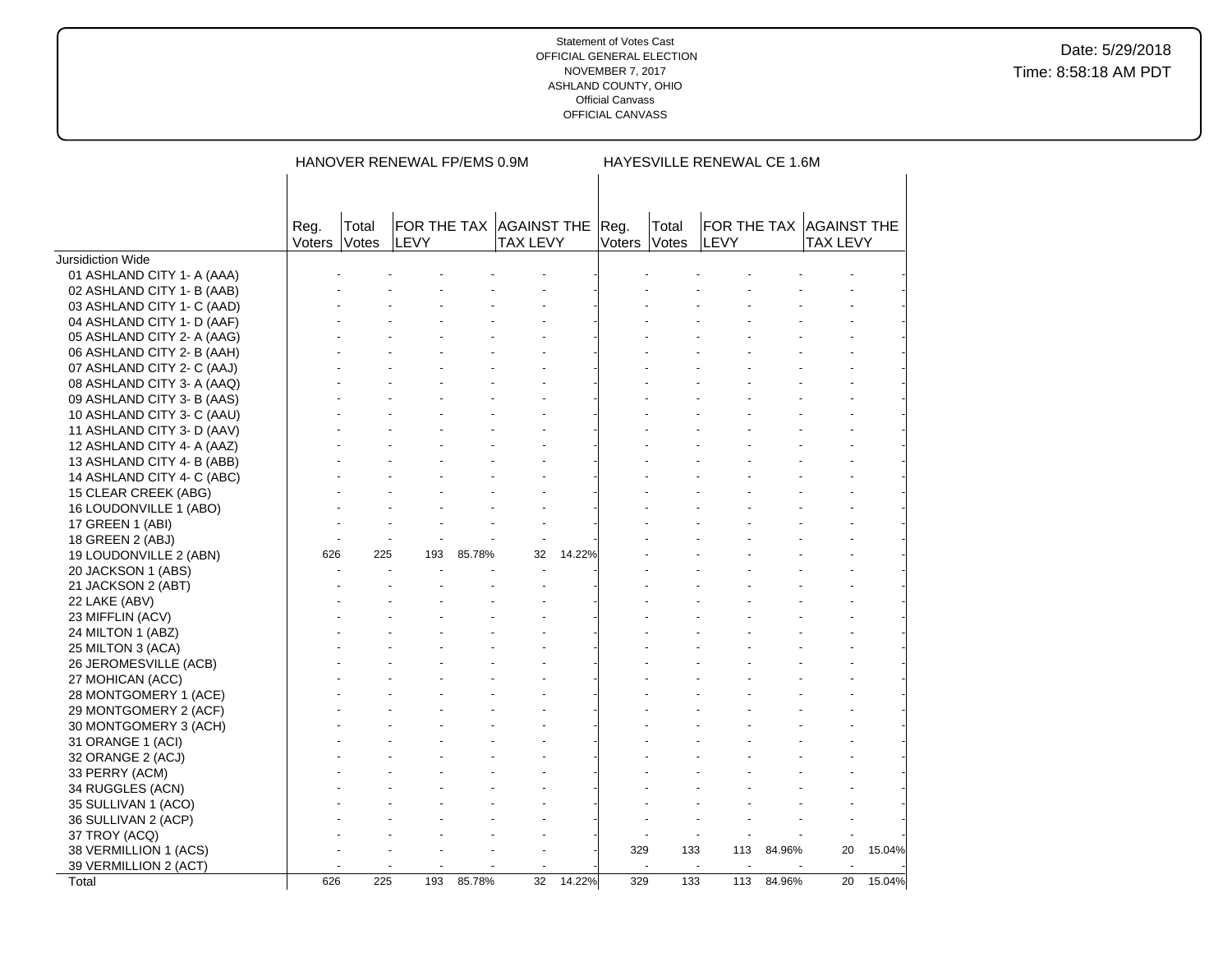|                            | 0.8M           |                | LOUDONVILLE PUBLIC LIBRARY ADD CE |        |                                            |        |                | MOHICAN RENEWAL RB 4.2M |      |        |                                            |        |
|----------------------------|----------------|----------------|-----------------------------------|--------|--------------------------------------------|--------|----------------|-------------------------|------|--------|--------------------------------------------|--------|
|                            | Reg.<br>Voters | Total<br>Votes | LEVY                              |        | FOR THE TAX AGAINST THE<br><b>TAX LEVY</b> |        | Reg.<br>Voters | Total<br>Votes          | LEVY |        | FOR THE TAX AGAINST THE<br><b>TAX LEVY</b> |        |
| Jursidiction Wide          |                |                |                                   |        |                                            |        |                |                         |      |        |                                            |        |
| 01 ASHLAND CITY 1- A (AAA) |                |                |                                   |        |                                            |        |                |                         |      |        |                                            |        |
| 02 ASHLAND CITY 1- B (AAB) |                |                |                                   |        |                                            |        |                |                         |      |        |                                            |        |
| 03 ASHLAND CITY 1- C (AAD) |                |                |                                   |        |                                            |        |                |                         |      |        |                                            |        |
| 04 ASHLAND CITY 1- D (AAF) |                |                |                                   |        |                                            |        |                |                         |      |        |                                            |        |
| 05 ASHLAND CITY 2- A (AAG) |                |                |                                   |        |                                            |        |                |                         |      |        |                                            |        |
| 06 ASHLAND CITY 2- B (AAH) |                |                |                                   |        |                                            |        |                |                         |      |        |                                            |        |
| 07 ASHLAND CITY 2- C (AAJ) |                |                |                                   |        |                                            |        |                |                         |      |        |                                            |        |
| 08 ASHLAND CITY 3- A (AAQ) |                |                |                                   |        |                                            |        |                |                         |      |        |                                            |        |
| 09 ASHLAND CITY 3- B (AAS) |                |                |                                   |        |                                            |        |                |                         |      |        |                                            |        |
| 10 ASHLAND CITY 3- C (AAU) |                |                |                                   |        |                                            |        |                |                         |      |        |                                            |        |
| 11 ASHLAND CITY 3- D (AAV) |                |                |                                   |        |                                            |        |                |                         |      |        |                                            |        |
| 12 ASHLAND CITY 4- A (AAZ) |                |                |                                   |        |                                            |        |                |                         |      |        |                                            |        |
| 13 ASHLAND CITY 4- B (ABB) |                |                |                                   |        |                                            |        |                |                         |      |        |                                            |        |
| 14 ASHLAND CITY 4- C (ABC) |                |                |                                   |        |                                            |        |                |                         |      |        |                                            |        |
| 15 CLEAR CREEK (ABG)       |                |                |                                   |        |                                            |        |                |                         |      |        |                                            |        |
| 16 LOUDONVILLE 1 (ABO)     | 1348           | 433            | 346                               | 79.91% | 87                                         | 20.09% |                |                         |      |        |                                            |        |
| 17 GREEN 1 (ABI)           | 1099           | 334            | 190                               | 56.89% | 144                                        | 43.11% |                |                         |      |        |                                            |        |
| 18 GREEN 2 (ABJ)           | 572            | 215            | 131                               | 60.93% | 84                                         | 39.07% |                |                         |      |        |                                            |        |
| 19 LOUDONVILLE 2 (ABN)     | 1179           | 382            | 295                               | 77.23% | 87                                         | 22.77% |                |                         |      |        |                                            |        |
| 20 JACKSON 1 (ABS)         |                | $\blacksquare$ | $\blacksquare$<br>$\blacksquare$  |        | $\blacksquare$                             |        |                |                         |      |        |                                            |        |
| 21 JACKSON 2 (ABT)         |                |                |                                   |        |                                            |        |                |                         |      |        |                                            |        |
| 22 LAKE (ABV)              | 284            | 96             | 59                                | 61.46% | 37                                         | 38.54% |                |                         |      |        |                                            |        |
| 23 MIFFLIN (ACV)           |                |                |                                   |        |                                            |        |                |                         |      |        |                                            |        |
| 24 MILTON 1 (ABZ)          |                |                |                                   |        |                                            |        |                |                         |      |        |                                            |        |
| 25 MILTON 3 (ACA)          |                |                |                                   |        |                                            |        |                |                         |      |        |                                            |        |
| 26 JEROMESVILLE (ACB)      |                |                |                                   |        |                                            |        |                |                         |      |        |                                            |        |
| 27 MOHICAN (ACC)           |                |                |                                   |        |                                            |        | 1047           | 351                     | 262  | 74.64% | 89                                         | 25.36% |
| 28 MONTGOMERY 1 (ACE)      |                |                |                                   |        |                                            |        |                |                         |      |        |                                            |        |
| 29 MONTGOMERY 2 (ACF)      |                |                |                                   |        |                                            |        |                |                         |      |        |                                            |        |
| 30 MONTGOMERY 3 (ACH)      |                |                |                                   |        |                                            |        |                |                         |      |        |                                            |        |
| 31 ORANGE 1 (ACI)          |                |                |                                   |        |                                            |        |                |                         |      |        |                                            |        |
| 32 ORANGE 2 (ACJ)          |                |                |                                   |        |                                            |        |                |                         |      |        |                                            |        |
| 33 PERRY (ACM)             |                |                |                                   |        |                                            |        |                |                         |      |        |                                            |        |
| 34 RUGGLES (ACN)           |                |                |                                   |        |                                            |        |                |                         |      |        |                                            |        |
| 35 SULLIVAN 1 (ACO)        |                |                |                                   |        |                                            |        |                |                         |      |        |                                            |        |
| 36 SULLIVAN 2 (ACP)        |                |                |                                   |        |                                            |        |                |                         |      |        |                                            |        |
| 37 TROY (ACQ)              |                |                |                                   |        |                                            |        |                |                         |      |        |                                            |        |
| 38 VERMILLION 1 (ACS)      |                |                |                                   |        |                                            |        |                |                         |      |        |                                            |        |
| 39 VERMILLION 2 (ACT)      |                |                |                                   |        |                                            |        |                |                         |      |        |                                            |        |
| Total                      | 4482           | 1460           | 1021                              | 69.93% | 439                                        | 30.07% | 1047           | 351                     | 262  | 74.64% | 89                                         | 25.36% |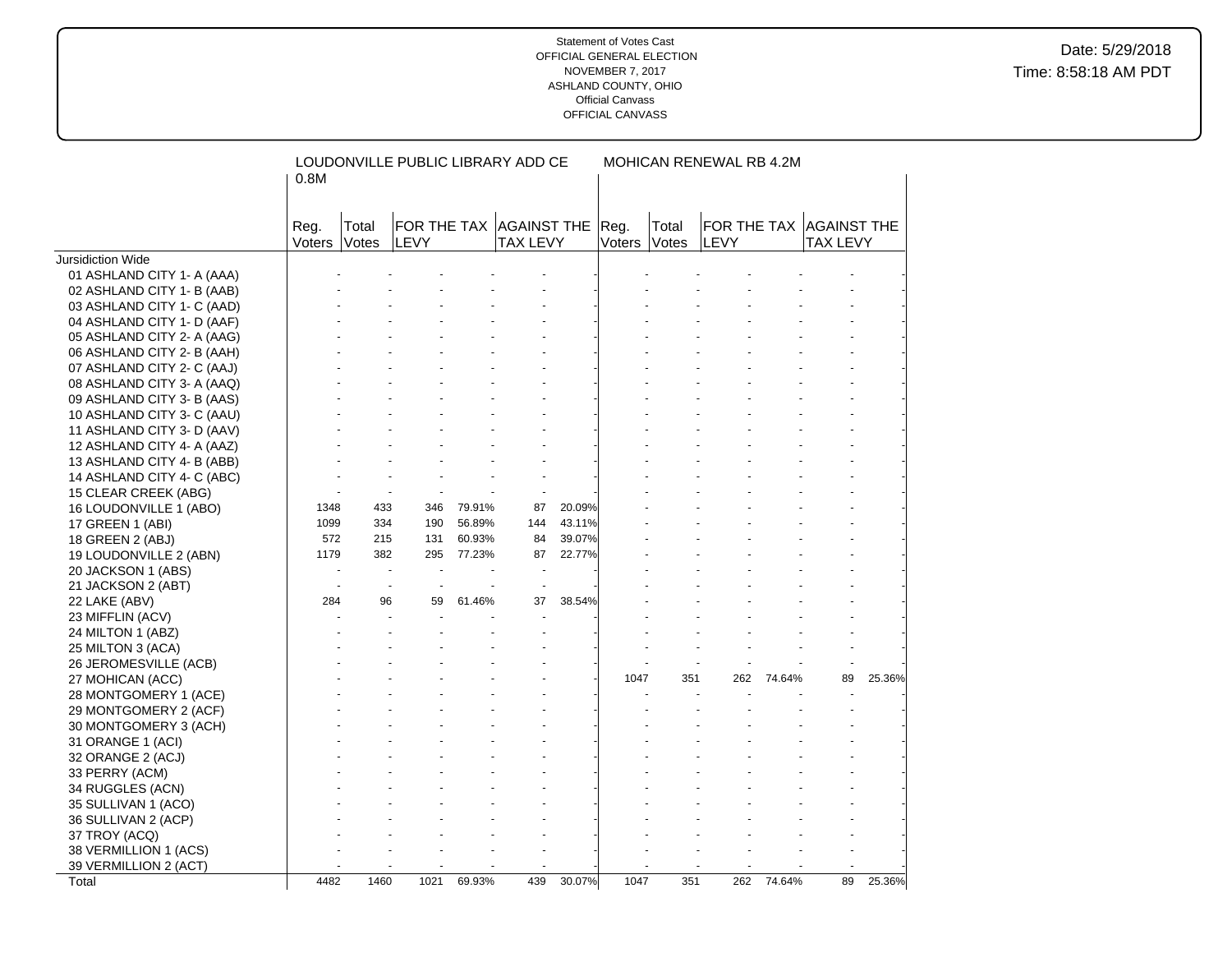|                            |                |                              | ORANGE RENEWAL EMS 1M                  |        |                 |        |                |                | TROY RENEWAL EMS 0.5M |        |                                            |        |
|----------------------------|----------------|------------------------------|----------------------------------------|--------|-----------------|--------|----------------|----------------|-----------------------|--------|--------------------------------------------|--------|
|                            |                |                              |                                        |        |                 |        |                |                |                       |        |                                            |        |
|                            |                |                              |                                        |        |                 |        |                |                |                       |        |                                            |        |
|                            | Reg.<br>Voters | Total<br><i><b>Votes</b></i> | FOR THE TAX AGAINST THE<br><b>LEVY</b> |        | <b>TAX LEVY</b> |        | Reg.<br>Voters | Total<br>Votes | <b>LEVY</b>           |        | FOR THE TAX AGAINST THE<br><b>TAX LEVY</b> |        |
| Jursidiction Wide          |                |                              |                                        |        |                 |        |                |                |                       |        |                                            |        |
| 01 ASHLAND CITY 1- A (AAA) |                |                              |                                        |        |                 |        |                |                |                       |        |                                            |        |
| 02 ASHLAND CITY 1- B (AAB) |                |                              |                                        |        |                 |        |                |                |                       |        |                                            |        |
| 03 ASHLAND CITY 1- C (AAD) |                |                              |                                        |        |                 |        |                |                |                       |        |                                            |        |
| 04 ASHLAND CITY 1- D (AAF) |                |                              |                                        |        |                 |        |                |                |                       |        |                                            |        |
| 05 ASHLAND CITY 2- A (AAG) |                |                              |                                        |        |                 |        |                |                |                       |        |                                            |        |
| 06 ASHLAND CITY 2- B (AAH) |                |                              |                                        |        |                 |        |                |                |                       |        |                                            |        |
| 07 ASHLAND CITY 2- C (AAJ) |                |                              |                                        |        |                 |        |                |                |                       |        |                                            |        |
| 08 ASHLAND CITY 3- A (AAQ) |                |                              |                                        |        |                 |        |                |                |                       |        |                                            |        |
| 09 ASHLAND CITY 3- B (AAS) |                |                              |                                        |        |                 |        |                |                |                       |        |                                            |        |
| 10 ASHLAND CITY 3- C (AAU) |                |                              |                                        |        |                 |        |                |                |                       |        |                                            |        |
| 11 ASHLAND CITY 3- D (AAV) |                |                              |                                        |        |                 |        |                |                |                       |        |                                            |        |
| 12 ASHLAND CITY 4- A (AAZ) |                |                              |                                        |        |                 |        |                |                |                       |        |                                            |        |
| 13 ASHLAND CITY 4- B (ABB) |                |                              |                                        |        |                 |        |                |                |                       |        |                                            |        |
| 14 ASHLAND CITY 4- C (ABC) |                |                              |                                        |        |                 |        |                |                |                       |        |                                            |        |
| 15 CLEAR CREEK (ABG)       |                |                              |                                        |        |                 |        |                |                |                       |        |                                            |        |
| 16 LOUDONVILLE 1 (ABO)     |                |                              |                                        |        |                 |        |                |                |                       |        |                                            |        |
| 17 GREEN 1 (ABI)           |                |                              |                                        |        |                 |        |                |                |                       |        |                                            |        |
| 18 GREEN 2 (ABJ)           |                |                              |                                        |        |                 |        |                |                |                       |        |                                            |        |
| 19 LOUDONVILLE 2 (ABN)     |                |                              |                                        |        |                 |        |                |                |                       |        |                                            |        |
| 20 JACKSON 1 (ABS)         |                |                              |                                        |        |                 |        |                |                |                       |        |                                            |        |
| 21 JACKSON 2 (ABT)         |                |                              |                                        |        |                 |        |                |                |                       |        |                                            |        |
| 22 LAKE (ABV)              |                |                              |                                        |        |                 |        |                |                |                       |        |                                            |        |
| 23 MIFFLIN (ACV)           |                |                              |                                        |        |                 |        |                |                |                       |        |                                            |        |
| 24 MILTON 1 (ABZ)          |                |                              |                                        |        |                 |        |                |                |                       |        |                                            |        |
| 25 MILTON 3 (ACA)          |                |                              |                                        |        |                 |        |                |                |                       |        |                                            |        |
| 26 JEROMESVILLE (ACB)      |                |                              |                                        |        |                 |        |                |                |                       |        |                                            |        |
| 27 MOHICAN (ACC)           |                |                              |                                        |        |                 |        |                |                |                       |        |                                            |        |
| 28 MONTGOMERY 1 (ACE)      |                |                              |                                        |        |                 |        |                |                |                       |        |                                            |        |
| 29 MONTGOMERY 2 (ACF)      |                |                              |                                        |        |                 |        |                |                |                       |        |                                            |        |
| 30 MONTGOMERY 3 (ACH)      |                |                              |                                        |        |                 |        |                |                |                       |        |                                            |        |
| 31 ORANGE 1 (ACI)          | 1094           | 305                          | 263                                    | 86.23% | 42              | 13.77% |                |                |                       |        |                                            |        |
| 32 ORANGE 2 (ACJ)          | 612            | 165                          | 130                                    | 78.79% | 35              | 21.21% |                |                |                       |        |                                            |        |
| 33 PERRY (ACM)             |                |                              |                                        |        |                 |        |                |                |                       |        |                                            |        |
| 34 RUGGLES (ACN)           |                |                              |                                        |        |                 |        |                |                |                       |        |                                            |        |
| 35 SULLIVAN 1 (ACO)        |                |                              |                                        |        |                 |        |                |                |                       |        |                                            |        |
| 36 SULLIVAN 2 (ACP)        |                |                              |                                        |        |                 |        |                |                |                       |        |                                            |        |
| 37 TROY (ACQ)              |                |                              |                                        |        |                 |        | 807            | 248            | 206                   | 83.06% | 42                                         | 16.94% |
| 38 VERMILLION 1 (ACS)      |                |                              |                                        |        |                 |        |                |                |                       |        |                                            |        |
| 39 VERMILLION 2 (ACT)      |                |                              |                                        |        |                 |        |                |                |                       |        |                                            |        |
| Total                      | 1706           | 470                          | 393                                    | 83.62% | 77              | 16.38% | 807            | 248            | 206                   | 83.06% | 42                                         | 16.94% |
|                            |                |                              |                                        |        |                 |        |                |                |                       |        |                                            |        |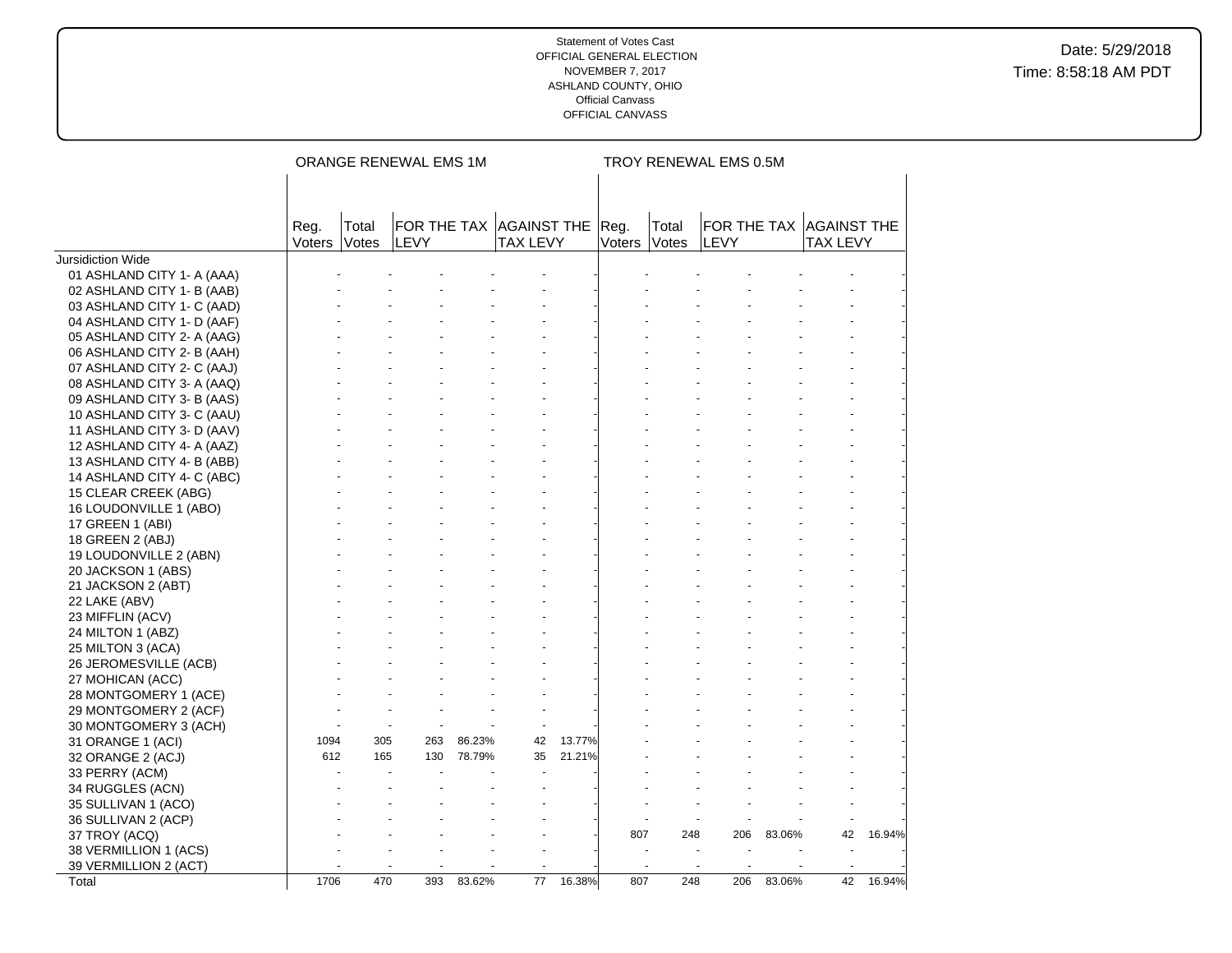|                                            |                | RUGGLES RENEWAL RB 1.9M AND<br>INCREASE 0.84M |                                        |        |                 |        |                      |       | VERMILLION RENEWAL EMS 0.3M |            |                                            |        |  |  |  |  |
|--------------------------------------------|----------------|-----------------------------------------------|----------------------------------------|--------|-----------------|--------|----------------------|-------|-----------------------------|------------|--------------------------------------------|--------|--|--|--|--|
|                                            | Reg.<br>Voters | Total<br>Votes                                | FOR THE TAX AGAINST THE<br><b>LEVY</b> |        | <b>TAX LEVY</b> |        | Reg.<br>Voters Votes | Total | LEVY                        |            | FOR THE TAX AGAINST THE<br><b>TAX LEVY</b> |        |  |  |  |  |
| <b>Jursidiction Wide</b>                   |                |                                               |                                        |        |                 |        |                      |       |                             |            |                                            |        |  |  |  |  |
| 01 ASHLAND CITY 1- A (AAA)                 |                |                                               |                                        |        |                 |        |                      |       |                             |            |                                            |        |  |  |  |  |
| 02 ASHLAND CITY 1- B (AAB)                 |                |                                               |                                        |        |                 |        |                      |       |                             |            |                                            |        |  |  |  |  |
| 03 ASHLAND CITY 1- C (AAD)                 |                |                                               |                                        |        |                 |        |                      |       |                             |            |                                            |        |  |  |  |  |
| 04 ASHLAND CITY 1- D (AAF)                 |                |                                               |                                        |        |                 |        |                      |       |                             |            |                                            |        |  |  |  |  |
| 05 ASHLAND CITY 2- A (AAG)                 |                |                                               |                                        |        |                 |        |                      |       |                             |            |                                            |        |  |  |  |  |
| 06 ASHLAND CITY 2- B (AAH)                 |                |                                               |                                        |        |                 |        |                      |       |                             |            |                                            |        |  |  |  |  |
| 07 ASHLAND CITY 2- C (AAJ)                 |                |                                               |                                        |        |                 |        |                      |       |                             |            |                                            |        |  |  |  |  |
| 08 ASHLAND CITY 3- A (AAQ)                 |                |                                               |                                        |        |                 |        |                      |       |                             |            |                                            |        |  |  |  |  |
| 09 ASHLAND CITY 3- B (AAS)                 |                |                                               |                                        |        |                 |        |                      |       |                             |            |                                            |        |  |  |  |  |
| 10 ASHLAND CITY 3- C (AAU)                 |                |                                               |                                        |        |                 |        |                      |       |                             |            |                                            |        |  |  |  |  |
| 11 ASHLAND CITY 3- D (AAV)                 |                |                                               |                                        |        |                 |        |                      |       |                             |            |                                            |        |  |  |  |  |
| 12 ASHLAND CITY 4- A (AAZ)                 |                |                                               |                                        |        |                 |        |                      |       |                             |            |                                            |        |  |  |  |  |
| 13 ASHLAND CITY 4- B (ABB)                 |                |                                               |                                        |        |                 |        |                      |       |                             |            |                                            |        |  |  |  |  |
| 14 ASHLAND CITY 4- C (ABC)                 |                |                                               |                                        |        |                 |        |                      |       |                             |            |                                            |        |  |  |  |  |
| 15 CLEAR CREEK (ABG)                       |                |                                               |                                        |        |                 |        |                      |       |                             |            |                                            |        |  |  |  |  |
| 16 LOUDONVILLE 1 (ABO)                     |                |                                               |                                        |        |                 |        |                      |       |                             |            |                                            |        |  |  |  |  |
| 17 GREEN 1 (ABI)                           |                |                                               |                                        |        |                 |        |                      |       |                             |            |                                            |        |  |  |  |  |
| 18 GREEN 2 (ABJ)                           |                |                                               |                                        |        |                 |        |                      |       |                             |            |                                            |        |  |  |  |  |
| 19 LOUDONVILLE 2 (ABN)                     |                |                                               |                                        |        |                 |        |                      |       |                             |            |                                            |        |  |  |  |  |
| 20 JACKSON 1 (ABS)                         |                |                                               |                                        |        |                 |        |                      |       |                             |            |                                            |        |  |  |  |  |
| 21 JACKSON 2 (ABT)                         |                |                                               |                                        |        |                 |        |                      |       |                             |            |                                            |        |  |  |  |  |
| 22 LAKE (ABV)                              |                |                                               |                                        |        |                 |        |                      |       |                             |            |                                            |        |  |  |  |  |
| 23 MIFFLIN (ACV)                           |                |                                               |                                        |        |                 |        |                      |       |                             |            |                                            |        |  |  |  |  |
| 24 MILTON 1 (ABZ)                          |                |                                               |                                        |        |                 |        |                      |       |                             |            |                                            |        |  |  |  |  |
| 25 MILTON 3 (ACA)                          |                |                                               |                                        |        |                 |        |                      |       |                             |            |                                            |        |  |  |  |  |
| 26 JEROMESVILLE (ACB)                      |                |                                               |                                        |        |                 |        |                      |       |                             |            |                                            |        |  |  |  |  |
| 27 MOHICAN (ACC)                           |                |                                               |                                        |        |                 |        |                      |       |                             |            |                                            |        |  |  |  |  |
| 28 MONTGOMERY 1 (ACE)                      |                |                                               |                                        |        |                 |        |                      |       |                             |            |                                            |        |  |  |  |  |
| 29 MONTGOMERY 2 (ACF)                      |                |                                               |                                        |        |                 |        |                      |       |                             |            |                                            |        |  |  |  |  |
| 30 MONTGOMERY 3 (ACH)                      |                |                                               |                                        |        |                 |        |                      |       |                             |            |                                            |        |  |  |  |  |
| 31 ORANGE 1 (ACI)                          |                |                                               |                                        |        |                 |        |                      |       |                             |            |                                            |        |  |  |  |  |
| 32 ORANGE 2 (ACJ)                          |                |                                               |                                        |        |                 |        |                      |       |                             |            |                                            |        |  |  |  |  |
| 33 PERRY (ACM)                             |                |                                               |                                        |        |                 |        |                      |       |                             |            |                                            |        |  |  |  |  |
| 34 RUGGLES (ACN)                           | 636            | 212                                           | 123                                    | 58.02% | 89              | 41.98% |                      |       |                             |            |                                            |        |  |  |  |  |
|                                            |                |                                               |                                        |        |                 |        |                      |       |                             |            |                                            |        |  |  |  |  |
| 35 SULLIVAN 1 (ACO)<br>36 SULLIVAN 2 (ACP) |                |                                               |                                        |        |                 |        |                      |       |                             |            |                                            |        |  |  |  |  |
|                                            |                |                                               |                                        |        |                 |        |                      |       |                             |            |                                            |        |  |  |  |  |
| 37 TROY (ACQ)                              |                |                                               |                                        |        |                 |        | 874                  | 320   |                             | 272 85.00% | 48                                         | 15.00% |  |  |  |  |
| 38 VERMILLION 1 (ACS)                      |                |                                               |                                        |        |                 |        | 1099                 | 423   | 350                         | 82.74%     | 73                                         | 17.26% |  |  |  |  |
| 39 VERMILLION 2 (ACT)<br>Total             | 636            | 212                                           | 123                                    | 58.02% | 89              | 41.98% | 1973                 | 743   |                             | 622 83.71% | 121                                        | 16.29% |  |  |  |  |
|                                            |                |                                               |                                        |        |                 |        |                      |       |                             |            |                                            |        |  |  |  |  |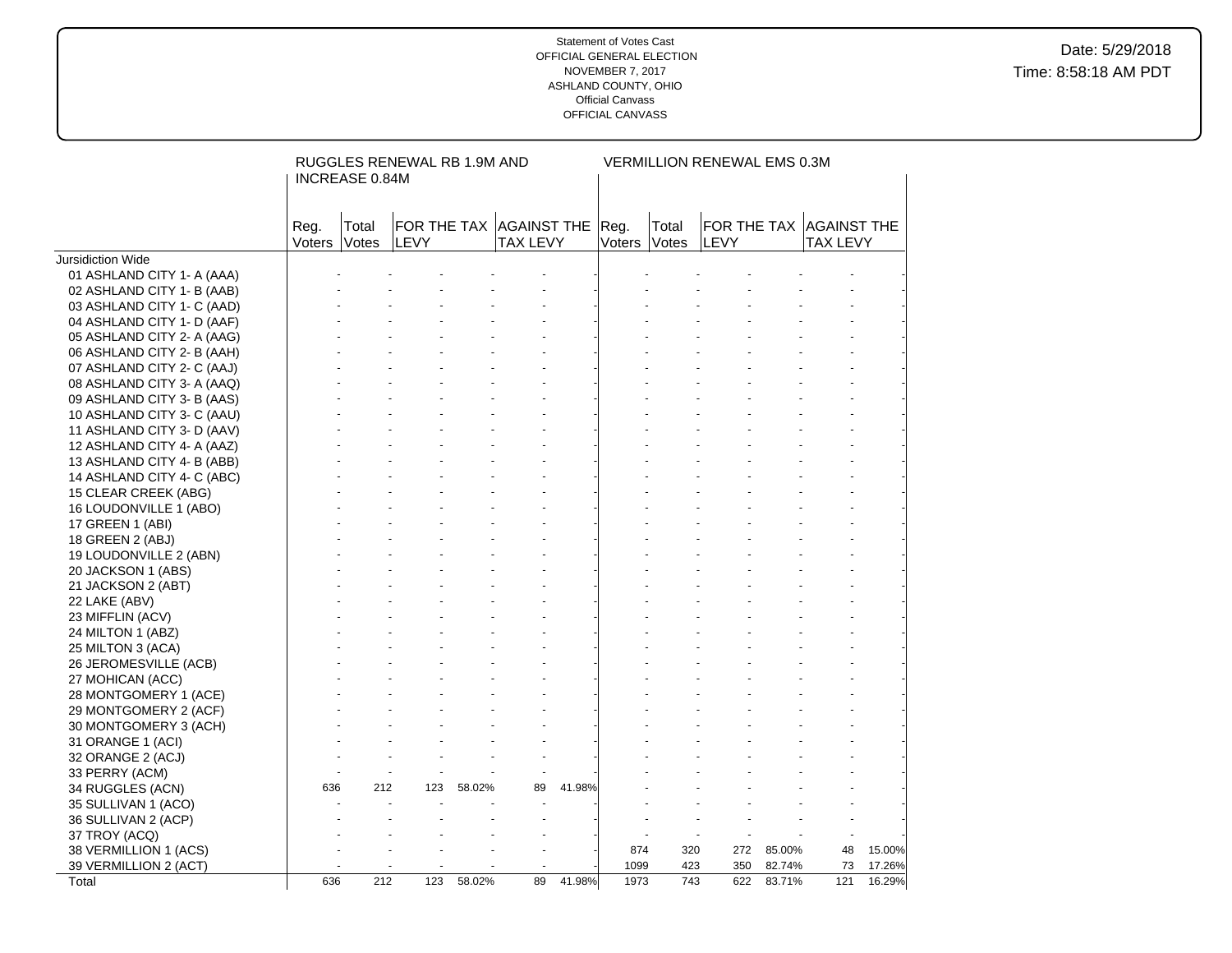|                                                |        |       | VILLAGE POINT MARKET LIQ SALES |        |                          | SUNDAY SALES VILLAGE POINT MARKET |        |       |                  |        |                          |        |
|------------------------------------------------|--------|-------|--------------------------------|--------|--------------------------|-----------------------------------|--------|-------|------------------|--------|--------------------------|--------|
|                                                | Reg.   | Total |                                |        |                          |                                   | Reg.   | Total |                  |        |                          |        |
|                                                | Voters | Votes | YES                            |        | <b>NO</b>                |                                   | Voters | Votes | <b>YES</b>       |        | <b>NO</b>                |        |
| <b>Jursidiction Wide</b>                       |        |       |                                |        |                          |                                   |        |       |                  |        |                          |        |
| 01 ASHLAND CITY 1- A (AAA)                     |        |       |                                |        |                          |                                   |        |       |                  |        |                          |        |
| 02 ASHLAND CITY 1- B (AAB)                     |        |       |                                |        |                          |                                   |        |       |                  |        |                          |        |
| 03 ASHLAND CITY 1- C (AAD)                     |        |       |                                |        |                          |                                   |        |       |                  |        |                          |        |
| 04 ASHLAND CITY 1- D (AAF)                     |        |       |                                |        |                          |                                   |        |       |                  |        |                          |        |
| 05 ASHLAND CITY 2- A (AAG)                     |        |       |                                |        |                          |                                   |        |       |                  |        |                          |        |
| 06 ASHLAND CITY 2- B (AAH)                     |        |       |                                |        |                          |                                   |        |       |                  |        |                          |        |
| 07 ASHLAND CITY 2- C (AAJ)                     |        |       |                                |        |                          |                                   |        |       |                  |        |                          |        |
| 08 ASHLAND CITY 3- A (AAQ)                     |        |       |                                |        |                          |                                   |        |       |                  |        |                          |        |
| 09 ASHLAND CITY 3- B (AAS)                     |        |       |                                |        |                          |                                   |        |       |                  |        |                          |        |
| 10 ASHLAND CITY 3- C (AAU)                     |        |       |                                |        |                          |                                   |        |       |                  |        |                          |        |
| 11 ASHLAND CITY 3- D (AAV)                     |        |       |                                |        |                          |                                   |        |       |                  |        |                          |        |
| 12 ASHLAND CITY 4- A (AAZ)                     |        |       |                                |        |                          |                                   |        |       |                  |        |                          |        |
| 13 ASHLAND CITY 4- B (ABB)                     |        |       |                                |        |                          |                                   |        |       |                  |        |                          |        |
| 14 ASHLAND CITY 4- C (ABC)                     |        |       |                                |        |                          |                                   |        |       |                  |        |                          |        |
| 15 CLEAR CREEK (ABG)                           |        |       |                                |        |                          |                                   |        |       |                  |        |                          |        |
| 16 LOUDONVILLE 1 (ABO)                         |        |       |                                |        |                          |                                   |        |       |                  |        |                          |        |
| 17 GREEN 1 (ABI)                               |        |       |                                |        |                          |                                   |        |       |                  |        |                          |        |
| 18 GREEN 2 (ABJ)                               |        |       |                                |        |                          |                                   |        |       |                  |        |                          |        |
| 19 LOUDONVILLE 2 (ABN)                         |        |       |                                |        |                          |                                   |        |       |                  |        |                          |        |
| 20 JACKSON 1 (ABS)                             |        |       |                                |        |                          |                                   |        |       |                  |        |                          |        |
| 21 JACKSON 2 (ABT)                             |        |       |                                |        |                          |                                   |        |       |                  |        |                          |        |
| 22 LAKE (ABV)                                  |        |       |                                |        |                          |                                   |        |       |                  |        |                          |        |
| 23 MIFFLIN (ACV)                               |        |       |                                |        |                          |                                   |        |       |                  |        |                          |        |
| 24 MILTON 1 (ABZ)                              |        |       |                                |        |                          |                                   |        |       |                  |        |                          |        |
| 25 MILTON 3 (ACA)                              |        |       |                                |        |                          |                                   |        |       |                  |        |                          |        |
| 26 JEROMESVILLE (ACB)                          |        |       |                                |        |                          |                                   |        |       |                  |        |                          |        |
| 27 MOHICAN (ACC)                               |        |       |                                |        |                          |                                   |        |       |                  |        |                          |        |
| 28 MONTGOMERY 1 (ACE)                          |        |       |                                |        |                          |                                   |        |       |                  |        |                          |        |
| 29 MONTGOMERY 2 (ACF)                          |        |       |                                |        |                          |                                   |        |       |                  |        |                          |        |
| 30 MONTGOMERY 3 (ACH)                          |        |       |                                |        |                          |                                   |        |       |                  |        |                          |        |
| 31 ORANGE 1 (ACI)                              |        |       |                                |        |                          |                                   |        |       |                  |        |                          |        |
| 32 ORANGE 2 (ACJ)                              |        |       |                                |        |                          |                                   |        |       |                  |        |                          |        |
| 33 PERRY (ACM)                                 |        |       |                                |        |                          |                                   |        |       |                  |        |                          |        |
| 34 RUGGLES (ACN)                               |        |       |                                |        |                          |                                   |        |       |                  |        |                          |        |
|                                                |        |       |                                |        |                          |                                   |        |       |                  |        |                          |        |
| 35 SULLIVAN 1 (ACO)<br>36 SULLIVAN 2 (ACP)     |        |       |                                |        |                          |                                   |        |       |                  |        |                          |        |
| 37 TROY (ACQ)                                  |        |       |                                |        |                          |                                   |        |       |                  |        |                          |        |
|                                                | 329    | 133   | 95                             | 71.43% | 38                       | 28.57%                            | 329    | 133   | 87               | 65.41% | 46                       | 34.59% |
| 38 VERMILLION 1 (ACS)<br>39 VERMILLION 2 (ACT) | $\sim$ |       | $\sim$<br>$\sim$               |        | $\overline{\phantom{a}}$ |                                   | $\sim$ |       | $\sim$<br>$\sim$ |        | $\overline{\phantom{a}}$ |        |
| Total                                          | 329    | 133   | 95                             | 71.43% | 38                       | 28.57%                            | 329    | 133   | 87               | 65.41% | 46                       | 34.59% |
|                                                |        |       |                                |        |                          |                                   |        |       |                  |        |                          |        |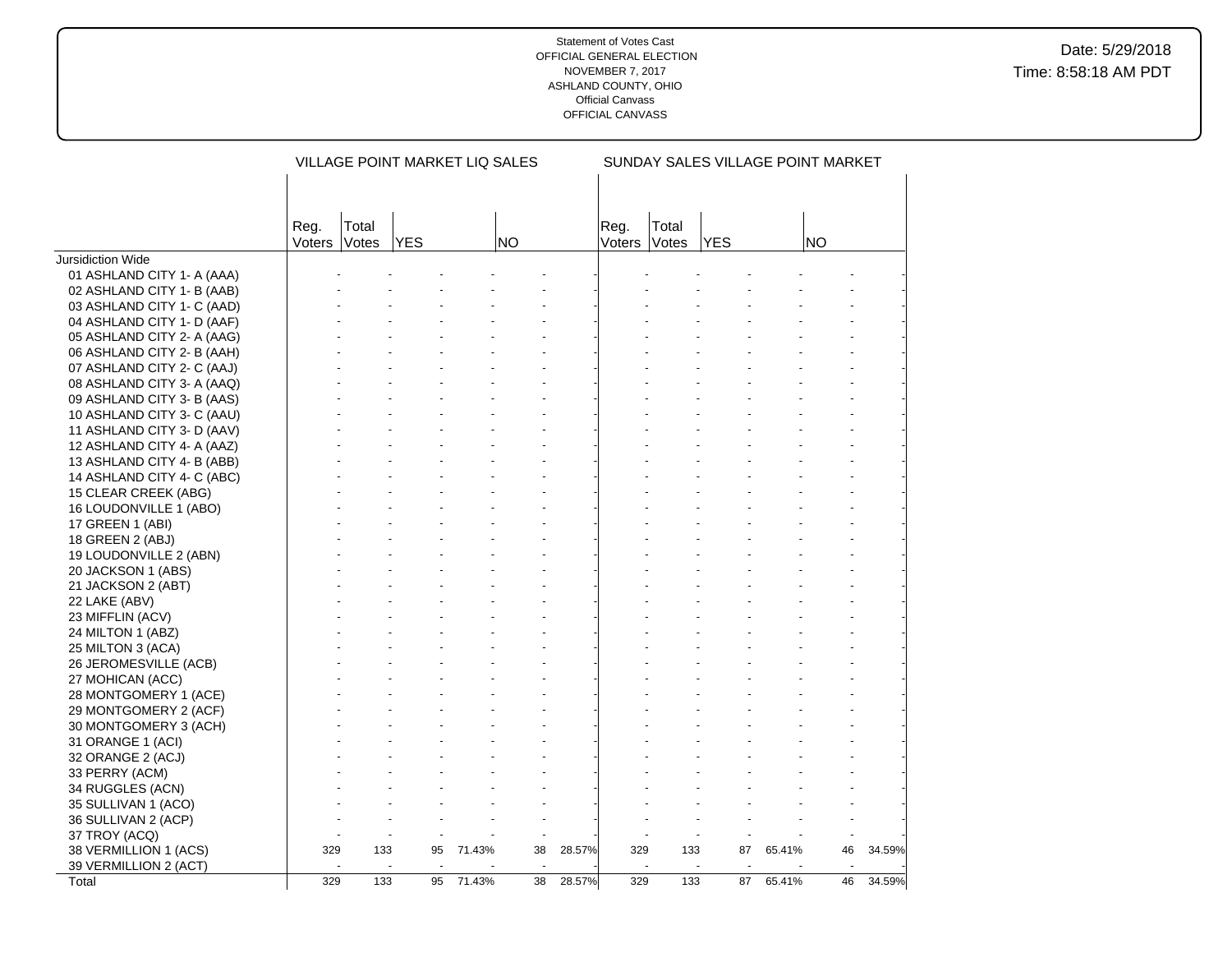|                            |                |                | VILLAGE POINT PARLOR LIQ SALES |        |    | SUNDAY SALES VILLAGE POINT PARLOR |                |                |            |        |    |        |
|----------------------------|----------------|----------------|--------------------------------|--------|----|-----------------------------------|----------------|----------------|------------|--------|----|--------|
|                            | Reg.<br>Voters | Total<br>Votes | <b>YES</b>                     |        | NO |                                   | Reg.<br>Voters | Total<br>Votes | <b>YES</b> |        | NO |        |
| Jursidiction Wide          |                |                |                                |        |    |                                   |                |                |            |        |    |        |
| 01 ASHLAND CITY 1- A (AAA) |                |                |                                |        |    |                                   |                |                |            |        |    |        |
| 02 ASHLAND CITY 1- B (AAB) |                |                |                                |        |    |                                   |                |                |            |        |    |        |
| 03 ASHLAND CITY 1- C (AAD) |                |                |                                |        |    |                                   |                |                |            |        |    |        |
| 04 ASHLAND CITY 1- D (AAF) |                |                |                                |        |    |                                   |                |                |            |        |    |        |
| 05 ASHLAND CITY 2- A (AAG) |                |                |                                |        |    |                                   |                |                |            |        |    |        |
| 06 ASHLAND CITY 2- B (AAH) |                |                |                                |        |    |                                   |                |                |            |        |    |        |
| 07 ASHLAND CITY 2- C (AAJ) |                |                |                                |        |    |                                   |                |                |            |        |    |        |
| 08 ASHLAND CITY 3- A (AAQ) |                |                |                                |        |    |                                   |                |                |            |        |    |        |
| 09 ASHLAND CITY 3- B (AAS) |                |                |                                |        |    |                                   |                |                |            |        |    |        |
| 10 ASHLAND CITY 3- C (AAU) |                |                |                                |        |    |                                   |                |                |            |        |    |        |
| 11 ASHLAND CITY 3- D (AAV) |                |                |                                |        |    |                                   |                |                |            |        |    |        |
| 12 ASHLAND CITY 4- A (AAZ) |                |                |                                |        |    |                                   |                |                |            |        |    |        |
| 13 ASHLAND CITY 4- B (ABB) |                |                |                                |        |    |                                   |                |                |            |        |    |        |
| 14 ASHLAND CITY 4- C (ABC) |                |                |                                |        |    |                                   |                |                |            |        |    |        |
| 15 CLEAR CREEK (ABG)       |                |                |                                |        |    |                                   |                |                |            |        |    |        |
| 16 LOUDONVILLE 1 (ABO)     |                |                |                                |        |    |                                   |                |                |            |        |    |        |
| 17 GREEN 1 (ABI)           |                |                |                                |        |    |                                   |                |                |            |        |    |        |
| 18 GREEN 2 (ABJ)           |                |                |                                |        |    |                                   |                |                |            |        |    |        |
| 19 LOUDONVILLE 2 (ABN)     |                |                |                                |        |    |                                   |                |                |            |        |    |        |
| 20 JACKSON 1 (ABS)         |                |                |                                |        |    |                                   |                |                |            |        |    |        |
| 21 JACKSON 2 (ABT)         |                |                |                                |        |    |                                   |                |                |            |        |    |        |
| 22 LAKE (ABV)              |                |                |                                |        |    |                                   |                |                |            |        |    |        |
| 23 MIFFLIN (ACV)           |                |                |                                |        |    |                                   |                |                |            |        |    |        |
| 24 MILTON 1 (ABZ)          |                |                |                                |        |    |                                   |                |                |            |        |    |        |
| 25 MILTON 3 (ACA)          |                |                |                                |        |    |                                   |                |                |            |        |    |        |
| 26 JEROMESVILLE (ACB)      |                |                |                                |        |    |                                   |                |                |            |        |    |        |
| 27 MOHICAN (ACC)           |                |                |                                |        |    |                                   |                |                |            |        |    |        |
| 28 MONTGOMERY 1 (ACE)      |                |                |                                |        |    |                                   |                |                |            |        |    |        |
| 29 MONTGOMERY 2 (ACF)      |                |                |                                |        |    |                                   |                |                |            |        |    |        |
| 30 MONTGOMERY 3 (ACH)      |                |                |                                |        |    |                                   |                |                |            |        |    |        |
| 31 ORANGE 1 (ACI)          |                |                |                                |        |    |                                   |                |                |            |        |    |        |
| 32 ORANGE 2 (ACJ)          |                |                |                                |        |    |                                   |                |                |            |        |    |        |
| 33 PERRY (ACM)             |                |                |                                |        |    |                                   |                |                |            |        |    |        |
| 34 RUGGLES (ACN)           |                |                |                                |        |    |                                   |                |                |            |        |    |        |
| 35 SULLIVAN 1 (ACO)        |                |                |                                |        |    |                                   |                |                |            |        |    |        |
| 36 SULLIVAN 2 (ACP)        |                |                |                                |        |    |                                   |                |                |            |        |    |        |
| 37 TROY (ACQ)              |                |                |                                |        |    |                                   |                |                |            |        |    |        |
| 38 VERMILLION 1 (ACS)      | 329            | 132            | 92                             | 69.70% | 40 | 30.30%                            | 329            | 132            | 88         | 66.67% | 44 | 33.33% |
| 39 VERMILLION 2 (ACT)      |                |                |                                |        |    |                                   |                |                |            |        |    |        |
| Total                      | 329            | 132            | 92                             | 69.70% | 40 | 30.30%                            | 329            | 132            | 88         | 66.67% | 44 | 33.33% |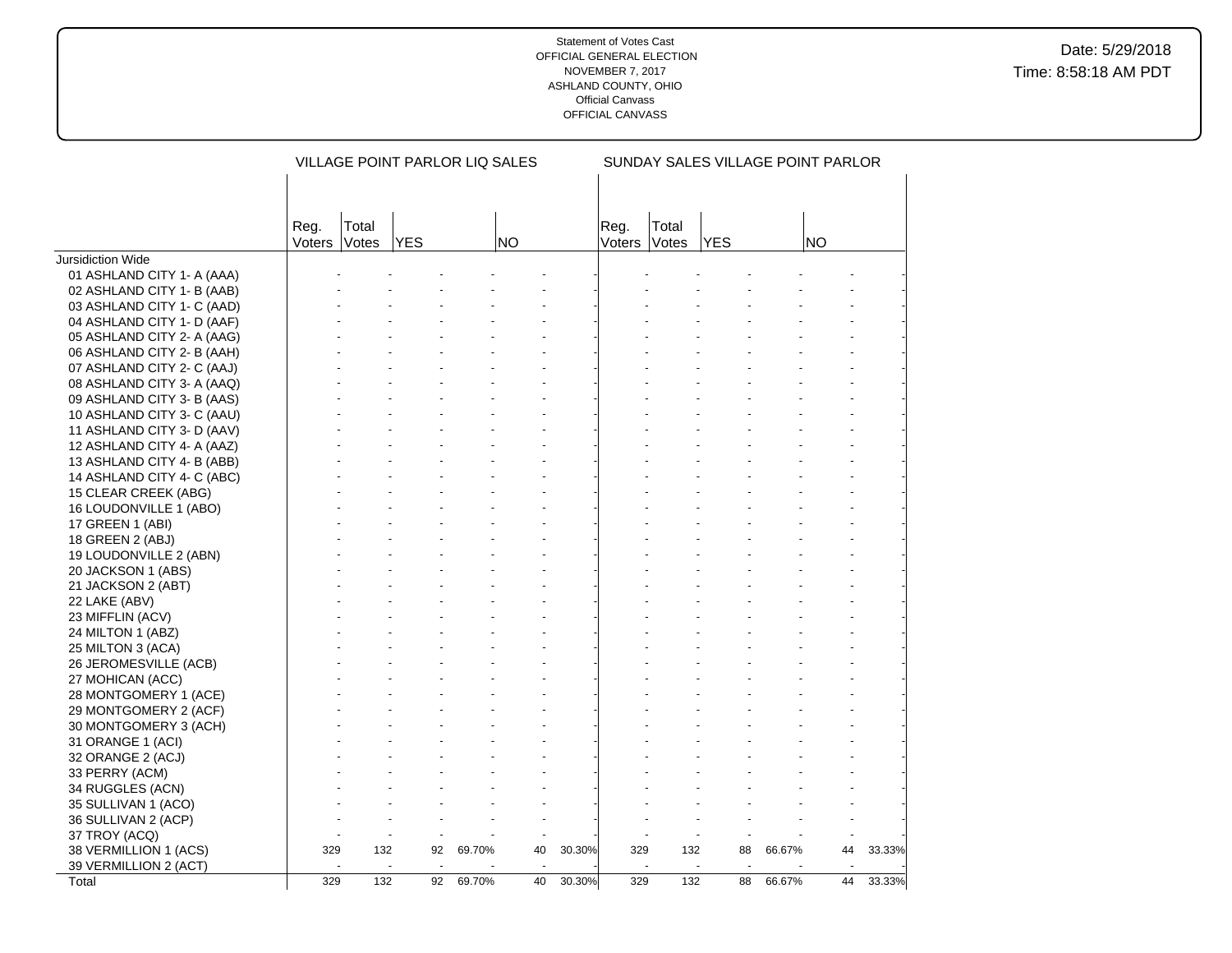|                            |                |                       | Black River LSD RENEWAL EM REQ 1.6M |        |                 | EHOVE JVSD ADD PI 0.5M |                |                |                     |           |                         |         |  |
|----------------------------|----------------|-----------------------|-------------------------------------|--------|-----------------|------------------------|----------------|----------------|---------------------|-----------|-------------------------|---------|--|
|                            |                |                       |                                     |        |                 |                        |                |                |                     |           |                         |         |  |
|                            |                |                       |                                     |        |                 |                        |                |                |                     |           |                         |         |  |
|                            | Reg.<br>Voters | Total<br><b>Votes</b> | FOR THE TAX AGAINST THE<br>LEVY     |        | <b>TAX LEVY</b> |                        | Reg.<br>Voters | Total<br>Votes | For the Tax<br>Levv |           | Against the<br>Tax Levy |         |  |
| Jursidiction Wide          |                |                       |                                     |        |                 |                        |                |                |                     |           |                         |         |  |
| 01 ASHLAND CITY 1- A (AAA) |                |                       |                                     |        |                 |                        |                |                |                     |           |                         |         |  |
| 02 ASHLAND CITY 1- B (AAB) |                |                       |                                     |        |                 |                        |                |                |                     |           |                         |         |  |
| 03 ASHLAND CITY 1- C (AAD) |                |                       |                                     |        |                 |                        |                |                |                     |           |                         |         |  |
| 04 ASHLAND CITY 1- D (AAF) |                |                       |                                     |        |                 |                        |                |                |                     |           |                         |         |  |
| 05 ASHLAND CITY 2- A (AAG) |                |                       |                                     |        |                 |                        |                |                |                     |           |                         |         |  |
| 06 ASHLAND CITY 2- B (AAH) |                |                       |                                     |        |                 |                        |                |                |                     |           |                         |         |  |
| 07 ASHLAND CITY 2- C (AAJ) |                |                       |                                     |        |                 |                        |                |                |                     |           |                         |         |  |
| 08 ASHLAND CITY 3- A (AAQ) |                |                       |                                     |        |                 |                        |                |                |                     |           |                         |         |  |
| 09 ASHLAND CITY 3- B (AAS) |                |                       |                                     |        |                 |                        |                |                |                     |           |                         |         |  |
| 10 ASHLAND CITY 3- C (AAU) |                |                       |                                     |        |                 |                        |                |                |                     |           |                         |         |  |
| 11 ASHLAND CITY 3- D (AAV) |                |                       |                                     |        |                 |                        |                |                |                     |           |                         |         |  |
| 12 ASHLAND CITY 4- A (AAZ) |                |                       |                                     |        |                 |                        |                |                |                     |           |                         |         |  |
| 13 ASHLAND CITY 4- B (ABB) |                |                       |                                     |        |                 |                        |                |                |                     |           |                         |         |  |
| 14 ASHLAND CITY 4- C (ABC) |                |                       |                                     |        |                 |                        |                |                |                     |           |                         |         |  |
| 15 CLEAR CREEK (ABG)       |                |                       |                                     |        |                 |                        |                |                |                     |           |                         |         |  |
| 16 LOUDONVILLE 1 (ABO)     |                |                       |                                     |        |                 |                        |                |                |                     |           |                         |         |  |
| 17 GREEN 1 (ABI)           |                |                       |                                     |        |                 |                        |                |                |                     |           |                         |         |  |
| 18 GREEN 2 (ABJ)           |                |                       |                                     |        |                 |                        |                |                |                     |           |                         |         |  |
| 19 LOUDONVILLE 2 (ABN)     |                |                       |                                     |        |                 |                        |                |                |                     |           |                         |         |  |
| 20 JACKSON 1 (ABS)         | 752            | 236                   | 156                                 | 66.10% | 80              | 33.90%                 |                |                |                     |           |                         |         |  |
| 21 JACKSON 2 (ABT)         | 463            | 158                   | 102                                 | 64.56% | 56              | 35.44%                 |                |                |                     |           |                         |         |  |
| 22 LAKE (ABV)              |                |                       |                                     |        |                 |                        |                |                |                     |           |                         |         |  |
| 23 MIFFLIN (ACV)           |                |                       |                                     |        |                 |                        |                |                |                     |           |                         |         |  |
| 24 MILTON 1 (ABZ)          |                |                       |                                     |        |                 |                        |                |                |                     |           |                         |         |  |
| 25 MILTON 3 (ACA)          |                |                       |                                     |        |                 |                        |                |                |                     |           |                         |         |  |
| 26 JEROMESVILLE (ACB)      |                |                       |                                     |        |                 |                        |                |                |                     |           |                         |         |  |
| 27 MOHICAN (ACC)           |                |                       |                                     |        |                 |                        |                |                |                     |           |                         |         |  |
| 28 MONTGOMERY 1 (ACE)      |                |                       |                                     |        |                 |                        |                |                |                     |           |                         |         |  |
| 29 MONTGOMERY 2 (ACF)      |                |                       |                                     |        |                 |                        |                |                |                     |           |                         |         |  |
| 30 MONTGOMERY 3 (ACH)      |                |                       |                                     |        |                 |                        |                |                |                     |           |                         |         |  |
| 31 ORANGE 1 (ACI)          | 18             |                       | 4<br>$\mathbf{1}$                   | 25.00% | 3               | 75.00%                 |                |                |                     |           |                         |         |  |
| 32 ORANGE 2 (ACJ)          |                |                       |                                     |        |                 |                        |                |                |                     |           |                         |         |  |
| 33 PERRY (ACM)             |                |                       |                                     |        |                 |                        |                |                |                     |           |                         |         |  |
| 34 RUGGLES (ACN)           |                |                       |                                     |        |                 |                        | 10             |                |                     | $\Omega$  | 1                       | 100.00% |  |
| 35 SULLIVAN 1 (ACO)        | 903            | 296                   | 159                                 | 53.72% | 137             | 46.28%                 |                |                |                     |           |                         |         |  |
| 36 SULLIVAN 2 (ACP)        | 770            | 249                   | 154                                 | 61.85% | 95              | 38.15%                 |                |                |                     |           |                         |         |  |
| 37 TROY (ACQ)              |                |                       |                                     |        |                 |                        |                |                |                     |           |                         |         |  |
| 38 VERMILLION 1 (ACS)      |                |                       |                                     |        |                 |                        |                |                |                     |           |                         |         |  |
| 39 VERMILLION 2 (ACT)      |                |                       |                                     |        |                 |                        |                |                |                     |           |                         |         |  |
| Total                      | 2906           | 943                   | 572                                 | 60.66% | 371             | 39.34%                 | 10             |                | $\mathbf{1}$        | $\pmb{0}$ | $\mathbf{1}$            | 100.00% |  |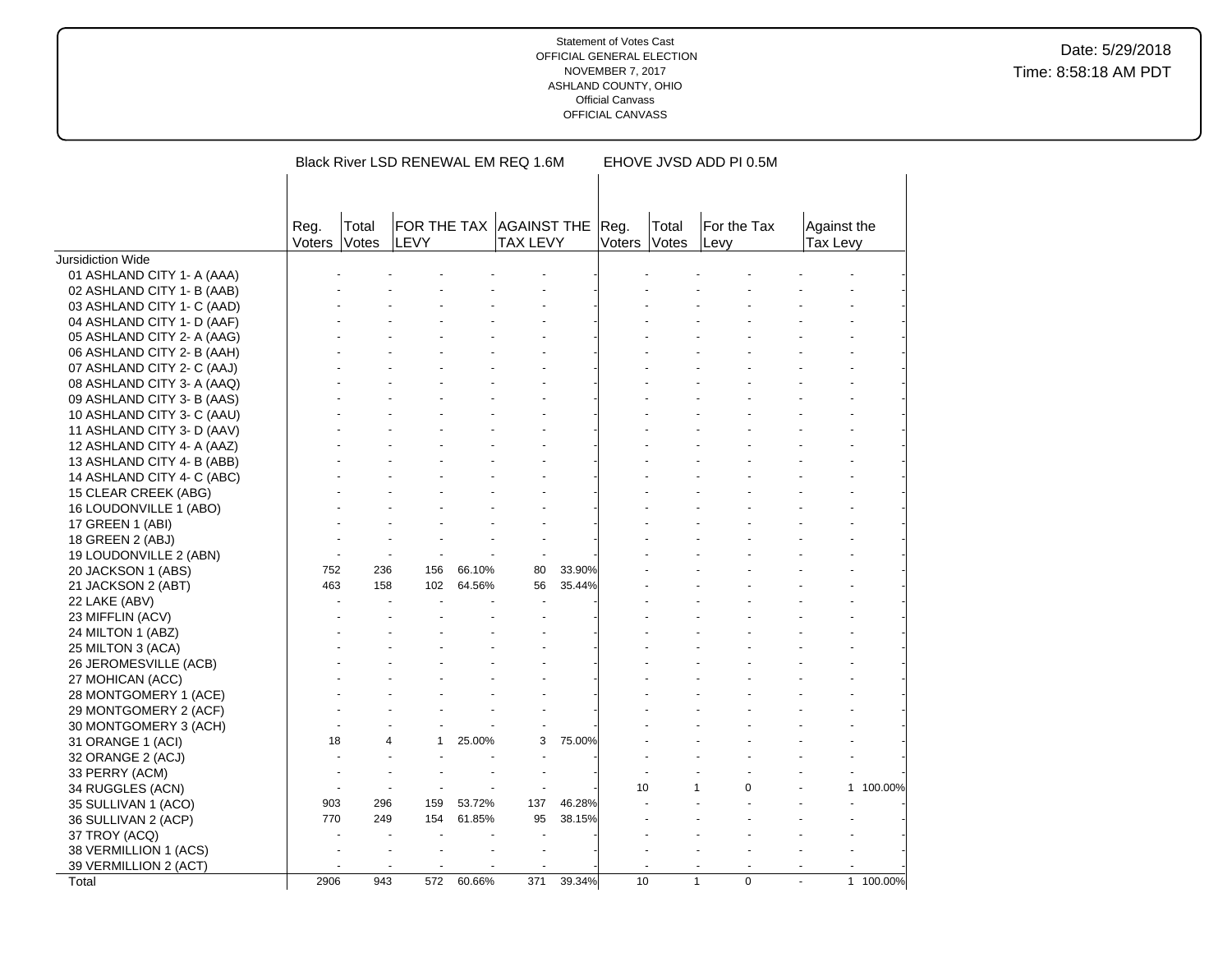|                            |                          |                          |                     |        | ASH W HOLMES JVSD RENEWAL PI 0.5M     | CLEAR CREEK FIRE ADD FP AND EMS 2M |                |                              |      |        |                                            |        |
|----------------------------|--------------------------|--------------------------|---------------------|--------|---------------------------------------|------------------------------------|----------------|------------------------------|------|--------|--------------------------------------------|--------|
|                            |                          |                          |                     |        |                                       |                                    |                |                              |      |        |                                            |        |
|                            |                          |                          |                     |        |                                       |                                    |                |                              |      |        |                                            |        |
|                            | Reg.<br>Voters           | Total<br>Votes           | FOR THE TAX<br>LEVY |        | <b>AGAINST THE</b><br><b>TAX LEVY</b> |                                    | Reg.<br>Voters | Total<br><i><b>Notes</b></i> | LEVY |        | FOR THE TAX AGAINST THE<br><b>TAX LEVY</b> |        |
| Jursidiction Wide          |                          |                          |                     |        |                                       |                                    |                |                              |      |        |                                            |        |
| 01 ASHLAND CITY 1- A (AAA) | 899                      | 428                      | 357                 | 83.41% | 71                                    | 16.59%                             |                |                              |      |        |                                            |        |
| 02 ASHLAND CITY 1- B (AAB) | 1171                     | 436                      | 370                 | 84.86% | 66                                    | 15.14%                             |                |                              |      |        |                                            |        |
| 03 ASHLAND CITY 1- C (AAD) | 1039                     | 453                      | 350                 | 77.26% | 103                                   | 22.74%                             |                |                              |      |        |                                            |        |
| 04 ASHLAND CITY 1- D (AAF) | 658                      | 339                      | 271                 | 79.94% | 68                                    | 20.06%                             |                |                              |      |        |                                            |        |
| 05 ASHLAND CITY 2- A (AAG) | 1030                     | 326                      | 242                 | 74.23% | 84                                    | 25.77%                             |                |                              |      |        |                                            |        |
| 06 ASHLAND CITY 2- B (AAH) | 1276                     | 386                      | 294                 | 76.17% | 92                                    | 23.83%                             |                |                              |      |        |                                            |        |
| 07 ASHLAND CITY 2- C (AAJ) | 976                      | 398                      | 290                 | 72.86% | 108                                   | 27.14%                             |                |                              |      |        |                                            |        |
| 08 ASHLAND CITY 3- A (AAQ) | 787                      | 232                      | 173                 | 74.57% | 59                                    | 25.43%                             |                |                              |      |        |                                            |        |
| 09 ASHLAND CITY 3- B (AAS) | 1033                     | 401                      | 296                 | 73.82% | 105                                   | 26.18%                             |                |                              |      |        |                                            |        |
| 10 ASHLAND CITY 3- C (AAU) | 885                      | 388                      | 323                 | 83.25% | 65                                    | 16.75%                             |                |                              |      |        |                                            |        |
| 11 ASHLAND CITY 3- D (AAV) | 695                      | 119                      | 84                  | 70.59% | 35                                    | 29.41%                             |                |                              |      |        |                                            |        |
| 12 ASHLAND CITY 4- A (AAZ) | 903                      | 239                      | 161                 | 67.36% | 78                                    | 32.64%                             |                |                              |      |        |                                            |        |
| 13 ASHLAND CITY 4- B (ABB) | 691                      | 145                      | 108                 | 74.48% | 37                                    | 25.52%                             |                |                              |      |        |                                            |        |
| 14 ASHLAND CITY 4- C (ABC) | 1027                     | 271                      | 190                 | 70.11% | 81                                    | 29.89%                             |                |                              |      |        |                                            |        |
| 15 CLEAR CREEK (ABG)       | 12                       | 5                        | $\mathbf{1}$        | 20.00% | $\overline{4}$                        | 80.00%                             | 1281           | 346                          | 245  | 70.81% | 101                                        | 29.19% |
| 16 LOUDONVILLE 1 (ABO)     | 1348                     | 434                      | 333                 | 76.73% | 101                                   | 23.27%                             |                |                              |      |        |                                            |        |
| 17 GREEN 1 (ABI)           | 1099                     | 336                      | 226                 | 67.26% | 110                                   | 32.74%                             |                |                              |      |        |                                            |        |
| 18 GREEN 2 (ABJ)           | 572                      | 214                      | 149                 | 69.63% | 65                                    | 30.37%                             |                |                              |      |        |                                            |        |
| 19 LOUDONVILLE 2 (ABN)     | 1179                     | 386                      | 300                 | 77.72% | 86                                    | 22.28%                             |                |                              |      |        |                                            |        |
| 20 JACKSON 1 (ABS)         | 324                      | 81                       | 54                  | 66.67% | 27                                    | 33.33%                             |                |                              |      |        |                                            |        |
| 21 JACKSON 2 (ABT)         | 741                      | 236                      | 172                 | 72.88% | 64                                    | 27.12%                             |                |                              |      |        |                                            |        |
| 22 LAKE (ABV)              | 450                      | 161                      | 117                 | 72.67% | 44                                    | 27.33%                             |                |                              |      |        |                                            |        |
| 23 MIFFLIN (ACV)           | 905                      | 350                      | 231                 | 66.00% | 119                                   | 34.00%                             |                |                              |      |        |                                            |        |
| 24 MILTON 1 (ABZ)          | 1090                     | 341                      | 237                 | 69.50% | 104                                   | 30.50%                             |                |                              |      |        |                                            |        |
| 25 MILTON 3 (ACA)          | 526                      | 183                      | 131                 | 71.58% | 52                                    | 28.42%                             |                |                              |      |        |                                            |        |
| 26 JEROMESVILLE (ACB)      | 355                      | 105                      | 67                  | 63.81% | 38                                    | 36.19%                             |                |                              |      |        |                                            |        |
| 27 MOHICAN (ACC)           | 1047                     | 352                      | 234                 | 66.48% | 118                                   | 33.52%                             |                |                              |      |        |                                            |        |
| 28 MONTGOMERY 1 (ACE)      | 626                      | 208                      | 160                 | 76.92% | 48                                    | 23.08%                             |                |                              |      |        |                                            |        |
| 29 MONTGOMERY 2 (ACF)      | 875                      | 270                      | 200                 | 74.07% | 70                                    | 25.93%                             |                |                              |      |        |                                            |        |
| 30 MONTGOMERY 3 (ACH)      | 560                      | 202                      | 151                 | 74.75% | 51                                    | 25.25%                             |                |                              |      |        |                                            |        |
| 31 ORANGE 1 (ACI)          | 1071                     | 294                      | 210                 | 71.43% | 84                                    | 28.57%                             |                |                              |      |        |                                            |        |
| 32 ORANGE 2 (ACJ)          | 594                      | 162                      | 109                 | 67.28% | 53                                    | 32.72%                             |                |                              |      |        |                                            |        |
| 33 PERRY (ACM)             | 1104                     | 359                      | 236                 | 65.74% | 123                                   | 34.26%                             |                |                              |      |        |                                            |        |
| 34 RUGGLES (ACN)           | 626                      | 211                      | 127                 | 60.19% | 84                                    | 39.81%                             |                |                              |      |        |                                            |        |
| 35 SULLIVAN 1 (ACO)        |                          |                          |                     |        |                                       |                                    |                |                              |      |        |                                            |        |
| 36 SULLIVAN 2 (ACP)        | $\overline{\phantom{a}}$ | $\overline{\phantom{a}}$ | ÷,                  |        |                                       |                                    |                |                              |      |        |                                            |        |
| 37 TROY (ACQ)              | 807                      | 246                      | 155                 | 63.01% | 91                                    | 36.99%                             |                |                              |      |        |                                            |        |
| 38 VERMILLION 1 (ACS)      | 874                      | 318                      | 224                 | 70.44% | 94                                    | 29.56%                             |                |                              |      |        |                                            |        |
| 39 VERMILLION 2 (ACT)      | 1099                     | 421                      | 264                 | 62.71% | 157                                   | 37.29%                             |                |                              |      |        |                                            |        |
| Total                      | 30954                    | 10436                    | 7597                | 72.80% | 2839                                  | 27.20%                             | 1281           | 346                          | 245  | 70.81% | 101                                        | 29.19% |